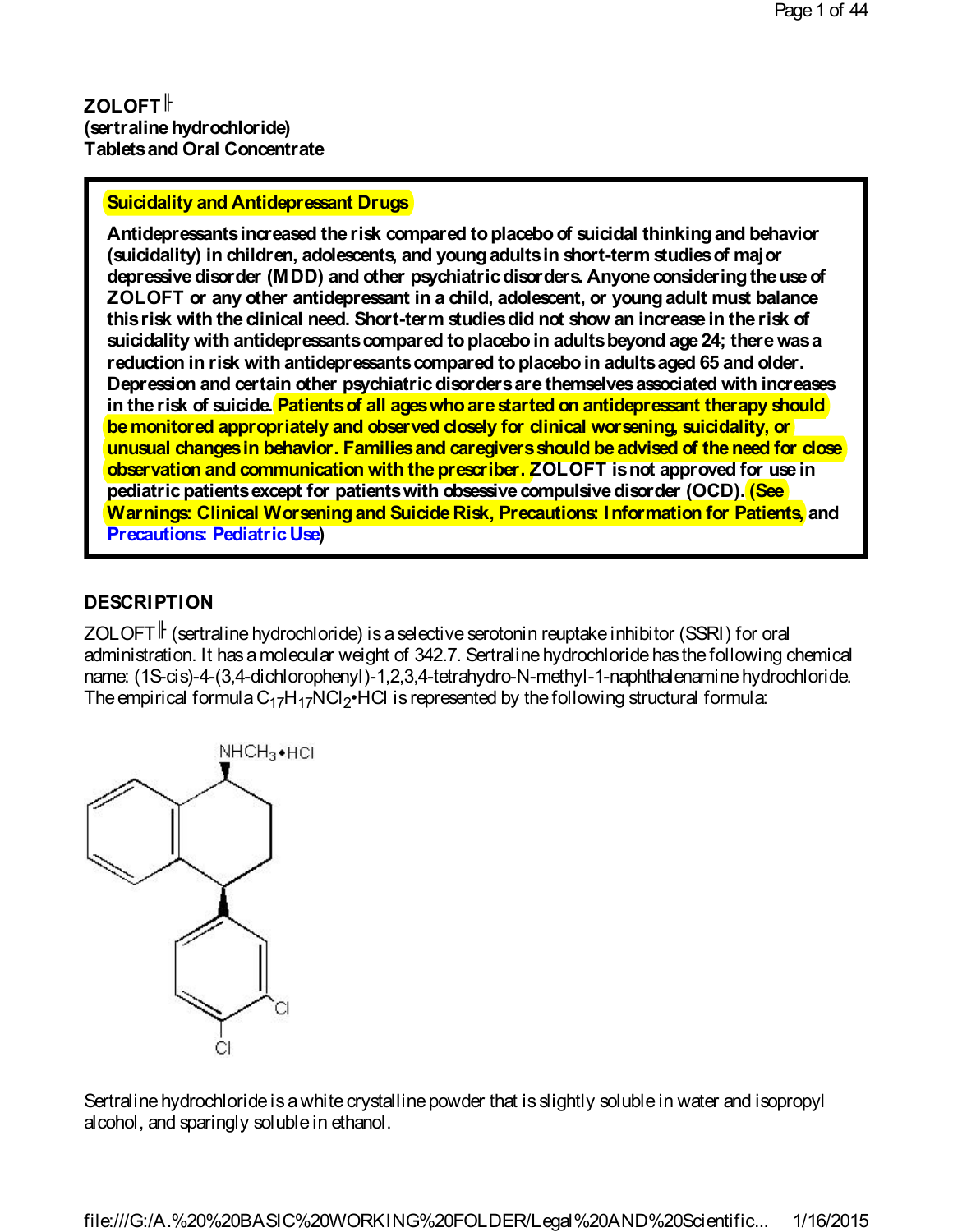ZOLOFT is supplied for oral administration as scored tablets containing sertraline hydrochloride equivalent to 25, 50 and 100 mg of sertraline and the following inactive ingredients: dibasic calcium phosphate dihydrate, D & C Yellow #10 aluminum lake (in 25 mg tablet), FD & C Blue #1 aluminum lake (in 25 mg tablet), FD & C Red #40 aluminum lake (in 25 mg tablet), FD & C Blue #2 aluminum lake (in 50 mg tablet), hydroxypropyl cellulose, hypromellose, magnesium stearate, microcrystalline cellulose, polyethylene glycol, polysorbate 80, sodium starch glycolate, synthetic yellow iron oxide (in 100 mg tablet), and titanium dioxide.

ZOLOFT oral concentrate is available in a multidose 60 mL bottle. Each mL of solution contains sertraline hydrochloride equivalent to 20 mg of sertraline. The solution contains the following inactive ingredients: glycerin, alcohol (12%), menthol, butylated hydroxytoluene (BHT). The oral concentrate must be diluted prior to administration (seePRECAUTIONS, Information for Patients and DOSAGE AND ADMINISTRATION).

# **CLINICAL PHARMACOLOGY**

### **Pharmacodynamics**

The mechanism of action of sertraline is presumed to be linked to its inhibition of CNS neuronal uptake of serotonin (5HT). Studies at clinically relevant doses in man have demonstrated that sertraline blocks the uptake of serotonin into human platelets. *In vitro* studies in animals also suggest that sertraline is a potent and selective inhibitor of neuronal serotonin reuptake and has only very weak effects on norepinephrine and dopamine neuronal reuptake. *In vitro* studies have shown that sertraline has no significant affinity for adrenergic (alpha<sub>1</sub>, alpha<sub>2</sub>, beta), cholinergic, GABA, dopaminergic, histaminergic, serotonergic (5HT $_{\rm 1A}$ , 5HT $_{\rm 1B}$ , 5HT $_{\rm 2)}$ , or benzodiazepine receptors; antagonism of such receptors has been hypothesized to be associated with various anticholinergic, sedative, and cardiovascular effects for other psychotropic drugs. The chronic administration of sertraline was found in animals to down regulate brain norepinephrine receptors, as has been observed with other drugs effective in the treatment of major depressive disorder. Sertraline does not inhibit monoamine oxidase.

### **Pharmacokinetics**

### Systemic Bioavailability

In man, following oral once-daily dosing over the range of 50 to 200 mg for 14 days, mean peak plasma concentrations (Cmax) of sertraline occurred between 4.5 to 8.4 hours post-dosing. The average terminal elimination half-life of plasma sertraline is about 26 hours. Based on this pharmacokinetic parameter, steady-state sertraline plasma levels should be achieved after approximately one week of once-daily dosing. Linear dose-proportional pharmacokinetics were demonstrated in a single dose study in which the Cmax and area under the plasma concentration time curve (AUC) of sertraline were proportional to dose over a range of 50 to 200 mg. Consistent with the terminal elimination half-life, there is an approximately two-fold accumulation, compared to a single dose, of sertraline with repeated dosing over a 50 to 200 mg dose range. The single dose bioavailability of sertraline tablets is approximately equal to an equivalent dose of solution.

In a relative bioavailability study comparing the pharmacokinetics of 100 mg sertraline as the oral solution to a 100 mg sertraline tablet in 16 healthy adults, the solution to tablet ratio of geometric mean AUC and Cmax values were 114.8% and 120.6%, respectively. 90% confidence intervals (CI) were within the range of 80–125% with the exception of the upper 90% CI limit for Cmax which was 126.5%.

The effects of food on the bioavailability of the sertraline tablet and oral concentrate were studied in subjects administered a single dose with and without food. For the tablet, AUC was slightly increased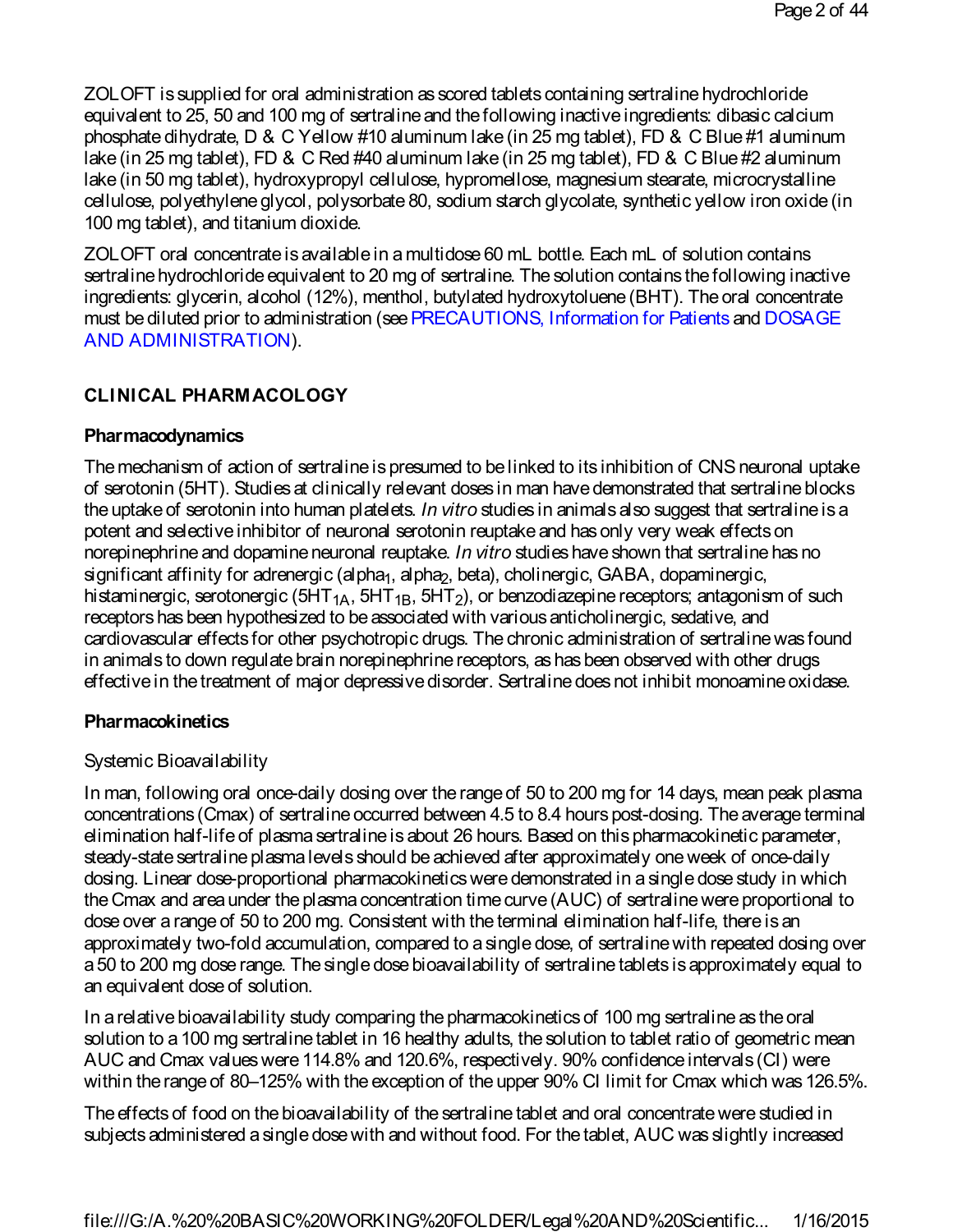when drug was administered with food but the Cmax was 25% greater, while the time to reach peak plasma concentration (Tmax) decreased from 8 hours post-dosing to 5.5 hours. For the oral concentrate, Tmax was slightly prolonged from 5.9 hours to 7.0 hours with food.

#### Metabolism

Sertraline undergoes extensive first pass metabolism. The principal initial pathway of metabolism for sertraline is N-demethylation. N-desmethylsertraline has a plasma terminal elimination half-life of 62 to 104 hours. Both *in vitro* biochemical and *in vivo* pharmacological testing have shown N-desmethylsertraline to be substantially less active than sertraline. Both sertraline and N-desmethylsertraline undergo oxidative deamination and subsequent reduction, hydroxylation, and glucuronide conjugation. In a study of radiolabeled sertraline involving two healthy male subjects, sertraline accounted for less than 5% of the plasma radioactivity. About 40–45% of the administered radioactivity was recovered in urine in 9 days. Unchanged sertraline was not detectable in the urine. For the same period, about 40–45% of the administered radioactivity was accounted for in feces, including 12–14% unchanged sertraline.

Desmethylsertraline exhibits time-related, dose dependent increases in AUC (0–24 hour), Cmax and Cmin, with about a 5–9 fold increase in these pharmacokinetic parameters between day 1 and day 14.

#### Protein Binding

*In vitro* protein binding studies performed with radiolabeled <sup>3</sup>H-sertraline showed that sertraline is highly bound to serum proteins (98%) in the range of 20 to 500 ng/mL. However, at up to 300 and 200 ng/mL concentrations, respectively, sertraline and N-desmethylsertraline did not alter the plasma protein binding of two other highly protein bound drugs, viz., warfarin and propranolol (see PRECAUTIONS).

#### Pediatric Pharmacokinetics

Sertraline pharmacokinetics were evaluated in a group of 61 pediatric patients (29 aged 6–12 years, 32 aged 13–17 years) with a DSM-III-R diagnosis of major depressive disorder or obsessive-compulsive disorder. Patients included both males (N=28) and females (N=33). During 42 days of chronic sertraline dosing, sertraline was titrated up to 200 mg/day and maintained at that dose for a minimum of 11 days. On the final day of sertraline 200 mg/day, the 6–12 year old group exhibited a mean sertraline AUC (0 –24 hr) of 3107 ng-hr/mL, mean Cmax of 165 ng/mL, and mean half-life of 26.2 hr. The 13–17 year old group exhibited a mean sertraline AUC (0–24 hr) of 2296 ng-hr/mL, mean Cmax of 123 ng/mL, and mean half-life of 27.8 hr. Higher plasma levels in the 6–12 year old group were largely attributable to patients with lower body weights. No gender associated differences were observed. By comparison, a group of 22 separately studied adults between 18 and 45 years of age (11 male, 11 female) received 30 days of 200 mg/day sertraline and exhibited a mean sertraline AUC (0–24 hr) of 2570 ng-hr/mL, mean Cmax of 142 ng/mL, and mean half-life of 27.2 hr. Relative to the adults, both the 6–12 year olds and the 13–17 year olds showed about 22% lower AUC (0–24 hr) and Cmax values when plasma concentration was adjusted for weight. These data suggest that pediatric patients metabolize sertraline with slightly greater efficiency than adults. Nevertheless, lower doses may be advisable for pediatric patients given their lower body weights, especially in very young patients, in order to avoid excessive plasma levels (see DOSAGE AND ADMINISTRATION).

### Age

Sertraline plasma clearance in a group of 16 (8 male, 8 female) elderly patients treated for 14 days at a dose of 100 mg/day was approximately 40% lower than in a similarly studied group of younger (25 to 32 y.o.) individuals. Steady-state, therefore, should be achieved after 2 to 3 weeks in older patients. The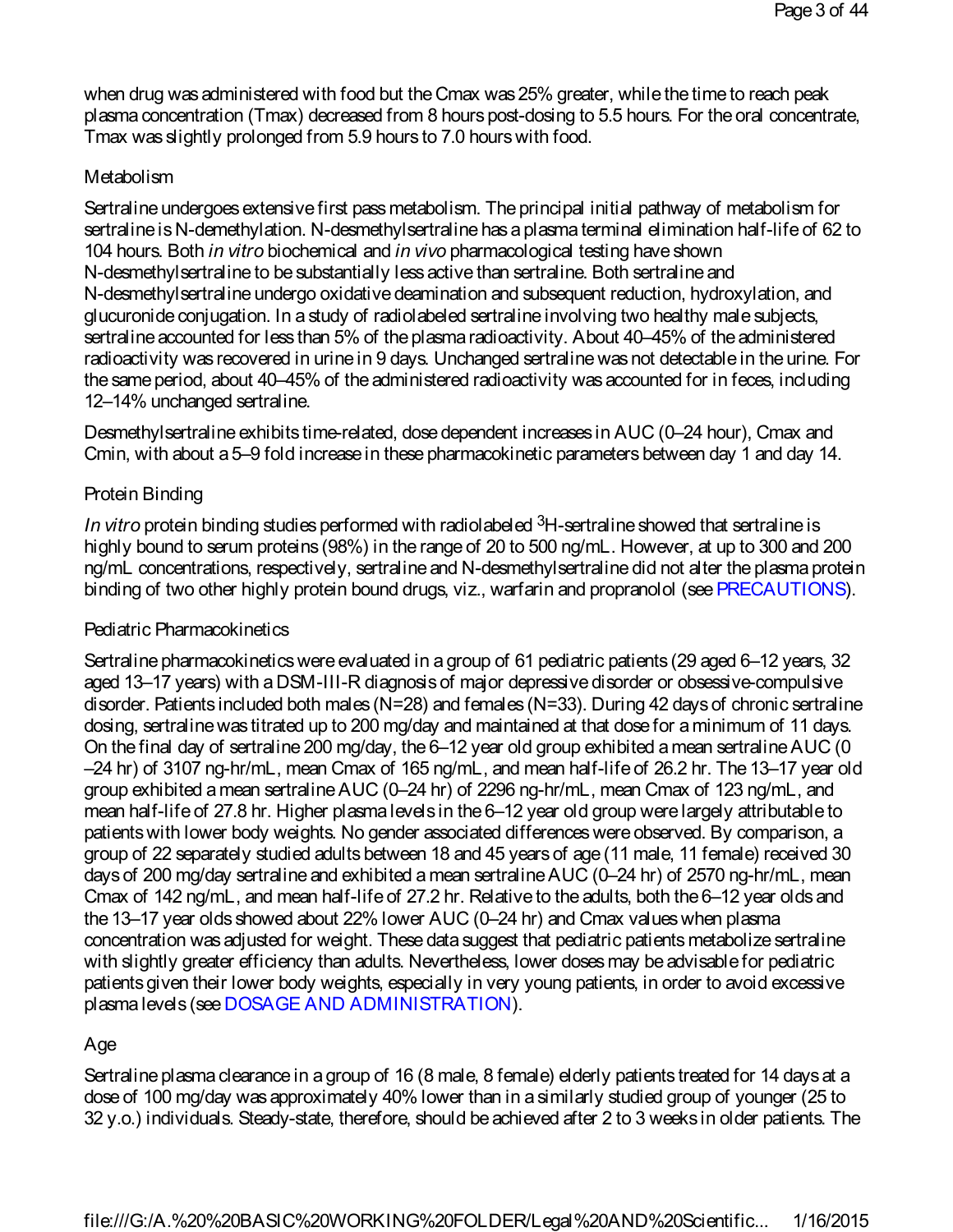same study showed a decreased clearance of desmethylsertraline in older males, but not in older females.

### Liver Disease

As might be predicted from its primary site of metabolism, liver impairment can affect the elimination of sertraline. In patients with chronic mild liver impairment (N=10, 8 patients with Child-Pugh scores of 5–6 and 2 patients with Child-Pugh scores of 7–8) who received 50 mg sertraline per day maintained for 21 days, sertraline clearance was reduced, resulting in approximately 3-fold greater exposure compared to age-matched volunteers with no hepatic impairment (N=10). The exposure to desmethylsertraline was approximately 2-fold greater compared to age-matched volunteers with no hepatic impairment. There were no significant differences in plasma protein binding observed between the two groups. The effects of sertraline in patients with moderate and severe hepatic impairment have not been studied. The results suggest that the use of sertraline in patients with liver disease must be approached with caution. If sertraline is administered to patients with liver impairment, a lower or less frequent dose should be used (see PRECAUTIONS and DOSAGE AND ADMINISTRATION).

# Renal Disease

Sertraline is extensively metabolized and excretion of unchanged drug in urine is a minor route of elimination. In volunteers with mild to moderate (CLcr=30–60 mL/min), moderate to severe (CLcr=10 –29 mL/min) or severe (receiving hemodialysis) renal impairment (N=10 each group), the pharmacokinetics and protein binding of 200 mg sertraline per day maintained for 21 days were not altered compared to age-matched volunteers (N=12) with no renal impairment. Thus sertraline multiple dose pharmacokinetics appear to be unaffected by renal impairment (see PRECAUTIONS).

# **Clinical Trials**

# Major Depressive Disorder

The efficacy of ZOLOFT as a treatment for major depressive disorder was established in two placebocontrolled studies in adult outpatients meeting DSM-III criteria for major depressive disorder. Study 1 was an 8-week study with flexible dosing of ZOLOFT in a range of 50 to 200 mg/day; the mean dose for completers was 145 mg/day. Study 2 was a 6-week fixed-dose study, including ZOLOFT doses of 50, 100, and 200 mg/day. Overall, these studies demonstrated ZOLOFT to be superior to placebo on the Hamilton Depression Rating Scale and the Clinical Global Impression Severity and Improvement scales. Study 2 was not readily interpretable regarding a dose response relationship for effectiveness.

Study 3 involved depressed outpatients who had responded by the end of an initial 8-week open treatment phase on ZOLOFT 50–200 mg/day. These patients (N=295) were randomized to continuation for 44 weeks on double-blind ZOLOFT 50–200 mg/day or placebo. A statistically significantly lower relapse rate was observed for patients taking ZOLOFT compared to those on placebo. The mean dose for completers was 70 mg/day.

Analyses for gender effects on outcome did not suggest any differential responsiveness on the basis of sex.

# Obsessive-Compulsive Disorder (OCD)

The effectiveness of ZOLOFT in the treatment of OCD was demonstrated in three multicenter placebocontrolled studies of adult outpatients (Studies 1–3). Patients in all studies had moderate to severe OCD (DSM-III or DSM-III-R) with mean baseline ratings on the Yale–Brown Obsessive-Compulsive Scale (YBOCS) total score ranging from 23 to 25.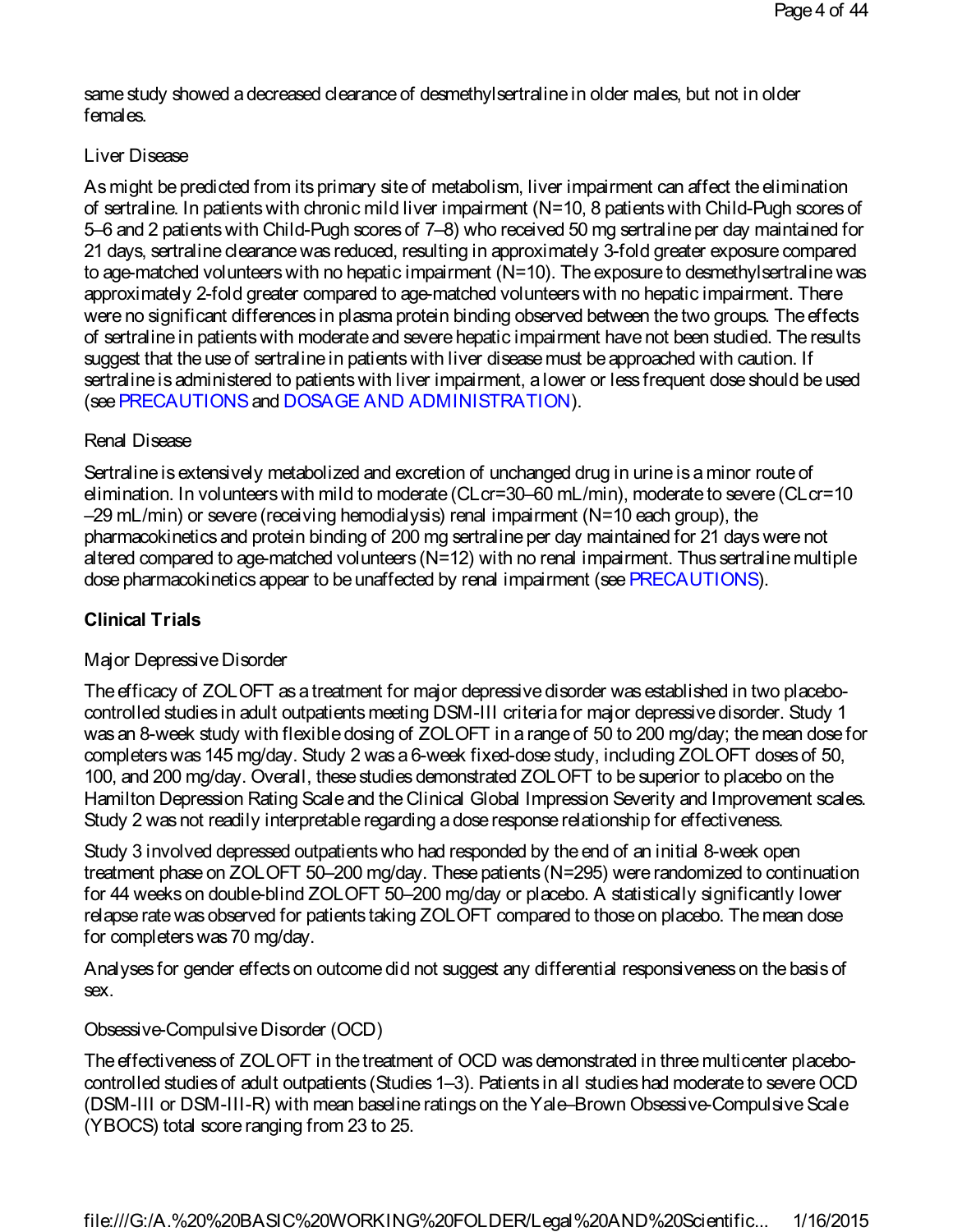Study 1 was an 8-week study with flexible dosing of ZOLOFT in a range of 50 to 200 mg/day; the mean dose for completers was 186 mg/day. Patients receiving ZOLOFT experienced a mean reduction of approximately 4 points on the YBOCS total score which was significantly greater than the mean reduction of 2 points in placebo-treated patients.

Study 2 was a 12-week fixed-dose study, including ZOLOFT doses of 50, 100, and 200 mg/day. Patients receiving ZOLOFT doses of 50 and 200 mg/day experienced mean reductions of approximately 6 points on the YBOCS total score which were significantly greater than the approximately 3 point reduction in placebo-treated patients.

Study 3 was a 12-week study with flexible dosing of ZOLOFT in a range of 50 to 200 mg/day; the mean dose for completers was 185 mg/day. Patients receiving ZOLOFT experienced a mean reduction of approximately 7 points on the YBOCS total score which was significantly greater than the mean reduction of approximately 4 points in placebo-treated patients.

Analyses for age and gender effects on outcome did not suggest any differential responsiveness on the basis of age or sex.

The effectiveness of ZOLOFT for the treatment of OCD was also demonstrated in a 12-week, multicenter, placebo-controlled, parallel group study in a pediatric outpatient population (children and adolescents, ages 6–17). Patients receiving ZOLOFT in this study were initiated at doses of either 25 mg/day (children, ages 6–12) or 50 mg/day (adolescents, ages 13–17), and then titrated over the next four weeks to a maximum dose of 200 mg/day, as tolerated. The mean dose for completers was 178 mg/day. Dosing was once a day in the morning or evening. Patients in this study had moderate to severe OCD (DSM-III-R) with mean baseline ratings on the Children's Yale-Brown Obsessive-Compulsive Scale (CYBOCS) total score of 22. Patients receiving sertraline experienced a mean reduction of approximately 7 units on the CYBOCS total score which was significantly greater than the 3 unit reduction for placebo patients. Analyses for age and gender effects on outcome did not suggest any differential responsiveness on the basis of age or sex.

In a longer-term study, patients meeting DSM-III-R criteria for OCD who had responded during a 52 week single-blind trial on ZOLOFT 50–200 mg/day (n=224) were randomized to continuation of ZOLOFT or to substitution of placebo for up to 28 weeks of observation for discontinuation due to relapse or insufficient clinical response. Response during the single-blind phase was defined as a decrease in the YBOCS score of ≥ 25% compared to baseline and a CGI-I of 1 (very much improved), 2 (much improved) or 3 (minimally improved). Relapse during the double-blind phase was defined as the following conditions being met (on three consecutive visits for 1 and 2, and for visit 3 for condition 3): (1) YBOCS score increased by ≥ 5 points, to a minimum of 20, relative to baseline; (2) CGI-I increased by ≥ one point; and (3) worsening of the patient's condition in the investigator's judgment, to justify alternative treatment. Insufficient clinical response indicated a worsening of the patient's condition that resulted in study discontinuation, as assessed by the investigator. Patients receiving continued ZOLOFT treatment experienced a significantly lower rate of discontinuation due to relapse or insufficient clinical response over the subsequent 28 weeks compared to those receiving placebo. This pattern was demonstrated in male and female subjects.

### Panic Disorder

The effectiveness of ZOLOFT in the treatment of panic disorder was demonstrated in three doubleblind, placebo-controlled studies (Studies 1–3) of adult outpatients who had a primary diagnosis of panic disorder (DSM-III-R), with or without agoraphobia.

Studies 1 and 2 were 10-week flexible dose studies. ZOLOFT was initiated at 25 mg/day for the first week, and then patients were dosed in a range of 50–200 mg/day on the basis of clinical response and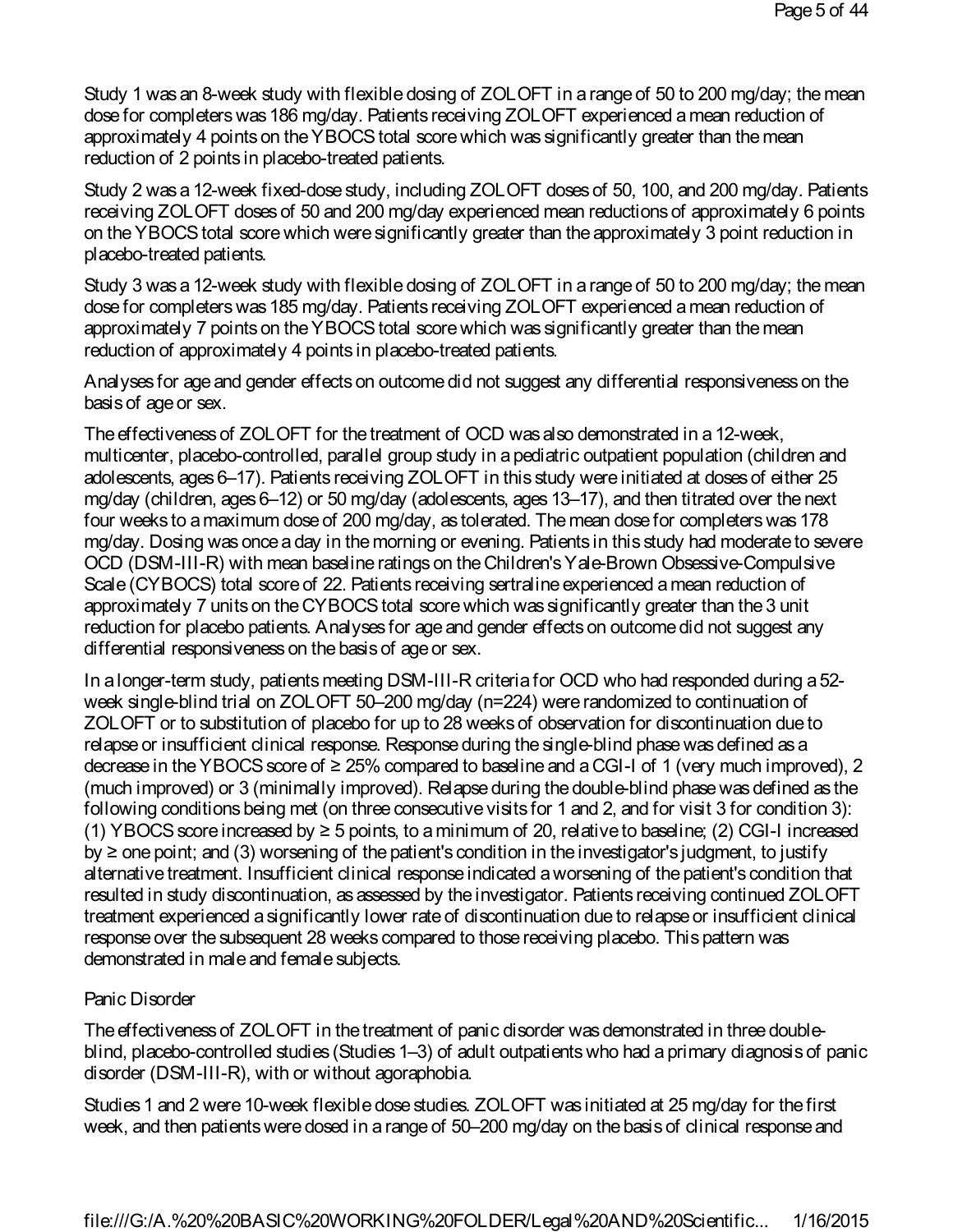toleration. The mean ZOLOFT doses for completers to 10 weeks were 131 mg/day and 144 mg/day, respectively, for Studies 1 and 2. In these studies, ZOLOFT was shown to be significantly more effective than placebo on change from baseline in panic attack frequency and on the Clinical Global Impression Severity of Illness and Global Improvement scores. The difference between ZOLOFT and placebo in reduction from baseline in the number of full panic attacks was approximately 2 panic attacks per week in both studies.

Study 3 was a 12-week fixed-dose study, including ZOLOFT doses of 50, 100, and 200 mg/day. Patients receiving ZOLOFT experienced a significantly greater reduction in panic attack frequency than patients receiving placebo. Study 3 was not readily interpretable regarding a dose response relationship for effectiveness.

Subgroup analyses did not indicate that there were any differences in treatment outcomes as a function of age, race, or gender.

In a longer-term study, patients meeting DSM-III-R criteria for Panic Disorder who had responded during a 52-week open trial on ZOLOFT 50–200 mg/day (n=183) were randomized to continuation of ZOLOFT or to substitution of placebo for up to 28 weeks of observation for discontinuation due to relapse or insufficient clinical response. Response during the open phase was defined as a CGI-I score of 1(very much improved) or 2 (much improved). Relapse during the double-blind phase was defined as the following conditions being met on three consecutive visits: (1) CGI-I  $\geq$  3; (2) meets DSM-III-R criteria for Panic Disorder; (3) number of panic attacks greater than at baseline. Insufficient clinical response indicated a worsening of the patient's condition that resulted in study discontinuation, as assessed by the investigator. Patients receiving continued ZOLOFT treatment experienced a significantly lower rate of discontinuation due to relapse or insufficient clinical response over the subsequent 28 weeks compared to those receiving placebo. This pattern was demonstrated in male and female subjects.

# Posttraumatic Stress Disorder (PTSD)

The effectiveness of ZOLOFT in the treatment of PTSD was established in two multicenter placebocontrolled studies (Studies 1–2) of adult outpatients who met DSM-III-R criteria for PTSD. The mean duration of PTSD for these patients was 12 years (Studies 1 and 2 combined) and 44% of patients (169 of the 385 patients treated) had secondary depressive disorder.

Studies 1 and 2 were 12-week flexible dose studies. ZOLOFT was initiated at 25 mg/day for the first week, and patients were then dosed in the range of 50–200 mg/day on the basis of clinical response and toleration. The mean ZOLOFT dose for completers was 146 mg/day and 151 mg/day, respectively for Studies 1 and 2. Study outcome was assessed by the Clinician-Administered PTSD Scale Part 2 (CAPS) which is a multi-item instrument that measures the three PTSD diagnostic symptom clusters of reexperiencing/intrusion, avoidance/numbing, and hyperarousal as well as the patient-rated Impact of Event Scale (IES) which measures intrusion and avoidance symptoms. ZOLOFT was shown to be significantly more effective than placebo on change from baseline to endpoint on the CAPS, IES and on the Clinical Global Impressions (CGI) Severity of Illness and Global Improvement scores. In two additional placebo-controlled PTSD trials, the difference in response to treatment between patients receiving ZOLOFT and patients receiving placebo was not statistically significant. One of these additional studies was conducted in patients similar to those recruited for Studies 1 and 2, while the second additional study was conducted in predominantly male veterans.

As PTSD is a more common disorder in women than men, the majority (76%) of patients in these trials were women (152 and 139 women on sertraline and placebo versus 39 and 55 men on sertraline and placebo; Studies 1 and 2 combined). Post hoc exploratory analyses revealed a significant difference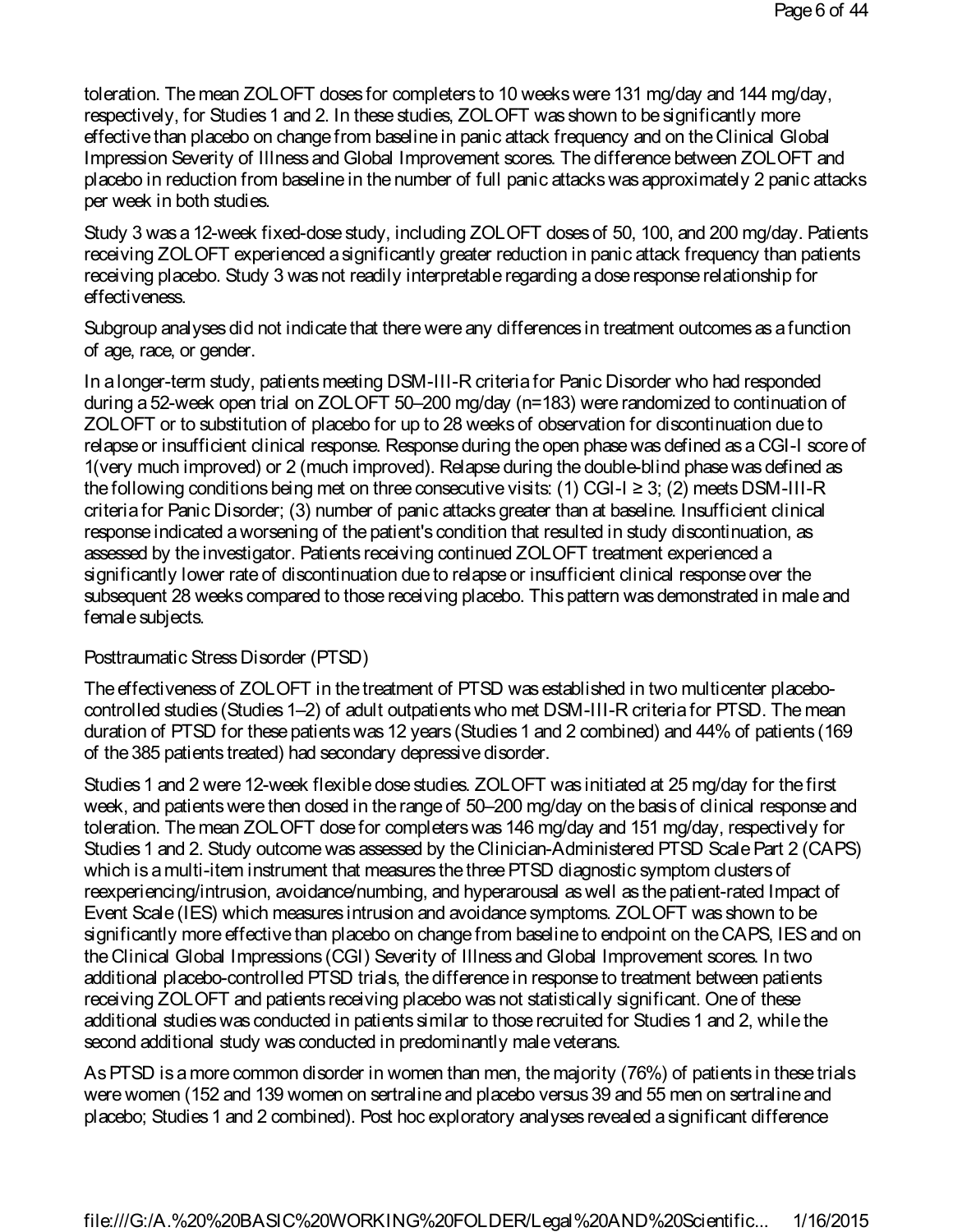between ZOLOFT and placebo on the CAPS, IES and CGI in women, regardless of baseline diagnosis of comorbid major depressive disorder, but essentially no effect in the relatively smaller number of men in these studies. The clinical significance of this apparent gender interaction is unknown at this time. There was insufficient information to determine the effect of race or age on outcome.

In a longer-term study, patients meeting DSM-III-R criteria for PTSD who had responded during a 24 week open trial on ZOLOFT 50–200 mg/day (n=96) were randomized to continuation of ZOLOFT or to substitution of placebo for up to 28 weeks of observation for relapse. Response during the open phase was defined as a CGI-I of 1 (very much improved) or 2 (much improved), and a decrease in the CAPS-2 score of > 30% compared to baseline. Relapse during the double-blind phase was defined as the following conditions being met on two consecutive visits: (1) CGI-I  $\geq$  3; (2) CAPS-2 score increased by  $\geq$  30% and by  $\geq$  15 points relative to baseline; and (3) worsening of the patient's condition in the investigator's judgment. Patients receiving continued ZOLOFT treatment experienced significantly lower relapse rates over the subsequent 28 weeks compared to those receiving placebo. This pattern was demonstrated in male and female subjects.

# Premenstrual Dysphoric Disorder (PMDD)

The effectiveness of ZOLOFT for the treatment of PMDD was established in two double-blind, parallel group, placebo-controlled flexible dose trials (Studies 1 and 2) conducted over 3 menstrual cycles. Patients in Study 1 met DSM-III-R criteria for Late Luteal Phase Dysphoric Disorder (LLPDD), the clinical entity now referred to as Premenstrual Dysphoric Disorder (PMDD) in DSM-IV. Patients in Study 2 met DSM-IV criteria for PMDD. Study 1 utilized daily dosing throughout the study, while Study 2 utilized luteal phase dosing for the 2 weeks prior to the onset of menses. The mean duration of PMDD symptoms for these patients was approximately 10.5 years in both studies. Patients on oral contraceptives were excluded from these trials; therefore, the efficacy of sertraline in combination with oral contraceptives for the treatment of PMDD is unknown.

Efficacy was assessed with the Daily Record of Severity of Problems (DRSP), a patient-rated instrument that mirrors the diagnostic criteria for PMDD as identified in the DSM-IV, and includes assessments for mood, physical symptoms, and other symptoms. Other efficacy assessments included the Hamilton Depression Rating Scale (HAMD-17), and the Clinical Global Impression Severity of Illness (CGI-S) and Improvement (CGI-I) scores.

In Study 1, involving n=251 randomized patients; ZOLOFT treatment was initiated at 50 mg/day and administered daily throughout the menstrual cycle. In subsequent cycles, patients were dosed in the range of 50–150 mg/day on the basis of clinical response and toleration. The mean dose for completers was 102 mg/day. ZOLOFT administered daily throughout the menstrual cycle was significantly more effective than placebo on change from baseline to endpoint on the DRSP total score, the HAMD-17 total score, and the CGI-S score, as well as the CGI-I score at endpoint.

In Study 2, involving n=281 randomized patients, ZOLOFT treatment was initiated at 50 mg/day in the late luteal phase (last 2 weeks) of each menstrual cycle and then discontinued at the onset of menses. In subsequent cycles, patients were dosed in the range of 50–100 mg/day in the luteal phase of each cycle, on the basis of clinical response and toleration. Patients who were titrated to 100 mg/day received 50 mg/day for the first 3 days of the cycle, then 100 mg/day for the remainder of the cycle. The mean ZOLOFT dose for completers was 74 mg/day. ZOLOFT administered in the late luteal phase of the menstrual cycle was significantly more effective than placebo on change from baseline to endpoint on the DRSP total score and the CGI-S score, as well as the CGI-I score at endpoint.

There was insufficient information to determine the effect of race or age on outcome in these studies.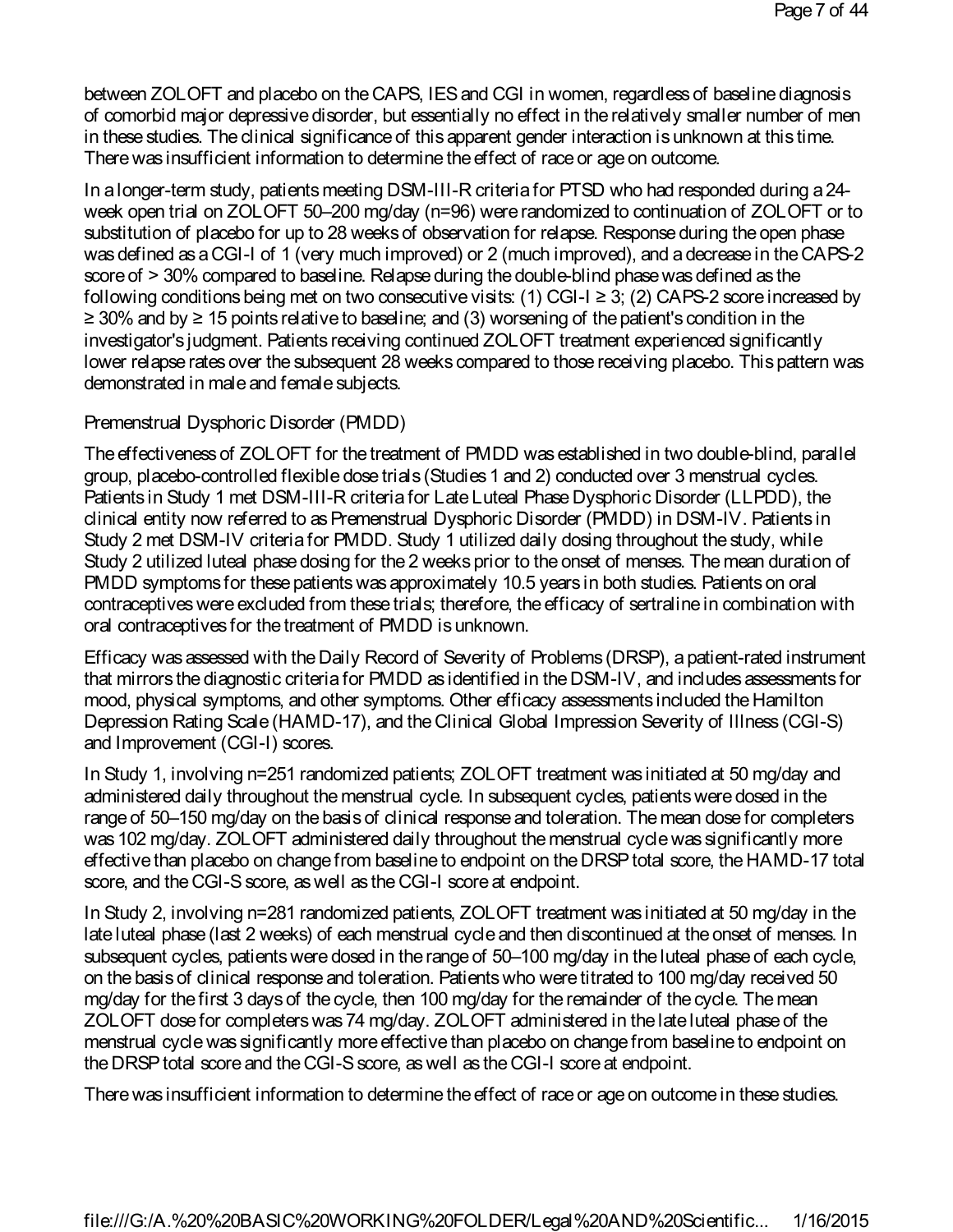# Social Anxiety Disorder

The effectiveness of ZOLOFT in the treatment of social anxiety disorder (also known as social phobia) was established in two multicenter placebo-controlled studies (Study 1 and 2) of adult outpatients who met DSM-IV criteria for social anxiety disorder.

Study 1 was a 12-week, multicenter, flexible dose study comparing ZOLOFT (50–200 mg/day) to placebo, in which ZOLOFT was initiated at 25 mg/day for the first week. Study outcome was assessed by (a) the Liebowitz Social Anxiety Scale (LSAS), a 24-item clinician administered instrument that measures fear, anxiety and avoidance of social and performance situations, and by (b) the proportion of responders as defined by the Clinical Global Impression of Improvement (CGI-I) criterion of CGI-I ≤ 2 (very much or much improved). ZOLOFT was statistically significantly more effective than placebo as measured by the LSAS and the percentage of responders.

Study 2 was a 20-week, multicenter, flexible dose study that compared ZOLOFT (50–200 mg/day) to placebo. Study outcome was assessed by the (a) Duke Brief Social Phobia Scale (BSPS), a multi-item clinician-rated instrument that measures fear, avoidance and physiologic response to social or performance situations, (b) the Marks Fear Questionnaire Social Phobia Subscale (FQ-SPS), a 5-item patient-rated instrument that measures change in the severity of phobic avoidance and distress, and (c) the CGI-I responder criterion of ≤ 2. ZOLOFT was shown to be statistically significantly more effective than placebo as measured by the BSPS total score and fear, avoidance and physiologic factor scores, as well as the FQ-SPS total score, and to have significantly more responders than placebo as defined by the CGI-I.

Subgroup analyses did not suggest differences in treatment outcome on the basis of gender. There was insufficient information to determine the effect of race or age on outcome.

In a longer-term study, patients meeting DSM-IV criteria for social anxiety disorder who had responded while assigned to ZOLOFT (CGI-I of 1 or 2) during a 20-week placebo-controlled trial on ZOLOFT 50 –200 mg/day were randomized to continuation of ZOLOFT or to substitution of placebo for up to 24 weeks of observation for relapse. Relapse was defined as ≥ 2 point increase in the Clinical Global Impression – Severity of Illness (CGI-S) score compared to baseline or study discontinuation due to lack of efficacy. Patients receiving ZOLOFT continuation treatment experienced a statistically significantly lower relapse rate over this 24-week study than patients randomized to placebo substitution.

# **INDICATIONS AND USAGE**

### **Major Depressive Disorder**

ZOLOFT (sertraline hydrochloride) is indicated for the treatment of major depressive disorder in adults.

The efficacy of ZOLOFT in the treatment of a major depressive episode was established in six to eight week controlled trials of adult outpatients whose diagnoses corresponded most closely to the DSM-III category of major depressive disorder (see Clinical Trials under CLINICAL PHARMACOLOGY).

A major depressive episode implies a prominent and relatively persistent depressed or dysphoric mood that usually interferes with daily functioning (nearly every day for at least 2 weeks); it should include at least 4 of the following 8 symptoms: change in appetite, change in sleep, psychomotor agitation or retardation, loss of interest in usual activities or decrease in sexual drive, increased fatigue, feelings of guilt or worthlessness, slowed thinking or impaired concentration, and a suicide attempt or suicidal ideation.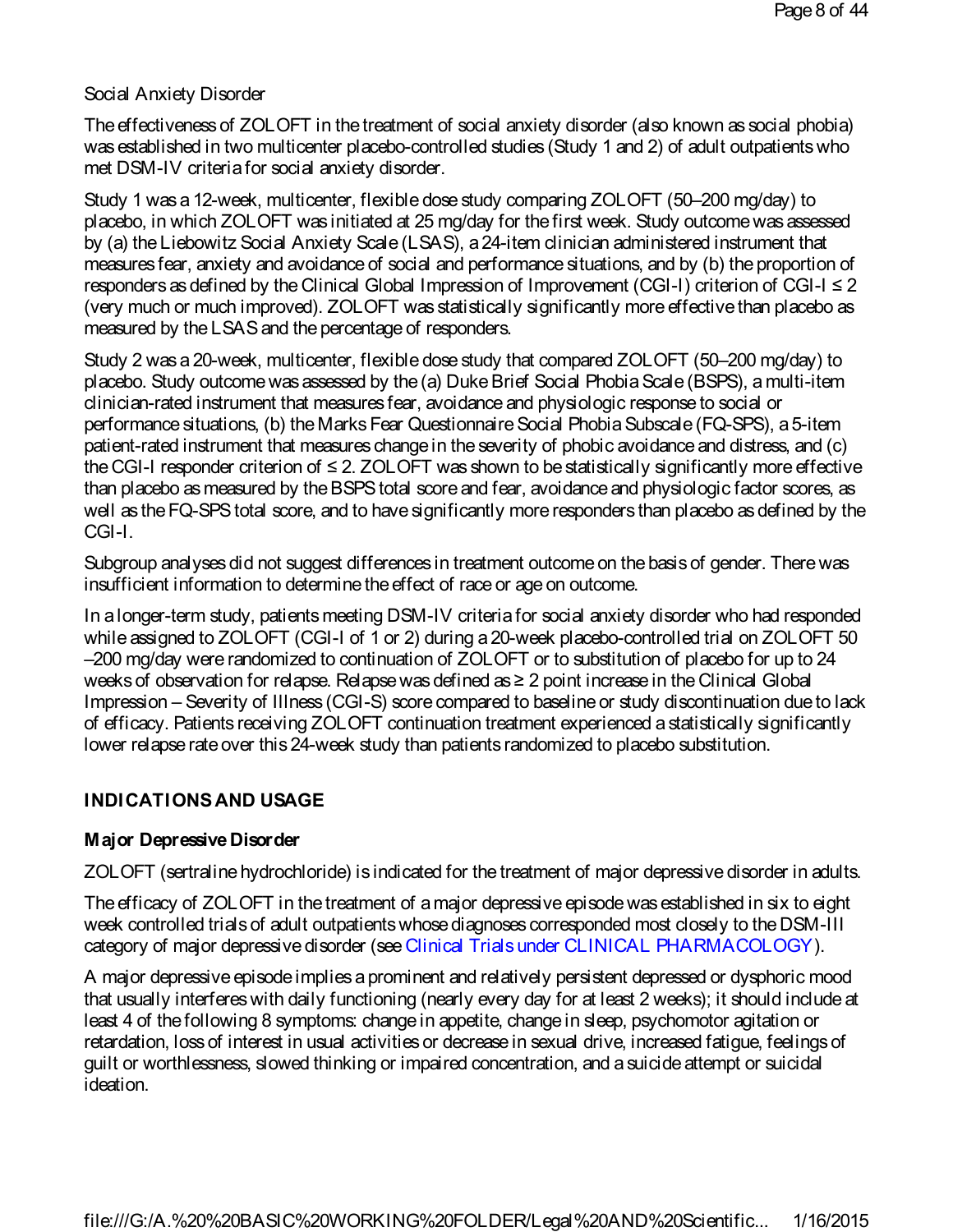The antidepressant action of ZOLOFT in hospitalized depressed patients has not been adequately studied.

The efficacy of ZOLOFT in maintaining an antidepressant response for up to 44 weeks following 8 weeks of open-label acute treatment (52 weeks total) was demonstrated in a placebo-controlled trial. The usefulness of the drug in patients receiving ZOLOFT for extended periods should be reevaluated periodically (seeClinical Trials under CLINICAL PHARMACOLOGY).

#### **Obsessive-Compulsive Disorder**

ZOLOFT is indicated for the treatment of obsessions and compulsions in patients with obsessivecompulsive disorder (OCD), as defined in the DSM-III-R; i.e., the obsessions or compulsions cause marked distress, are time-consuming, or significantly interfere with social or occupational functioning.

The efficacy of ZOLOFT was established in 12-week trials with obsessive-compulsive outpatients having diagnoses of obsessive-compulsive disorder as defined according to DSM-III or DSM-III-R criteria (seeClinical Trials under CLINICAL PHARMACOLOGY).

Obsessive-compulsive disorder is characterized by recurrent and persistent ideas, thoughts, impulses, or images (obsessions) that are ego-dystonic and/or repetitive, purposeful, and intentional behaviors (compulsions) that are recognized by the person as excessive or unreasonable.

The efficacy of ZOLOFT in maintaining a response, in patients with OCD who responded during a 52 week treatment phase while taking ZOLOFT and were then observed for relapse during a period of up to 28 weeks, was demonstrated in a placebo-controlled trial (see Clinical Trials under CLINICAL PHARMACOLOGY). Nevertheless, the physician who elects to use ZOLOFT for extended periods should periodically re-evaluate the long-term usefulness of the drug for the individual patient (see DOSAGE AND ADMINISTRATION).

### **Panic Disorder**

ZOLOFT is indicated for the treatment of panic disorder in adults, with or without agoraphobia, as defined in DSM-IV. Panic disorder is characterized by the occurrence of unexpected panic attacks and associated concern about having additional attacks, worry about the implications or consequences of the attacks, and/or a significant change in behavior related to the attacks.

The efficacy of ZOLOFT was established in three 10–12 week trials in adult panic disorder patients whose diagnoses corresponded to the DSM-III-R category of panic disorder (see Clinical Trials under CLINICAL PHARMACOLOGY).

Panic disorder (DSM-IV) is characterized by recurrent unexpected panic attacks, i.e., a discrete period of intense fear or discomfort in which four (or more) of the following symptoms develop abruptly and reach a peak within 10 minutes: (1) palpitations, pounding heart, or accelerated heart rate; (2) sweating; (3) trembling or shaking; (4) sensations of shortness of breath or smothering; (5) feeling of choking; (6) chest pain or discomfort; (7) nausea or abdominal distress; (8) feeling dizzy, unsteady, lightheaded, or faint; (9) derealization (feelings of unreality) or depersonalization (being detached from oneself); (10) fear of losing control; (11) fear of dying; (12) paresthesias (numbness or tingling sensations); (13) chills or hot flushes.

The efficacy of ZOLOFT in maintaining a response, in adult patients with panic disorder who responded during a 52-week treatment phase while taking ZOLOFT and were then observed for relapse during a period of up to 28 weeks, was demonstrated in a placebo-controlled trial (see Clinical Trials under CLINICAL PHARMACOLOGY). Nevertheless, the physician who elects to use ZOLOFT for extended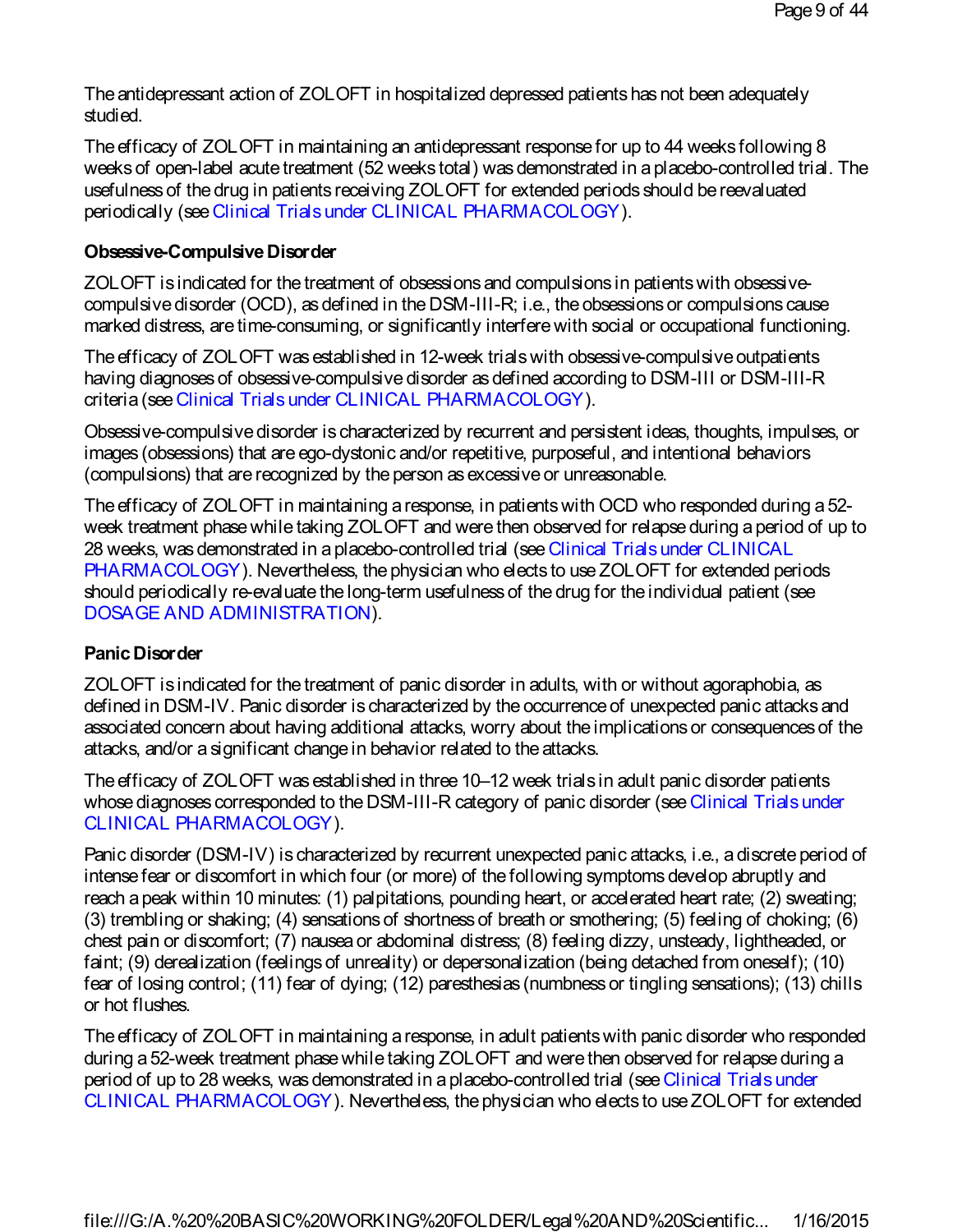periods should periodically re-evaluate the long-term usefulness of the drug for the individual patient (seeDOSAGE AND ADMINISTRATION).

# **Posttraumatic Stress Disorder (PTSD)**

ZOLOFT (sertraline hydrochloride) is indicated for the treatment of posttraumatic stress disorder in adults.

The efficacy of ZOLOFT in the treatment of PTSD was established in two 12-week placebo-controlled trials of adult outpatients whose diagnosis met criteria for the DSM-III-R category of PTSD (see Clinical Trials under CLINICAL PHARMACOLOGY).

PTSD, as defined by DSM-III-R/IV, requires exposure to a traumatic event that involved actual or threatened death or serious injury, or threat to the physical integrity of self or others, and a response which involves intense fear, helplessness, or horror. Symptoms that occur as a result of exposure to the traumatic event include reexperiencing of the event in the form of intrusive thoughts, flashbacks or dreams, and intense psychological distress and physiological reactivity on exposure to cues to the event; avoidance of situations reminiscent of the traumatic event, inability to recall details of the event, and/or numbing of general responsiveness manifested as diminished interest in significant activities, estrangement from others, restricted range of affect, or sense of foreshortened future; and symptoms of autonomic arousal including hypervigilance, exaggerated startle response, sleep disturbance, impaired concentration, and irritability or outbursts of anger. A PTSD diagnosis requires that the symptoms are present for at least a month and that they cause clinically significant distress or impairment in social, occupational, or other important areas of functioning.

The efficacy of ZOLOFT in maintaining a response in adult patients with PTSD for up to 28 weeks following 24 weeks of open-label treatment was demonstrated in a placebo-controlled trial. Nevertheless, the physician who elects to use ZOLOFT for extended periods should periodically reevaluate the long-term usefulness of the drug for the individual patient (see DOSAGE AND ADMINISTRATION).

# **Premenstrual Dysphoric Disorder (PMDD)**

ZOLOFT is indicated for the treatment of premenstrual dysphoric disorder (PMDD) in adults.

The efficacy of ZOLOFT in the treatment of PMDD was established in 2 placebo-controlled trials of female adult outpatients treated for 3 menstrual cycles who met criteria for the DSM-III-R/IV category of PMDD (see Clinical Trials under CLINICAL PHARMACOLOGY).

The essential features of PMDD include markedly depressed mood, anxiety or tension, affective lability, and persistent anger or irritability. Other features include decreased interest in activities, difficulty concentrating, lack of energy, change in appetite or sleep, and feeling out of control. Physical symptoms associated with PMDD include breast tenderness, headache, joint and muscle pain, bloating and weight gain. These symptoms occur regularly during the luteal phase and remit within a few days following onset of menses; the disturbance markedly interferes with work or school or with usual social activities and relationships with others. In making the diagnosis, care should be taken to rule out other cyclical mood disorders that may be exacerbated by treatment with an antidepressant.

The effectiveness of ZOLOFT in long-term use, that is, for more than 3 menstrual cycles, has not been systematically evaluated in controlled trials. Therefore, the physician who elects to use ZOLOFT for extended periods should periodically re-evaluate the long-term usefulness of the drug for the individual patient (see DOSAGE AND ADMINISTRATION).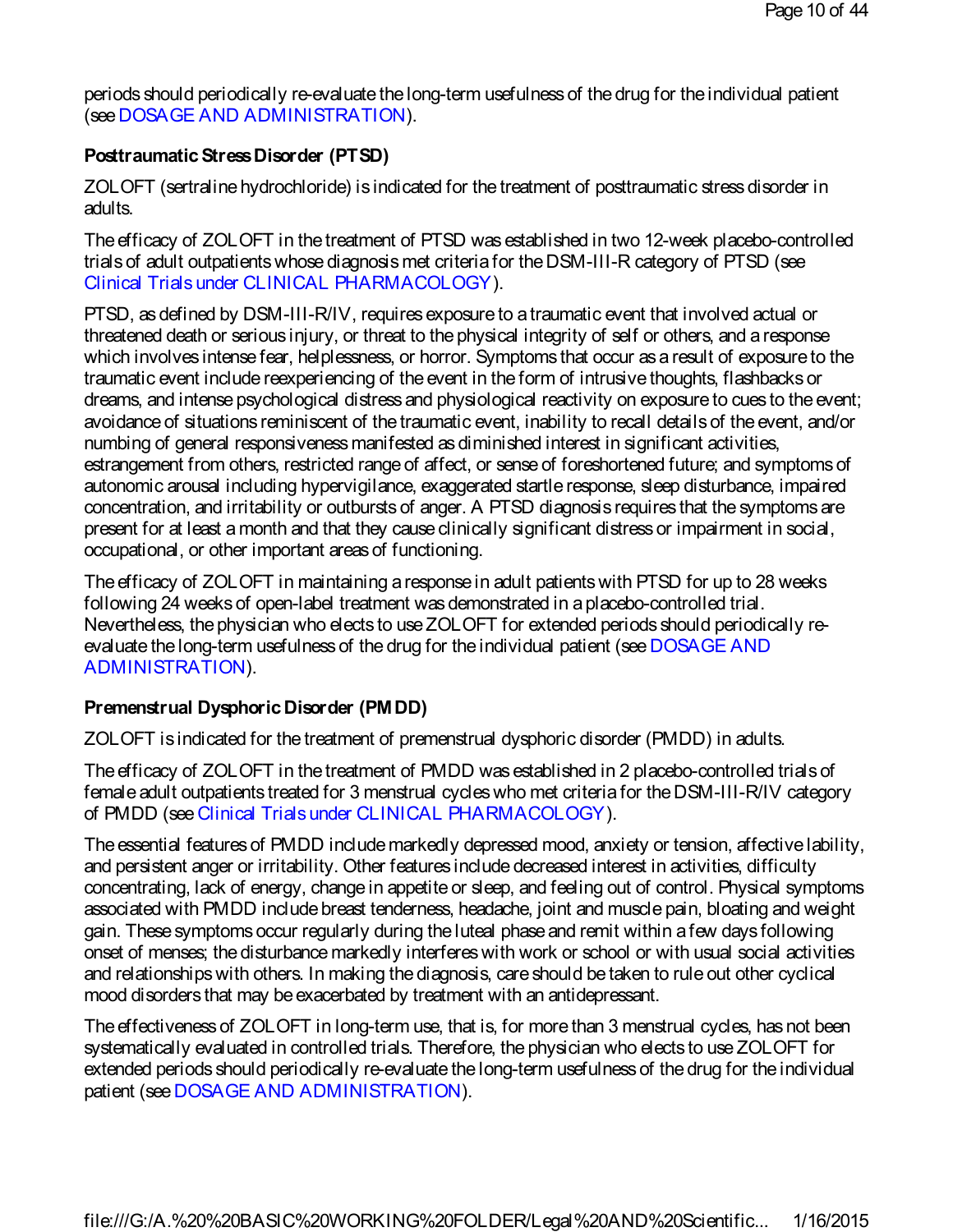# **Social Anxiety Disorder**

ZOLOFT (sertraline hydrochloride) is indicated for the treatment of social anxiety disorder, also known as social phobia in adults.

The efficacy of ZOLOFT in the treatment of social anxiety disorder was established in two placebocontrolled trials of adult outpatients with a diagnosis of social anxiety disorder as defined by DSM-IV criteria (seeClinical Trials under CLINICAL PHARMACOLOGY).

Social anxiety disorder, as defined by DSM-IV, is characterized by marked and persistent fear of social or performance situations involving exposure to unfamiliar people or possible scrutiny by others and by fears of acting in a humiliating or embarrassing way. Exposure to the feared social situation almost always provokes anxiety and feared social or performance situations are avoided or else are endured with intense anxiety or distress. In addition, patients recognize that the fear is excessive or unreasonable and the avoidance and anticipatory anxiety of the feared situation is associated with functional impairment or marked distress.

The efficacy of ZOLOFT in maintaining a response in adult patients with social anxiety disorder for up to 24 weeks following 20 weeks of ZOLOFT treatment was demonstrated in a placebo-controlled trial. Physicians who prescribe ZOLOFT for extended periods should periodically re-evaluate the long-term usefulness of the drug for the individual patient (see Clinical Trials under CLINICAL PHARMACOLOGY).

# **CONTRAINDICATIONS**

### **All Dosage Forms of ZOLOFT**

The use of MAOIs intended to treat psychiatric disorders with ZOLOFT or within 14 days of stopping treatment with ZOLOFT is contraindicated because of an increased risk of serotonin syndrome. The use of ZOLOFT within 14 days of stopping an MAOI intended to treat psychiatric disorders is also contraindicated (seeWARNINGS and DOSAGE AND ADMINISTRATION).

Starting ZOLOFT in a patient who is being treated with MAOIs such as linezolid or intravenous methylene blue is also contraindicated because of an increased risk of serotonin syndrome (see WARNINGS and DOSAGE AND ADMINISTRATION).

Concomitant use in patients taking pimozide is contraindicated (seePRECAUTIONS).

ZOLOFT is contraindicated in patients with a hypersensitivity to sertraline or any of the inactive ingredients in ZOLOFT.

### **Oral Concentrate**

ZOLOFT oral concentrate is contraindicated with ANTABUSE (disulfiram) due to the alcohol content of the concentrate.

# **WARNINGS**

#### **Clinical Worsening and Suicide Risk**

Patients with major depressive disorder (MDD), both adult and pediatric, may experience worsening of their depression and/or the emergence of suicidal ideation and behavior (suicidality) or unusual changes in behavior, whether or not they are taking antidepressant medications, and this risk may persist until significant remission occurs. Suicide is a known risk of depression and certain other psychiatric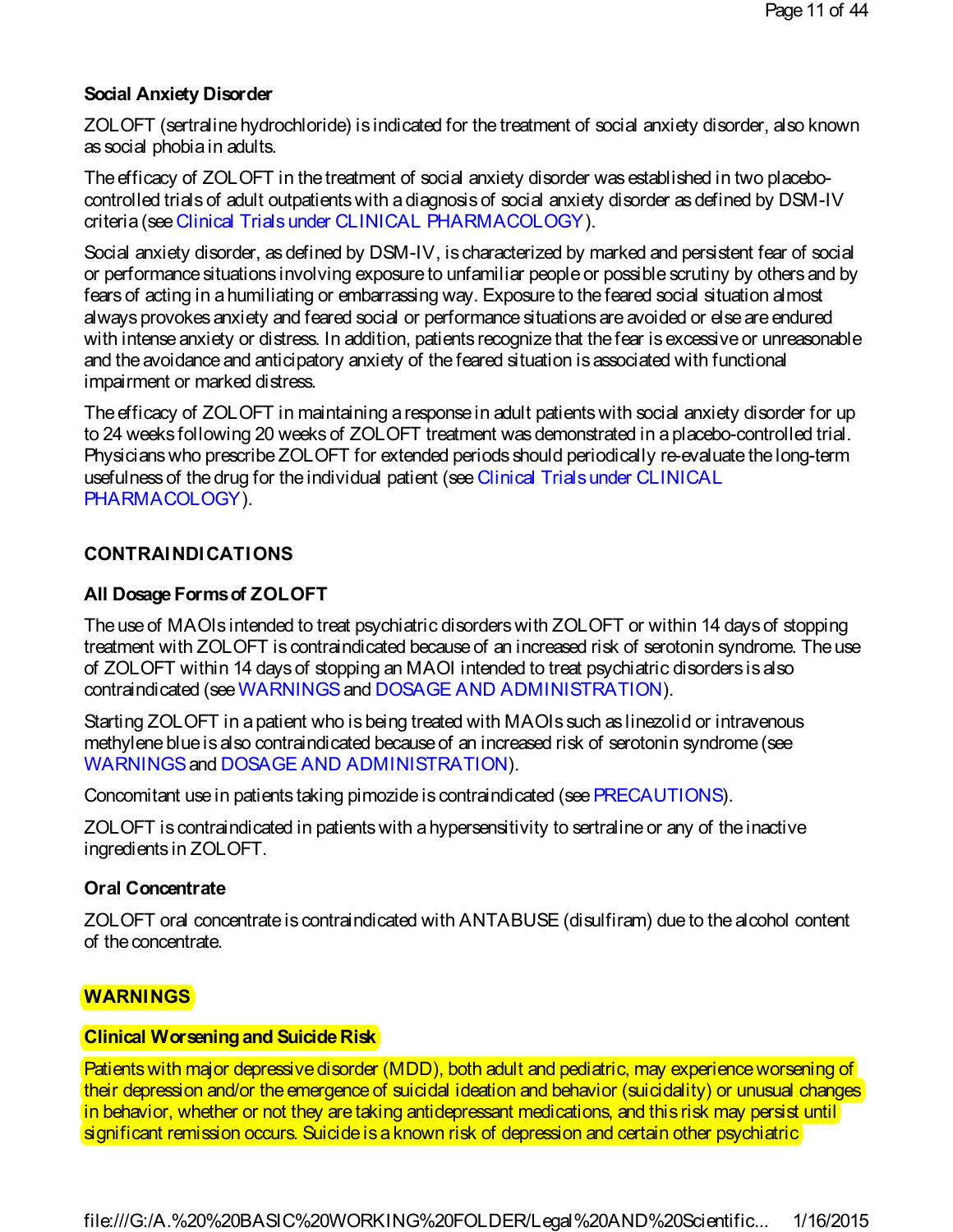disorders, and these disorders themselves are the strongest predictors of suicide. There has been a longstanding concern, however, that antidepressants may have a role in inducing worsening of depression and the emergence of suicidality in certain patients during the early phases of treatment. Pooled analyses of short-term placebo-controlled trials of antidepressant drugs (SSRIs and others) showed that these drugs increase the risk of suicidal thinking and behavior (suicidality) in children, adolescents, and young adults (ages 18–24) with major depressive disorder (MDD) and other psychiatric disorders. Short-term studies did not show an increase in the risk of suicidality with antidepressants compared to placebo in adults beyond age 24; there was a reduction with antidepressants compared to placebo in adults aged 65 and older.

The pooled analyses of placebo-controlled trials in children and adolescents with MDD, obsessive compulsive disorder (OCD), or other psychiatric disorders included a total of 24 short-term trials of 9 antidepressant drugs in over 4400 patients. The pooled analyses of placebo-controlled trials in adults with MDD or other psychiatric disorders included a total of 295 short-term trials (median duration of 2 months) of 11 antidepressant drugs in over 77,000 patients. There was considerable variation in risk of suicidality among drugs, but a tendency toward an increase in the younger patients for almost all drugs studied. There were differences in absolute risk of suicidality across the different indications, with the highest incidence in MDD. The risk differences (drug vs. placebo), however, were relatively stable within age strata and across indications. These risk differences (drug-placebo difference in the number of cases of suicidality per 1000 patients treated) are provided in Table 1.

| ו סוטוס ו |                                                                                                     |  |  |  |  |
|-----------|-----------------------------------------------------------------------------------------------------|--|--|--|--|
|           | Drug-Placebo Difference in<br>Number of Cases of<br>Suicidality per 1000 Patients<br><b>Treated</b> |  |  |  |  |
|           | <b>Increases Compared to</b><br>Placebo                                                             |  |  |  |  |
| < 18      | 14 additional cases                                                                                 |  |  |  |  |
| $18 - 24$ | 5 additional cases                                                                                  |  |  |  |  |
|           | Decreases Compared to<br>Placebo                                                                    |  |  |  |  |
| $25 - 64$ | 1 fewer case                                                                                        |  |  |  |  |
| ≥65       | 6 fewer cases                                                                                       |  |  |  |  |

**Table 1**

No suicides occurred in any of the pediatric trials. There were suicides in the adult trials, but the number was not sufficient to reach any conclusion about drug effect on suicide.

It is unknown whether the suicidality risk extends to longer-term use, i.e., beyond several months. However, there is substantial evidence from placebo-controlled maintenance trials in adults with depression that the use of antidepressants can delay the recurrence of depression.

**All patients being treated with antidepressants for any indication should be monitored appropriately and observed closely for clinical worsening, suicidality, and unusual changes in behavior, especially during the initial few months of a course of drug therapy, or at times of dose changes, either increases or decreases.**

The following symptoms, anxiety, agitation, panic attacks, insomnia, irritability, hostility aggressiveness, impulsivity, akathisia (psychomotor restlessness), hypomania, and mania, have been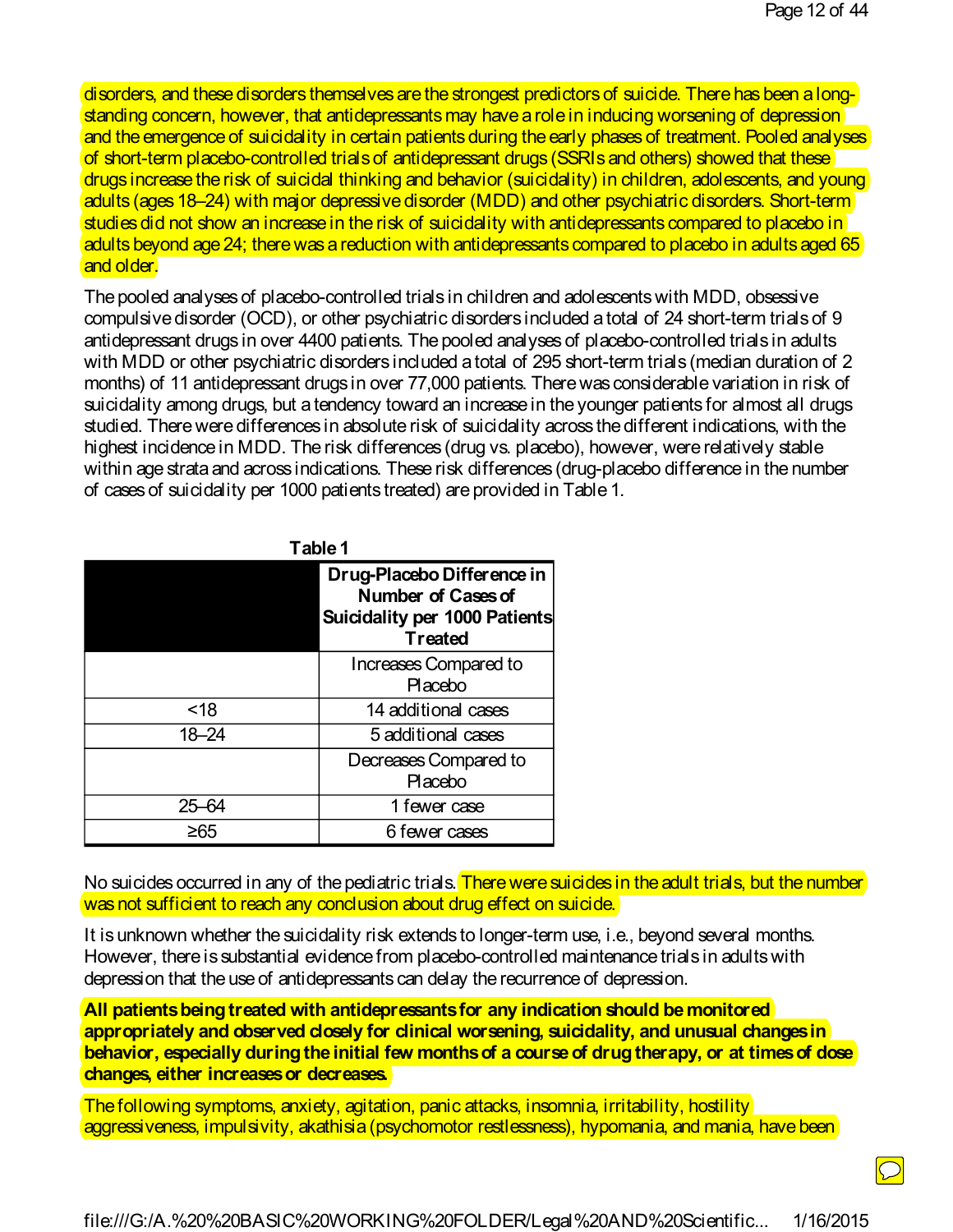reported in adult and pediatric patients being treated with antidepressants for major depressive disorder as well as for other indications, both psychiatric and nonpsychiatric. Although a causal link between the emergence of such symptoms and either the worsening of depression and/or the emergence of suicidal impulses has not been established, there is concern that such symptoms may represent precursors to emerging suicidality.

Consideration should be given to changing the therapeutic regimen, including possibly discontinuing the medication, in patients whose depression is persistently worse, or who are experiencing emergent suicidality or symptoms that might be precursors to worsening depression or suicidality, especially if these symptoms are severe, abrupt in onset, or were not part of the patient's presenting symptoms.

If the decision has been made to discontinue treatment, medication should be tapered, as rapidly as is feasible, but with recognition that abrupt discontinuation can be associated with certain symptoms (see PRECAUTIONS and DOSAGE AND ADMINISTRATION—Discontinuation of Treatment with ZOLOFT, for a description of the risks of discontinuation of ZOLOFT).

**Families and caregivers of patients being treated with antidepressants for major depressive disorder or other indications, both psychiatric and nonpsychiatric**, **should be alerted about the need to monitor patients for the emergence of agitation, irritability, unusual changes in behavior, and the other symptoms described above, as well as the emergence of suicidality, and to report such symptoms immediately to health care providers. Such monitoring should include daily observation by families and caregivers.** Prescriptions for ZOLOFT should be written for the smallest quantity of tablets consistent with good patient management, in order to reduce the risk of overdose.

#### Screening Patients for Bipolar Disorder

A major depressive episode may be the initial presentation of bipolar disorder. It is generally believed (though not established in controlled trials) that treating such an episode with an antidepressant alone may increase the likelihood of precipitation of a mixed/manic episode in patients at risk for bipolar disorder. Whether any of the symptoms described above represent such a conversion is unknown. However, prior to initiating treatment with an antidepressant, patients with depressive symptoms should be adequately screened to determine if they are at risk for bipolar disorder; such screening should include a detailed psychiatric history, including a family history of suicide, bipolar disorder, and depression. It should be noted that ZOLOFT is not approved for use in treating bipolar depression.

#### Serotonin Syndrome

The development of a potentially life-threatening serotonin syndrome has been reported with SNRIs and SSRIs, including ZOLOFT, alone but particularly with concomitant use of other serotonergic drugs (including triptans, tricyclic antidepressants, fentanyl, lithium, tramadol, tryptophan, buspirone, and St. John's Wort) and with drugs that impair metabolism of serotonin (in particular, MAOIs, both those intended to treat psychiatric disorders and also others, such as linezolid and intravenous methylene blue).

Serotonin syndrome symptoms may include mental status changes (e.g., agitation, hallucinations, delirium, and coma), autonomic instability (e.g., tachycardia, labile blood pressure, dizziness, diaphoresis, flushing, hyperthermia), neuromuscular symptoms (e.g., tremor, rigidity, myoclonus, hyperreflexia, incoordination), seizures, and/or gastrointestinal symptoms (e.g., nausea, vomiting, diarrhea). Patients should be monitored for the emergence of serotonin syndrome.

The concomitant use of ZOLOFT with MAOIs intended to treat psychiatric disorders is contraindicated. ZOLOFT should also not be started in a patient who is being treated with MAOIs such as linezolid or intravenous methylene blue. All reports with methylene blue that provided information on the route of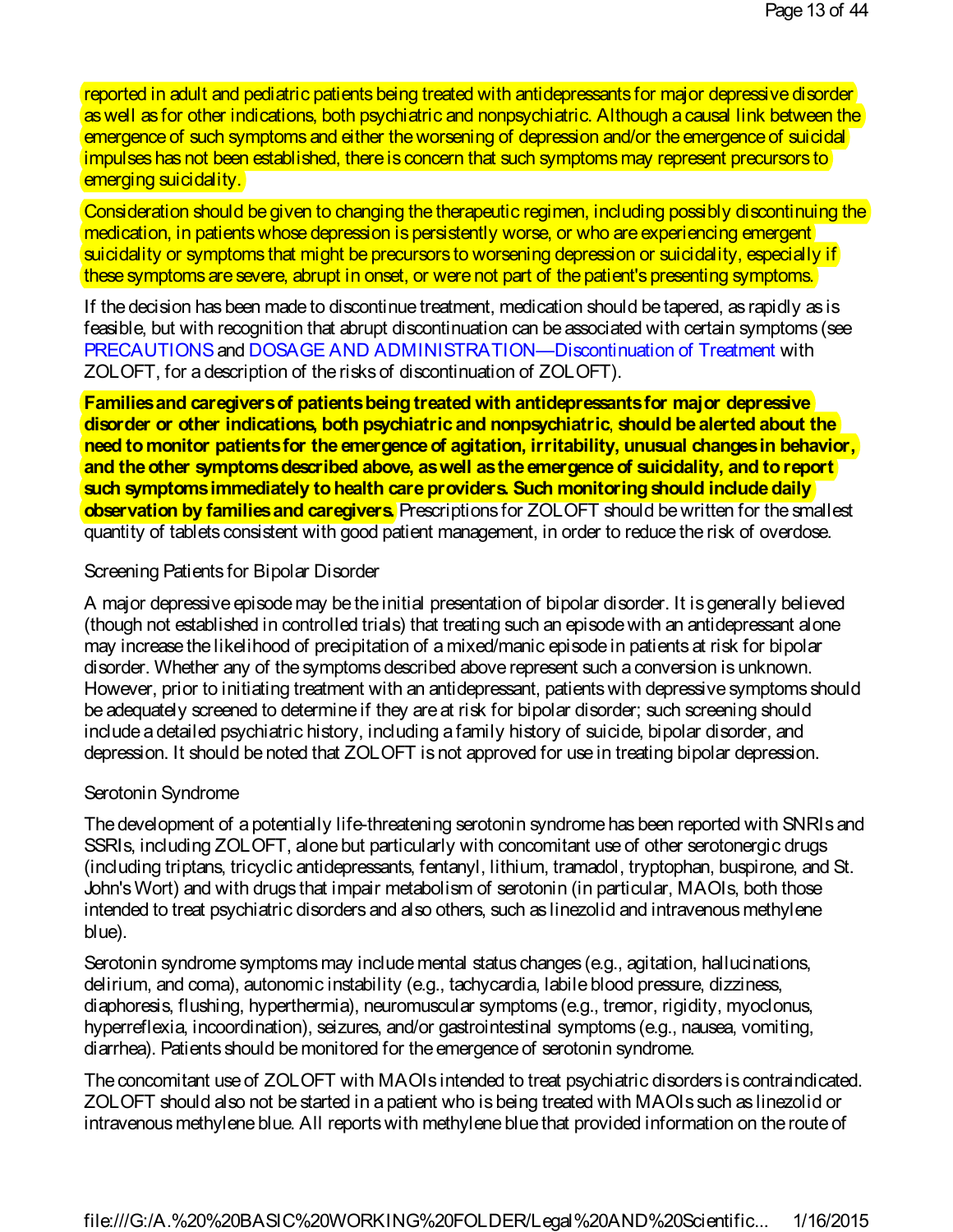administration involved intravenous administration in the dose range of 1 mg/kg to 8 mg/kg. No reports involved the administration of methylene blue by other routes (such as oral tablets or local tissue injection) or at lower doses. There may be circumstances when it is necessary to initiate treatment with a MAOI such as linezolid or intravenous methylene blue in a patient taking ZOLOFT. ZOLOFT should be discontinued before initiating treatment with the MAOI (see CONTRAINDICATIONS and DOSAGE AND ADMINISTRATION).

If concomitant use of ZOLOFT with other serotonergic drugs including triptans, tricyclic antidepressants, fentanyl, lithium, tramadol, buspirone, tryptophan, and St. John's Wort is clinically warranted, patients should be made aware of a potential increased risk for serotonin syndrome, particularly during treatment initiation and dose increases.

Treatment with ZOLOFT and any concomitant serotonergic agents should be discontinued immediately if the above events occur and supportive symptomatic treatment should be initiated.

### Angle-Closure Glaucoma

The pupillary dilation that occurs following use of many antidepressant drugs including Zoloft may trigger an angle closure attack in a patient with anatomically narrow angles who does not have a patent iridectomy.

# **PRECAUTIONS**

| ٠<br>٠ |
|--------|
|--------|

#### **General**

Activation of Mania/Hypomania

During premarketing testing, hypomania or mania occurred in approximately 0.4% of ZOLOFT (sertraline hydrochloride) treated patients.

### Weight Loss

Significant weight loss may be an undesirable result of treatment with sertraline for some patients, but on average, patients in controlled trials had minimal, 1 to 2 pound weight loss, versus smaller changes on placebo. Only rarely have sertraline patients been discontinued for weight loss.

### **Seizure**

ZOLOFT has not been evaluated in patients with a seizure disorder. These patients were excluded from clinical studies during the product's premarket testing. No seizures were observed among approximately 3000 patients treated with ZOLOFT in the development program for major depressive disorder. However, 4 patients out of approximately 1800 (220<18 years of age) exposed during the development program for obsessive-compulsive disorder experienced seizures, representing a crude incidence of 0.2%. Three of these patients were adolescents, two with a seizure disorder and one with a family history of seizure disorder, none of whom were receiving anticonvulsant medication. Accordingly, ZOLOFT should be introduced with care in patients with a seizure disorder.

### **Discontinuation of Treatment with ZOLOFT**

During marketing of ZOLOFT and other SSRIs and SNRIs (Serotonin and Norepinephrine Reuptake Inhibitors), there have been spontaneous reports of adverse events occurring upon discontinuation of these drugs, particularly when abrupt, including the following: dysphoric mood, irritability, agitation, dizziness, sensory disturbances (e.g. paresthesias such as electric shock sensations), anxiety, confusion,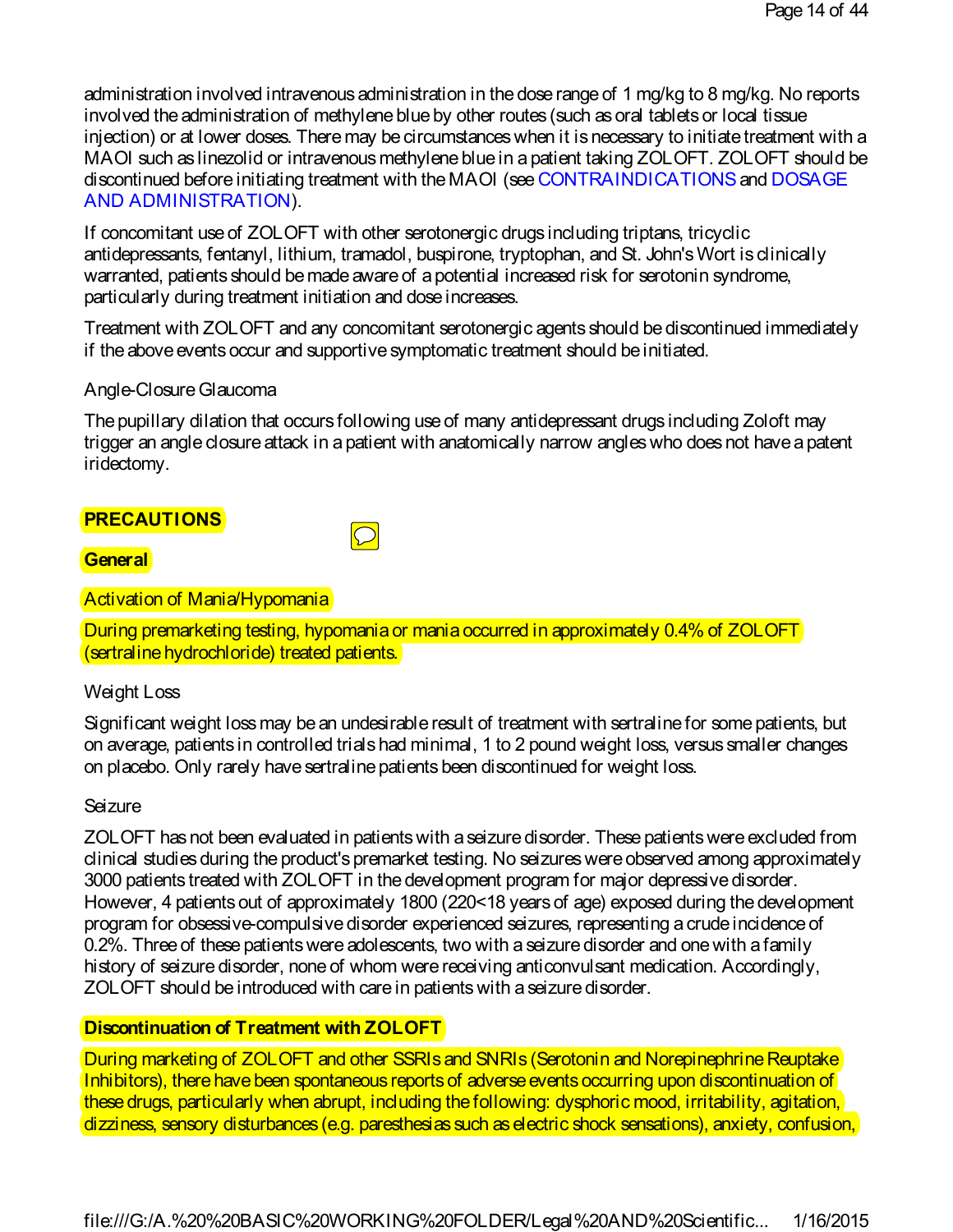headache, lethargy, emotional lability, insomnia, and hypomania. While these events are generally selflimiting, there have been reports of serious discontinuation symptoms.

Patients should be monitored for these symptoms when discontinuing treatment with ZOLOFT. A gradual reduction in the dose rather than abrupt cessation is recommended whenever possible. If intolerable symptoms occur following a decrease in the dose or upon discontinuation of treatment, then resuming the previously prescribed dose may be considered. Subsequently, the physician may continue decreasing the dose but at a more gradual rate (see DOSAGE AND ADMINISTRATION).

#### **Abnormal Bleeding**

SSRIs and SNRIs, including ZOLOFT, may increase the risk of bleeding events ranging from ecchymoses, hematomas, epistaxis, petechiae, and gastrointestinal hemorrhage to life-threatening hemorrhage. Concomitant use of aspirin, nonsteroidal anti inflammatory drugs, warfarin, and other anticoagulants or other drugs known to affect platelet function may add to this risk. Case reports and epidemiological studies (case-control and cohort design) have demonstrated an association between use of drugs that interfere with serotonin reuptake and the occurrence of gastrointestinal bleeding.

Patients should be cautioned about the risk of bleeding associated with the concomitant use of ZOLOFT and NSAIDs, aspirin, or other drugs that affect coagulation.

#### Weak Uricosuric Effect

ZOLOFT (sertraline hydrochloride) is associated with a mean decrease in serum uric acid of approximately 7%. The clinical significance of this weak uricosuric effect is unknown.

Use in Patients with Concomitant Illness

Clinical experience with ZOLOFT in patients with certain concomitant systemic illness is limited. Caution is advisable in using ZOLOFT in patients with diseases or conditions that could affect metabolism or hemodynamic responses.

Patients with a recent history of myocardial infarction or unstable heart disease were excluded from clinical studies during the product's premarket testing. However, the electrocardiograms of 774 patients who received ZOLOFT in double-blind trials were evaluated and the data indicate that ZOLOFT is not associated with the development of significant ECG abnormalities.

ZOLOFT administered in a flexible dose range of 50 to 200 mg/day (mean dose of 89 mg/day) was evaluated in a post-marketing, placebo-controlled trial of 372 randomized subjects with a DSM-IV diagnosis of major depressive disorder and recent history of myocardial infarction or unstable angina requiring hospitalization. Exclusions from this trial included, among others, patients with uncontrolled hypertension, need for cardiac surgery, history of CABG within 3 months of index event, severe or symptomatic bradycardia, non-atherosclerotic cause of angina, clinically significant renal impairment (creatinine > 2.5 mg/dl), and clinically significant hepatic dysfunction. ZOLOFT treatment initiated during the acute phase of recovery (within 30 days post-MI or post-hospitalization for unstable angina) was indistinguishable from placebo in this study on the following week 16 treatment endpoints: left ventricular ejection fraction, total cardiovascular events (angina, chest pain, edema, palpitations, syncope, postural dizziness, CHF, MI, tachycardia, bradycardia, and changes in BP), and major cardiovascular events involving death or requiring hospitalization (for MI, CHF, stroke, or angina).

ZOLOFT is extensively metabolized by the liver. In patients with chronic mild liver impairment, sertraline clearance was reduced, resulting in increased AUC, Cmax and elimination half-life. The effects of sertraline in patients with moderate and severe hepatic impairment have not been studied. The use of sertraline in patients with liver disease must be approached with caution. If sertraline is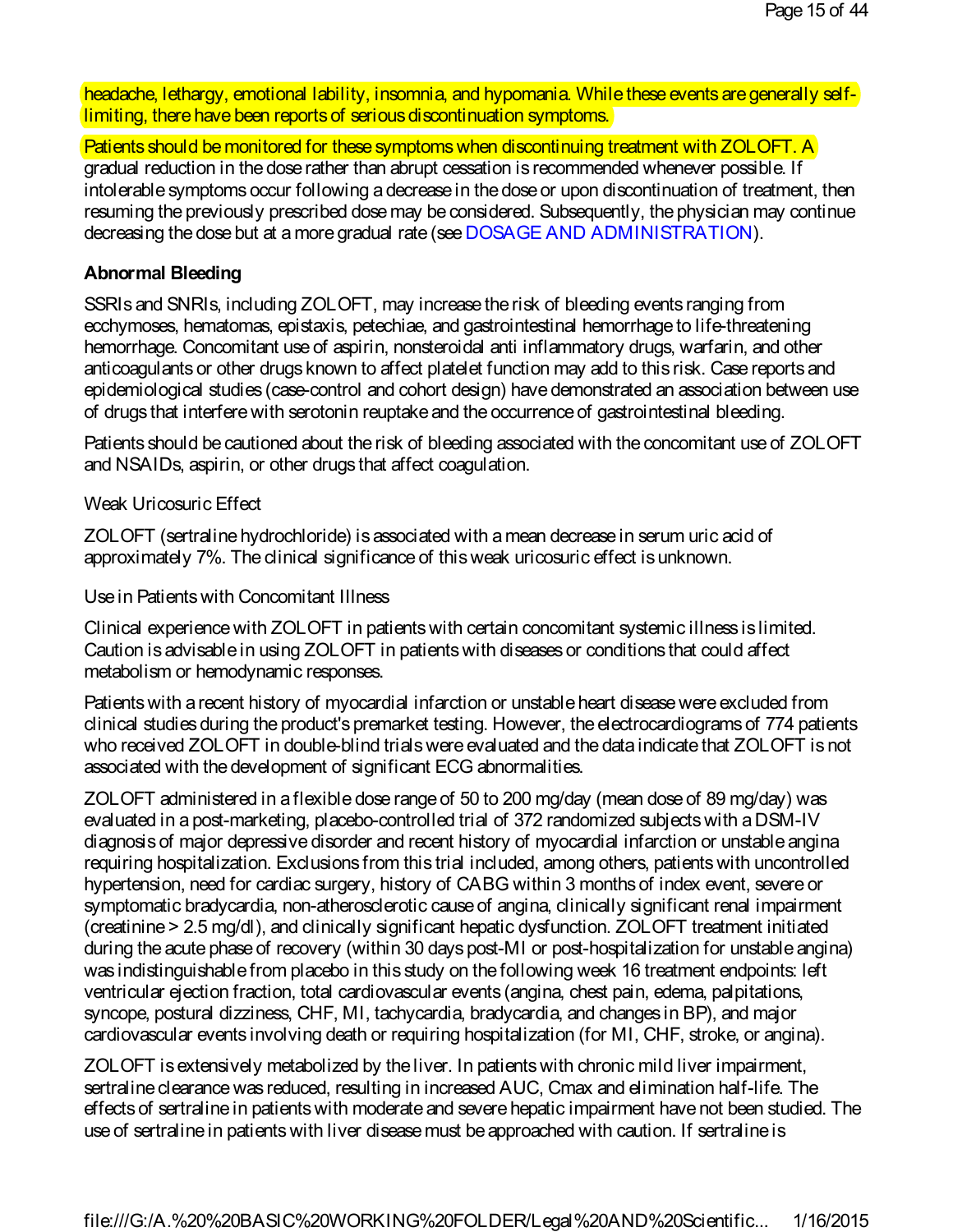administered to patients with liver impairment, a lower or less frequent dose should be used (see CLINICAL PHARMACOLOGY and DOSAGE AND ADMINISTRATION).

Since ZOLOFT is extensively metabolized, excretion of unchanged drug in urine is a minor route of elimination. A clinical study comparing sertraline pharmacokinetics in healthy volunteers to that in patients with renal impairment ranging from mild to severe (requiring dialysis) indicated that the pharmacokinetics and protein binding are unaffected by renal disease. Based on the pharmacokinetic results, there is no need for dosage adjustment in patients with renal impairment (see CLINICAL PHARMACOLOGY).

Interference with Cognitive and Motor Performance

In controlled studies, ZOLOFT did not cause sedation and did not interfere with psychomotor performance (See**Information for Patients**).

#### **Hyponatremia**

Hyponatremia may occur as a result of treatment with SSRIs and SNRIs, including ZOLOFT. In many cases, this hyponatremia appears to be the result of the syndrome of inappropriate antidiuretic hormone secretion (SIADH). Cases with serum sodium lower than 110 mmol/L have been reported. Elderly patients may be at greater risk of developing hyponatremia with SSRIs and SNRIs. Also, patients taking diuretics or who are otherwise volume depleted may be at greater risk (see GERIATRIC USE). Discontinuation of ZOLOFT should be considered in patients with symptomatic hyponatremia and appropriate medical intervention should be instituted.

Signs and symptoms of hyponatremia include headache, difficulty concentrating, memory impairment, confusion, weakness, and unsteadiness, which may lead to falls. Signs and symptoms associated with more severe and/or acute cases have included hallucination, syncope, seizure, coma, respiratory arrest, and death.

#### Platelet Function

There have been rare reports of altered platelet function and/or abnormal results from laboratory studies in patients taking ZOLOFT. While there have been reports of abnormal bleeding or purpura in several patients taking ZOLOFT, it is unclear whether ZOLOFT had a causative role.

### **Information for Patients**

Prescribers or other health professionals should inform patients, their families, and their caregivers about the benefits and risks associated with treatment with ZOLOFT and should counsel them in its appropriate use. A patient Medication Guide about "Antidepressant Medicines, Depression and other Serious Mental Illness, and Suicidal Thoughts or Actions: is available for ZOLOFT. The prescriber or health professional should instruct patients, their families, and their caregivers to read the Medication Guide and should assist them in understanding its contents. Patients should be given the opportunity to discuss the contents of the Medication Guide and to obtain answers to any questions they may have. The complete text of the Medication Guide is reprinted at the end of this document.

Patients should be advised of the following issues and asked to alert their prescriber if these occur while taking ZOLOFT.

#### Clinical Worsening and Suicide Risk

Patients, their families, and their caregivers should be encouraged to be alert to the emergence of anxiety, agitation, panic attacks, insomnia, irritability, hostility, aggressiveness, impulsivity, akathisia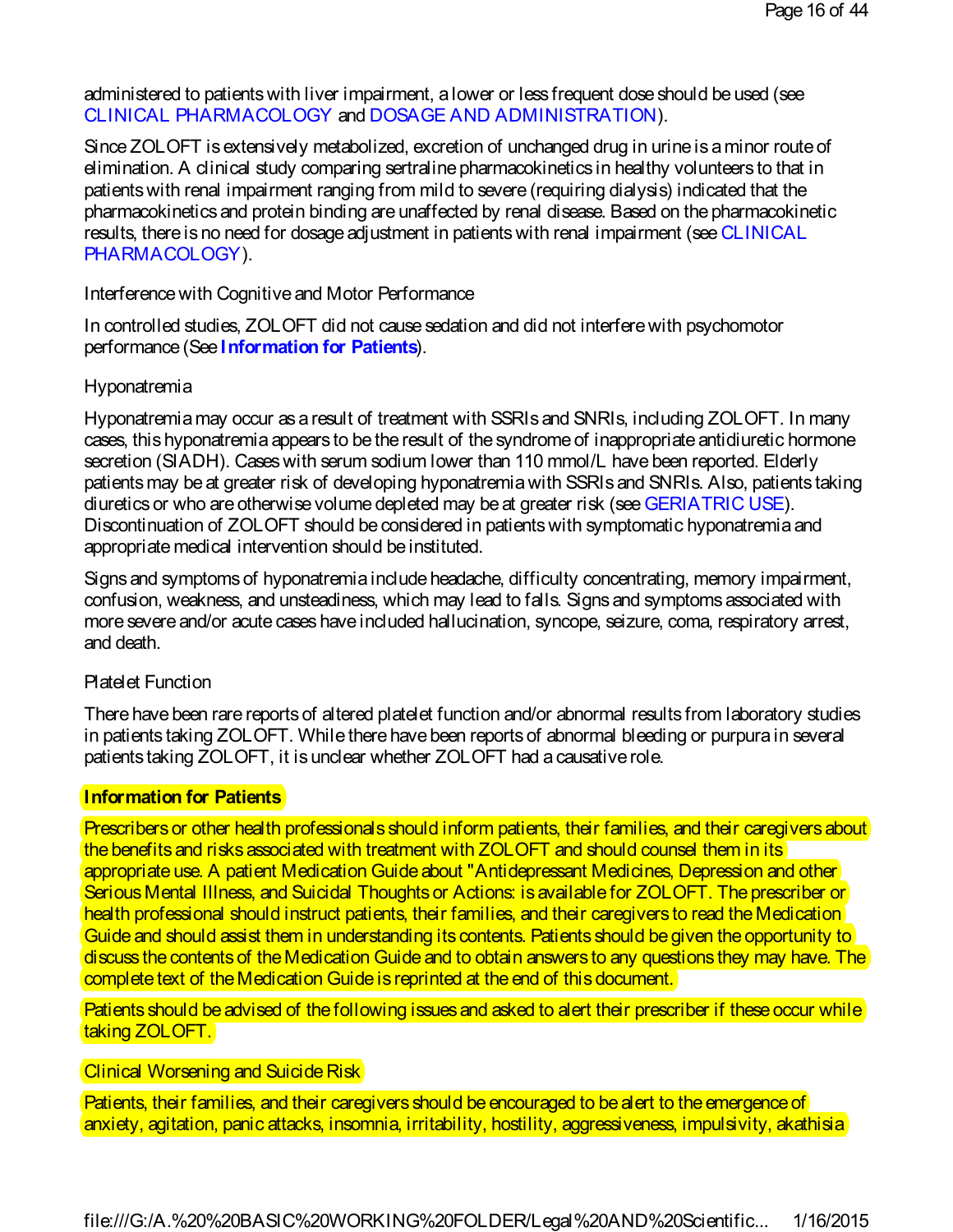(psychomotor restlessness), hypomania, mania, other unusual changes in behavior, worsening of depression, and suicidal ideation, especially early during antidepressant treatment and when the dose is adjusted up or down. Families and caregivers of patients should be advised to look for the emergence of such symptoms on a day-to-day basis, since changes may be abrupt. Such symptoms should be reported to the patient's prescriber or health professional, especially if they are severe, abrupt in onset, or were not part of the patient's presenting symptoms. Symptoms such as these may be associated with an increased risk for suicidal thinking and behavior and indicate a need for very close monitoring and possibly changes in the medication.

Patients should be cautioned about the risk of serotonin syndrome with the concomitant use of SNRIs and SSRIs, including ZOLOFT, and triptans, tramadol, or other serotonergic agents.

Patients should be advised that taking Zoloft can cause mild pupillary dilation, which in susceptible individuals, can lead to an episode of angle closure glaucoma. Pre-existing glaucoma is almost always open-angle glaucoma because angle closure glaucoma, when diagnosed, can be treated definitively with iridectomy. Open-angle glaucoma is not a risk factor for angle closure glaucoma. Patients may wish to be examined to determine whether they are susceptible to angle closure, and have a prophylactic procedure (e.g., iridectomy), if they are susceptible.

Patients should be told that although ZOLOFT has not been shown to impair the ability of normal subjects to perform tasks requiring complex motor and mental skills in laboratory experiments, drugs that act upon the central nervous system may affect some individuals adversely. Therefore, patients should be told that until they learn how they respond to ZOLOFT they should be careful doing activities when they need to be alert, such as driving a car or operating machinery.

Patients should be cautioned about the concomitant use of ZOLOFT and NSAIDs, aspirin, warfarin, or other drugs that affect coagulation since combined use of psychotropic drugs that interfere with serotonin reuptake and these agents has been associated with an increased risk of bleeding.

Patients should be told that although ZOLOFT has not been shown in experiments with normal subjects to increase the mental and motor skill impairments caused by alcohol, the concomitant use of ZOLOFT and alcohol is not advised.

Patients should be told that while no adverse interaction of ZOLOFT with over-the-counter (OTC) drug products is known to occur, the potential for interaction exists. Thus, the use of any OTC product should be initiated cautiously according to the directions of use given for the OTC product.

Patients should be advised to notify their physician if they become pregnant or intend to become pregnant during therapy.

Patients should be advised to notify their physician if they are breast feeding an infant.

ZOLOFT oral concentrate is contraindicated with ANTABUSE (disulfiram) due to the alcohol content of the concentrate.

ZOLOFT Oral Concentrate contains 20 mg/mL of sertraline (as the hydrochloride) as the active ingredient and 12% alcohol. ZOLOFT Oral Concentrate must be diluted before use. Just before taking, use the dropper provided to remove the required amount of ZOLOFT Oral Concentrate and mix with 4 oz (1/2 cup) of water, ginger ale, lemon/lime soda, lemonade or orange juice ONLY. Do not mix ZOLOFT Oral Concentrate with anything other than the liquids listed. The dose should be taken immediately after mixing. Do not mix in advance. At times, a slight haze may appear after mixing; this is normal. Note that caution should be exercised for persons with latex sensitivity, as the dropper dispenser contains dry natural rubber.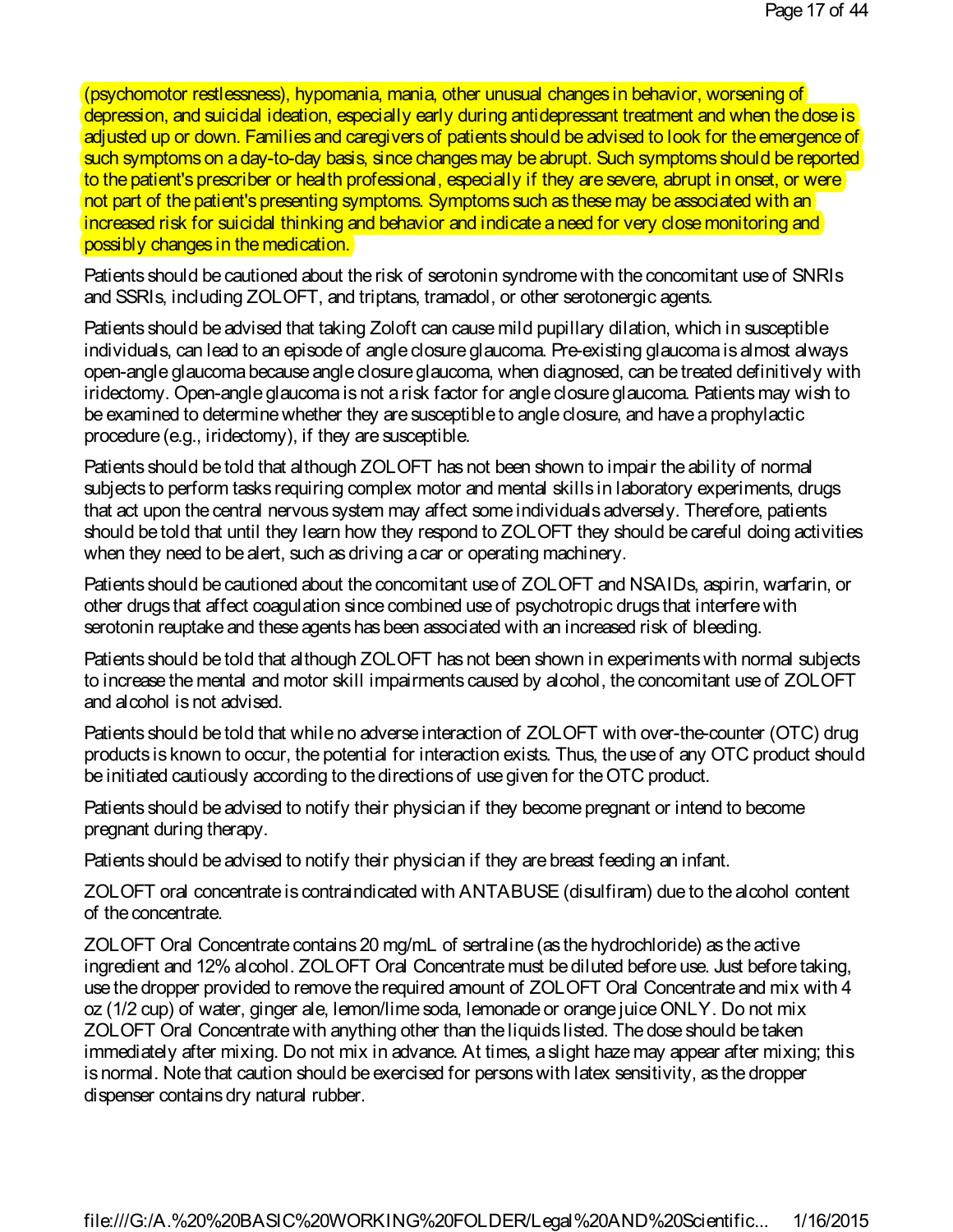# **Laboratory Tests**

False-positive urine immunoassay screening tests for benzodiazepines have been reported in patients taking sertraline. This is due to lack of specificity of the screening tests. False-positive test results may be expected for several days following discontinuation of sertraline therapy. Confirmatory tests, such as gas chromatography/mass spectrometry, will distinguish sertraline from benzodiazepines.

# **Drug Interactions**

### Potential Effects of Coadministration of Drugs Highly Bound to Plasma Proteins

Because sertraline is tightly bound to plasma protein, the administration of ZOLOFT (sertraline hydrochloride) to a patient taking another drug which is tightly bound to protein (e.g., warfarin, digitoxin) may cause a shift in plasma concentrations potentially resulting in an adverse effect. Conversely, adverse effects may result from displacement of protein bound ZOLOFT by other tightly bound drugs.

In a study comparing prothrombin time AUC (0–120 hr) following dosing with warfarin (0.75 mg/kg) before and after 21 days of dosing with either ZOLOFT (50–200 mg/day) or placebo, there was a mean increase in prothrombin time of 8% relative to baseline for ZOLOFT compared to a 1% decrease for placebo (p<0.02). The normalization of prothrombin time for the ZOLOFT group was delayed compared to the placebo group. The clinical significance of this change is unknown. Accordingly, prothrombin time should be carefully monitored when ZOLOFT therapy is initiated or stopped.

### **Cimetidine**

In a study assessing disposition of ZOLOFT (100 mg) on the second of 8 days of cimetidine administration (800 mg daily), there were significant increases in ZOLOFT mean AUC (50%), Cmax (24%) and half-life (26%) compared to the placebo group. The clinical significance of these changes is unknown.

### CNS Active Drugs

In a study comparing the disposition of intravenously administered diazepam before and after 21 days of dosing with either ZOLOFT (50 to 200 mg/day escalating dose) or placebo, there was a 32% decrease relative to baseline in diazepam clearance for the ZOLOFT group compared to a 19% decrease relative to baseline for the placebo group (p<0.03). There was a 23% increase in Tmax for desmethyldiazepam in the ZOLOFT group compared to a 20% decrease in the placebo group (p<0.03). The clinical significance of these changes is unknown.

In a placebo-controlled trial in normal volunteers, the administration of two doses of ZOLOFT did not significantly alter steady-state lithium levels or the renal clearance of lithium.

Nonetheless, at this time, it is recommended that plasma lithium levels be monitored following initiation of ZOLOFT therapy with appropriate adjustments to the lithium dose.

In a controlled study of a single dose (2 mg) of pimozide, 200 mg sertraline (q.d.) co-administration to steady state was associated with a mean increase in pimozide AUC and Cmax of about 40%, but was not associated with any changes in EKG. Since the highest recommended pimozide dose (10 mg) has not been evaluated in combination with sertraline, the effect on QT interval and PK parameters at doses higher than 2 mg at this time are not known. While the mechanism of this interaction is unknown, due to the narrow therapeutic index of pimozide and due to the interaction noted at a low dose of pimozide, concomitant administration of ZOLOFT and pimozide should be contraindicated (see CONTRAINDICATIONS).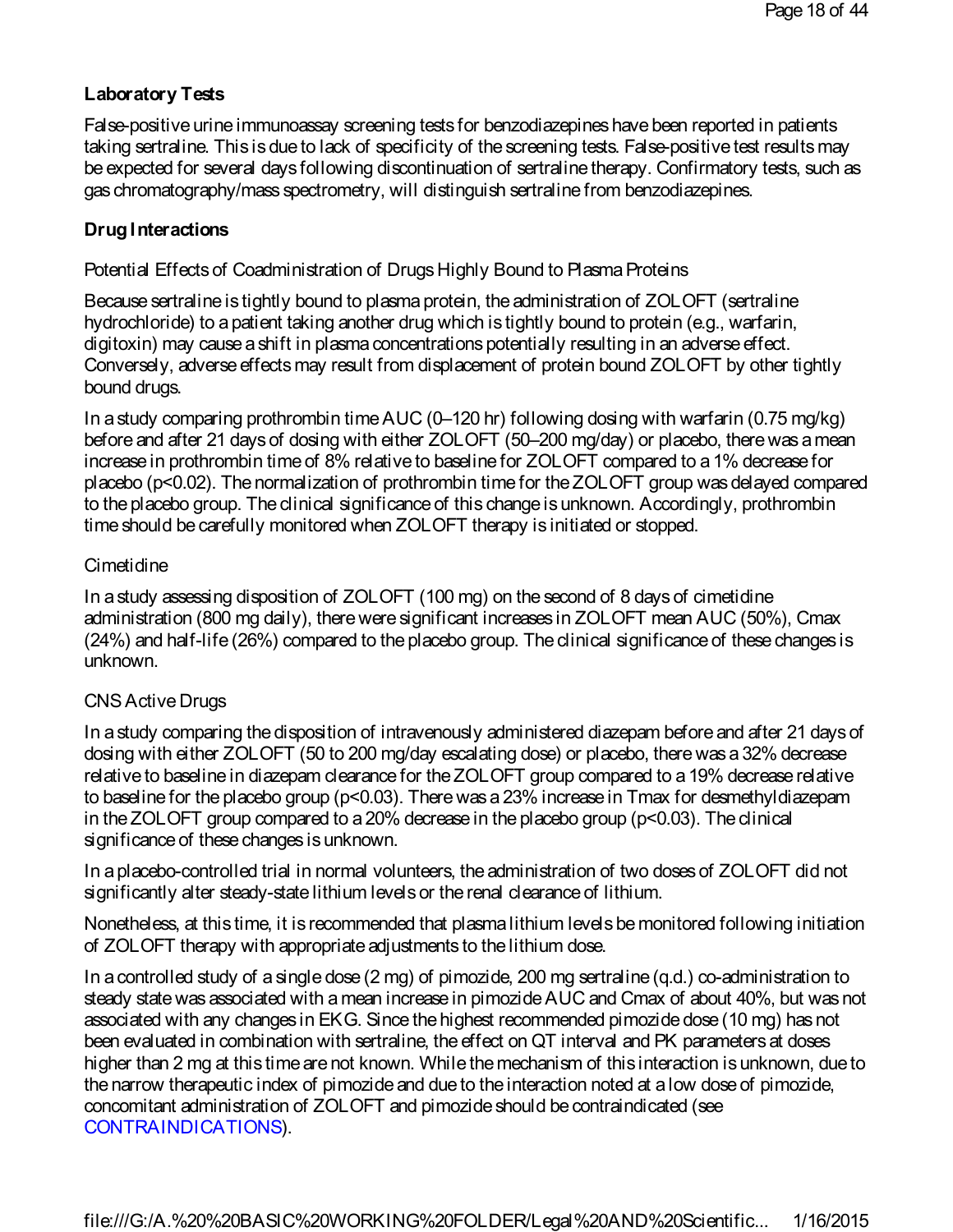Results of a placebo-controlled trial in normal volunteers suggest that chronic administration of sertraline 200 mg/day does not produce clinically important inhibition of phenytoin metabolism. Nonetheless, at this time, it is recommended that plasma phenytoin concentrations be monitored following initiation of ZOLOFT therapy with appropriate adjustments to the phenytoin dose, particularly in patients with multiple underlying medical conditions and/or those receiving multiple concomitant medications.

The effect of ZOLOFT on valproate levels has not been evaluated in clinical trials. In the absence of such data, it is recommended that plasma valproate levels be monitored following initiation of ZOLOFT therapy with appropriate adjustments to the valproate dose.

The risk of using ZOLOFT in combination with other CNS active drugs has not been systematically evaluated. Consequently, caution is advised if the concomitant administration of ZOLOFT and such drugs is required.

There is limited controlled experience regarding the optimal timing of switching from other drugs effective in the treatment of major depressive disorder, obsessive-compulsive disorder, panic disorder, posttraumatic stress disorder, premenstrual dysphoric disorder and social anxiety disorder to ZOLOFT. Care and prudent medical judgment should be exercised when switching, particularly from long-acting agents. The duration of an appropriate washout period which should intervene before switching from one selective serotonin reuptake inhibitor (SSRI) to another has not been established.

# Monoamine Oxidase Inhibitors

# See CONTRAINDICATIONS, WARNINGS, and DOSAGE AND ADMINISTRATION.

# Drugs Metabolized by P450 3A4

In three separate*in vivo* interaction studies, sertraline was co-administered with cytochrome P450 3A4 substrates, terfenadine, carbamazepine, or cisapride under steady-state conditions. The results of these studies indicated that sertraline did not increase plasma concentrations of terfenadine, carbamazepine, or cisapride. These data indicate that sertraline's extent of inhibition of P450 3A4 activity is not likely to be of clinical significance. Results of the interaction study with cisapride indicate that sertraline 200 mg (q.d.) induces the metabolism of cisapride (cisapride AUC and Cmax were reduced by about 35%).

# Drugs Metabolized by P450 2D6

Many drugs effective in the treatment of major depressive disorder, e.g., the SSRIs, including sertraline, and most tricyclic antidepressant drugs effective in the treatment of major depressive disorder inhibit the biochemical activity of the drug metabolizing isozyme cytochrome P450 2D6 (debrisoquin hydroxylase), and, thus, may increase the plasma concentrations of co-administered drugs that are metabolized by P450 2D6. The drugs for which this potential interaction is of greatest concern are those metabolized primarily by 2D6 and which have a narrow therapeutic index, e.g., the tricyclic antidepressant drugs effective in the treatment of major depressive disorder and the Type 1C antiarrhythmics propafenone and flecainide. The extent to which this interaction is an important clinical problem depends on the extent of the inhibition of P450 2D6 by the antidepressant and the therapeutic index of the co-administered drug. There is variability among the drugs effective in the treatment of major depressive disorder in the extent of clinically important 2D6 inhibition, and in fact sertraline at lower doses has a less prominent inhibitory effect on 2D6 than some others in the class. Nevertheless, even sertraline has the potential for clinically important 2D6 inhibition. Consequently, concomitant use of a drug metabolized by P450 2D6 with ZOLOFT may require lower doses than usually prescribed for the other drug. Furthermore, whenever ZOLOFT is withdrawn from co-therapy, an increased dose of the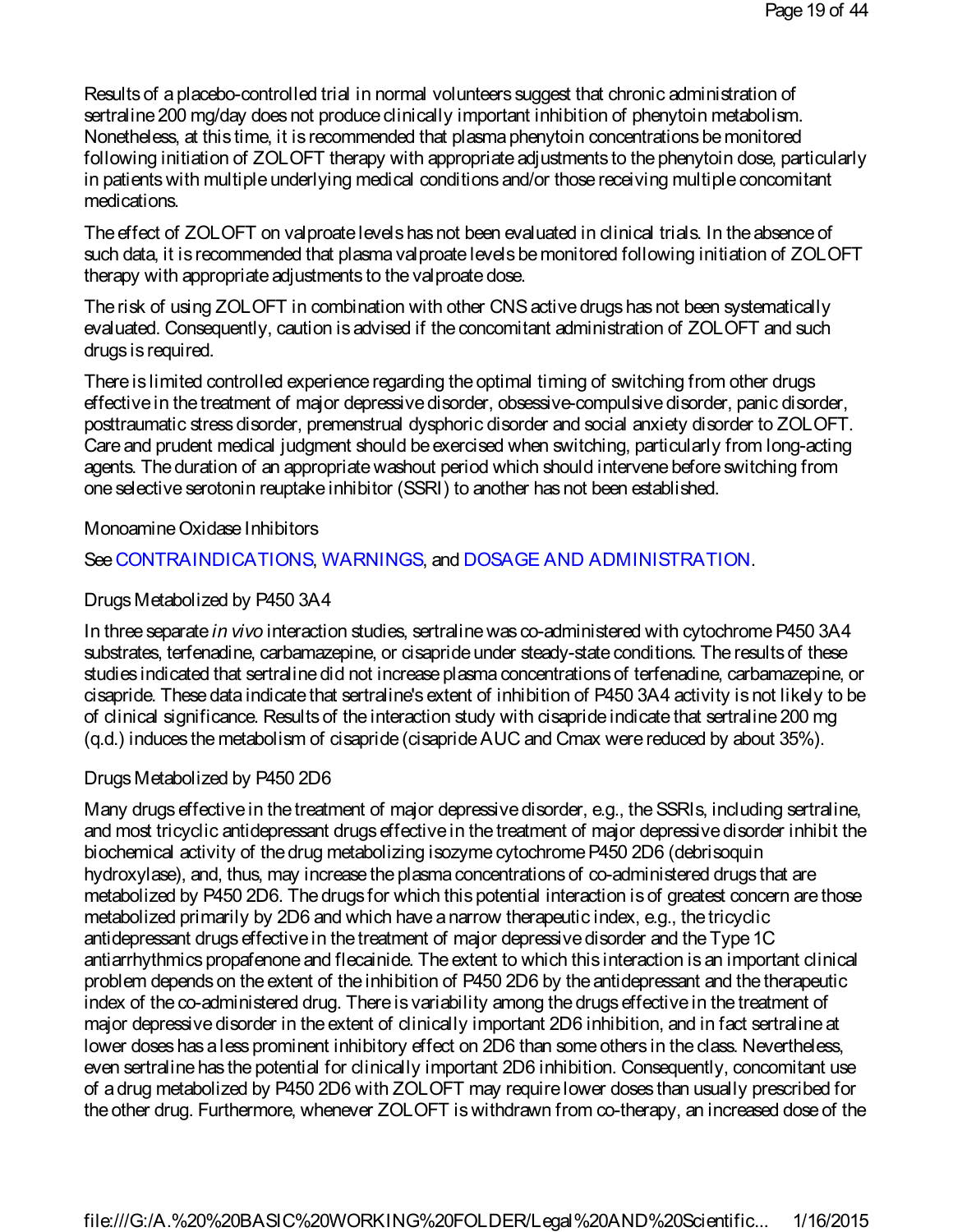co-administered drug may be required (seeTricyclic Antidepressant Drugs Effective in the Treatment of Major Depressive Disorder under PRECAUTIONS).

#### Serotonergic Drugs

SeeCONTRAINDICATIONS, WARNINGS, and DOSAGE AND ADMINISTRATION.

## **Triptans**

There have been rare post marketing reports of serotonin syndrome with use of an SNRI or an SSRI and a triptan. If concomitant treatment of SNRIs and SSRIs, including ZOLOFT, with a triptan is clinically warranted, careful observation of the patient is advised, particularly during treatment initiation and dose increases (seeWARNINGS – Serotonin Syndrome).

### **Sumatriptan**

There have been rare post marketing reports describing patients with weakness, hyperreflexia, and incoordination following the use of a selective serotonin reuptake inhibitor (SSRI) and sumatriptan. If concomitant treatment with sumatriptan and an SSRI (e.g., citalopram, fluoxetine, fluvoxamine, paroxetine, sertraline) is clinically warranted, appropriate observation of the patient is advised.

Tricyclic Antidepressant Drugs Effective in the Treatment of Major Depressive Disorder (TCAs)

The extent to which SSRI–TCA interactions may pose clinical problems will depend on the degree of inhibition and the pharmacokinetics of the SSRI involved. Nevertheless, caution is indicated in the coadministration of TCAs with ZOLOFT, because sertraline may inhibit TCA metabolism. Plasma TCA concentrations may need to be monitored, and the dose of TCA may need to be reduced, if a TCA is coadministered with ZOLOFT (see Drugs Metabolized by P450 2D6 under PRECAUTIONS).

### Hypoglycemic Drugs

In a placebo-controlled trial in normal volunteers, administration of ZOLOFT for 22 days (including 200 mg/day for the final 13 days) caused a statistically significant 16% decrease from baseline in the clearance of tolbutamide following an intravenous 1000 mg dose. ZOLOFT administration did not noticeably change either the plasma protein binding or the apparent volume of distribution of tolbutamide, suggesting that the decreased clearance was due to a change in the metabolism of the drug. The clinical significance of this decrease in tolbutamide clearance is unknown.

### Atenolol

ZOLOFT (100 mg) when administered to 10 healthy male subjects had no effect on the beta-adrenergic blocking ability of atenolol.

#### Digoxin

In a placebo-controlled trial in normal volunteers, administration of ZOLOFT for 17 days (including 200 mg/day for the last 10 days) did not change serum digoxin levels or digoxin renal clearance.

#### Microsomal Enzyme Induction

Preclinical studies have shown ZOLOFT to induce hepatic microsomal enzymes. In clinical studies, ZOLOFT was shown to induce hepatic enzymes minimally as determined by a small (5%) but statistically significant decrease in antipyrine half-life following administration of 200 mg/day for 21 days. This small change in antipyrine half-life reflects a clinically insignificant change in hepatic metabolism.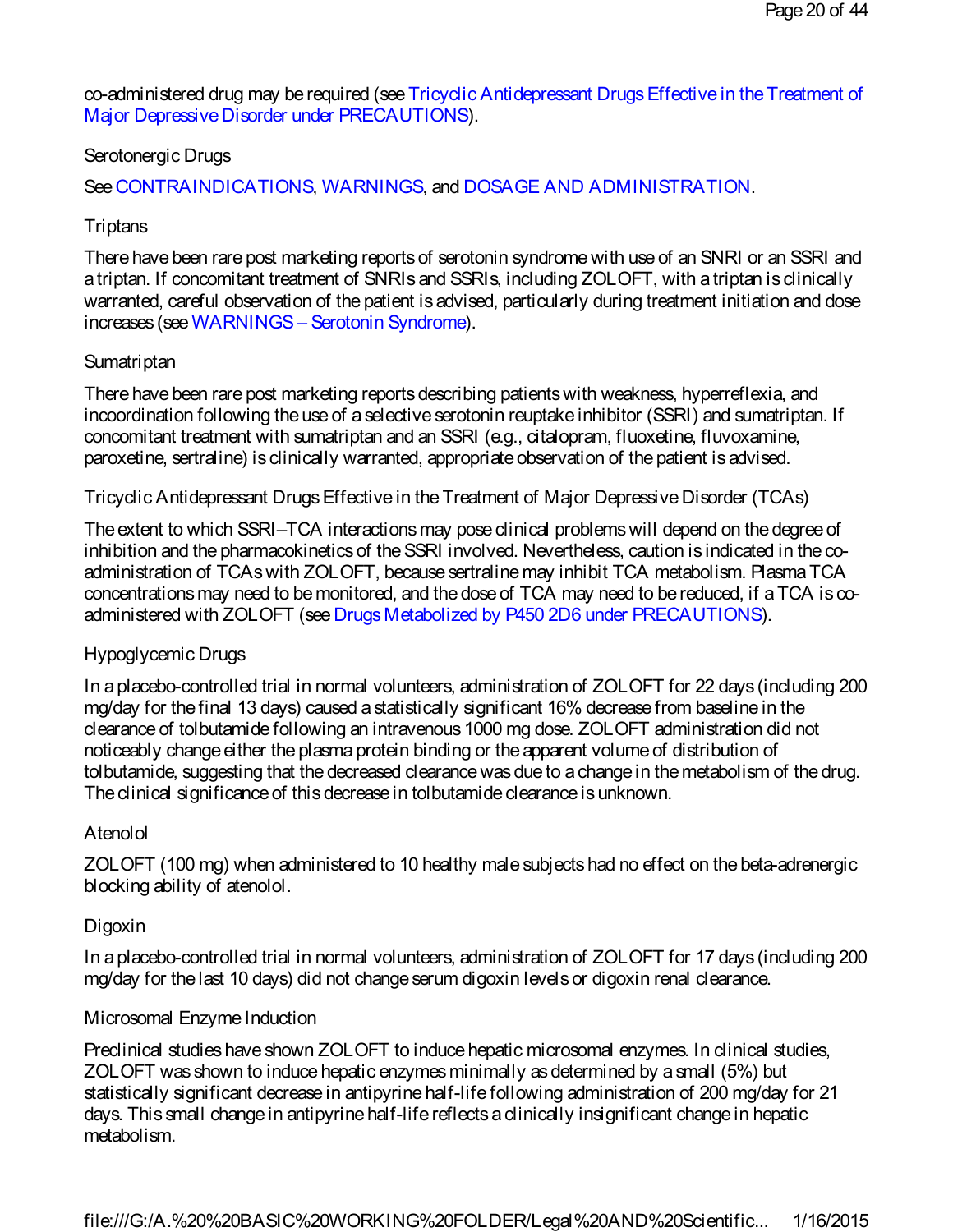Drugs That Interfere With Hemostasis (Non-selective NSAIDs, Aspirin, Warfarin, etc.)

Serotonin release by platelets plays an important role in hemostasis. Epidemiological studies of the casecontrol and cohort design that have demonstrated an association between use of psychotropic drugs that interfere with serotonin reuptake and the occurrence of upper gastrointestinal bleeding have also shown that concurrent use of an NSAID or aspirin may potentiate this risk of bleeding. Altered anticoagulant effects, including increased bleeding, have been reported when SSRIs or SNRIs are coadministered with warfarin. Patients receiving warfarin therapy should be carefully monitored when ZOLOFT is initiated or discontinued.

# Electroconvulsive Therapy

There are no clinical studies establishing the risks or benefits of the combined use of electroconvulsive therapy (ECT) and ZOLOFT.

# Alcohol

Although ZOLOFT did not potentiate the cognitive and psychomotor effects of alcohol in experiments with normal subjects, the concomitant use of ZOLOFT and alcohol is not recommended.

# **Carcinogenesis**

Lifetime carcinogenicity studies were carried out in CD-1 mice and Long-Evans rats at doses up to 40 mg/kg/day. These doses correspond to 1 times (mice) and 2 times (rats) the maximum recommended human dose (MRHD) on a mg/m<sup>2</sup> basis. There was a dose-related increase of liver adenomas in male mice receiving sertraline at 10–40 mg/kg (0.25–1.0 times the MRHD on a mg/m<sup>2</sup> basis). No increase was seen in female mice or in rats of either sex receiving the same treatments, nor was there an increase in hepatocellular carcinomas. Liver adenomas have a variable rate of spontaneous occurrence in the CD-1 mouse and are of unknown significance to humans. There was an increase in follicular adenomas of the thyroid in female rats receiving sertraline at 40 mg/kg (2 times the MRHD on a mg/m<sup>2</sup> basis); this was not accompanied by thyroid hyperplasia. While there was an increase in uterine adenocarcinomas in rats receiving sertraline at 10–40 mg/kg (0.5–2.0 times the MRHD on a mg/m<sup>2</sup> basis) compared to placebo controls, this effect was not clearly drug related.

### **Mutagenesis**

Sertraline had no genotoxic effects, with or without metabolic activation, based on the following assays: bacterial mutation assay; mouse lymphoma mutation assay; and tests for cytogenetic aberrations *in vivo* in mouse bone marrow and *in vitro* in human lymphocytes.

### **Impairment of Fertility**

A decrease in fertility was seen in one of two rat studies at a dose of 80 mg/kg (4 times the maximum recommended human dose on a mg/m<sup>2</sup> basis).

### **Pregnancy**

### Pregnancy Category C

Reproduction studies have been performed in rats and rabbits at doses up to 80 mg/kg/day and 40 mg/kg/day, respectively. These doses correspond to approximately 4 times the maximum recommended human dose (MRHD) on a mg/m<sup>2</sup> basis. There was no evidence of teratogenicity at any dose level. When pregnant rats and rabbits were given sertraline during the period of organogenesis, delayed ossification was observed in fetuses at doses of 10 mg/kg (0.5 times the MRHD on a mg/m<sup>2</sup> basis) in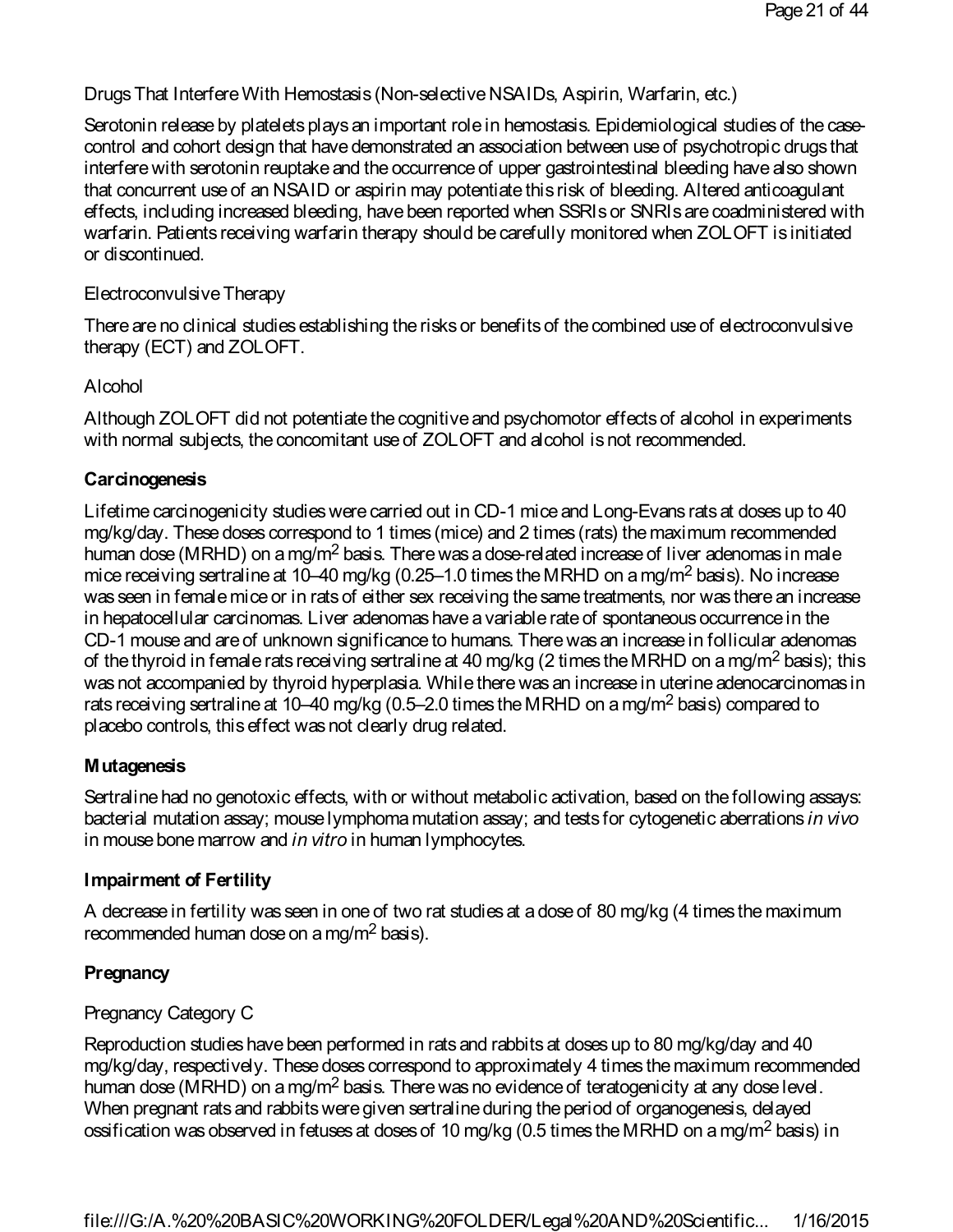rats and 40 mg/kg (4 times the MRHD on a mg/m<sup>2</sup> basis) in rabbits. When female rats received sertraline during the last third of gestation and throughout lactation, there was an increase in the number of stillborn pups and in the number of pups dying during the first 4 days after birth. Pup body weights were also decreased during the first four days after birth. These effects occurred at a dose of 20 mg/kg (1 times the MRHD on a mg/m<sup>2</sup> basis). The no effect dose for rat pup mortality was 10 mg/kg (0.5 times the MRHD on a mg/m<sup>2</sup> basis). The decrease in pup survival was shown to be due to *in utero* exposure to sertraline. The clinical significance of these effects is unknown. There are no adequate and wellcontrolled studies in pregnant women. ZOLOFT (sertraline hydrochloride) should be used during pregnancy only if the potential benefit justifies the potential risk to the fetus.

# **Pregnancy**

# Nonteratogenic Effects

Neonates exposed to ZOLOFT and other SSRIs or serotonin and norepinephrine reuptake inhibitors (SNRIs), late in the third trimester have developed complications requiring prolonged hospitalization, respiratory support, and tube feeding. Such complications can arise immediately upon delivery. Reported clinical findings have included respiratory distress, cyanosis, apnea, seizures, temperature instability, feeding difficulty, vomiting, hypoglycemia, hypotonia, hypertonia, hyperreflexia, tremor, jitteriness, irritability, and constant crying. These features are consistent with either a direct toxic effect of SSRIs and SNRIs or, possibly, a drug discontinuation syndrome. It should be noted that, in some cases, the clinical picture is consistent with serotonin syndrome (see WARNINGS: Serotonin Syndrome).

Infants exposed to SSRIs in pregnancy may have an increased risk for persistent pulmonary hypertension of the newborn (PPHN). PPHN occurs in 1 – 2 per 1,000 live births in the general population and is associated with substantial neonatal morbidity and mortality. Several recent epidemiologic studies suggest a positive statistical association between SSRI use (including ZOLOFT) in pregnancy and PPHN. Other studies do not show a significant statistical association.

Physicians should also note the results of a prospective longitudinal study of 201 pregnant women with a history of major depression, who were either on antidepressants or had received antidepressants less than 12 weeks prior to their last menstrual period, and were in remission. Women who discontinued antidepressant medication during pregnancy showed a significant increase in relapse of their major depression compared to those women who remained on antidepressant medication throughout pregnancy.

When treating a pregnant woman with ZOLOFT, the physician should carefully consider both the potential risks of taking an SSRI, along with the established benefits of treating depression with an antidepressant. This decision can only be made on a case by case basis (see DOSAGE AND ADMINISTRATION).

### **Labor and Delivery**

The effect of ZOLOFT on labor and delivery in humans is unknown.

# **Nursing Mothers**

It is not known whether, and if so in what amount, sertraline or its metabolites are excreted in human milk. Because many drugs are excreted in human milk, caution should be exercised when ZOLOFT is administered to a nursing woman.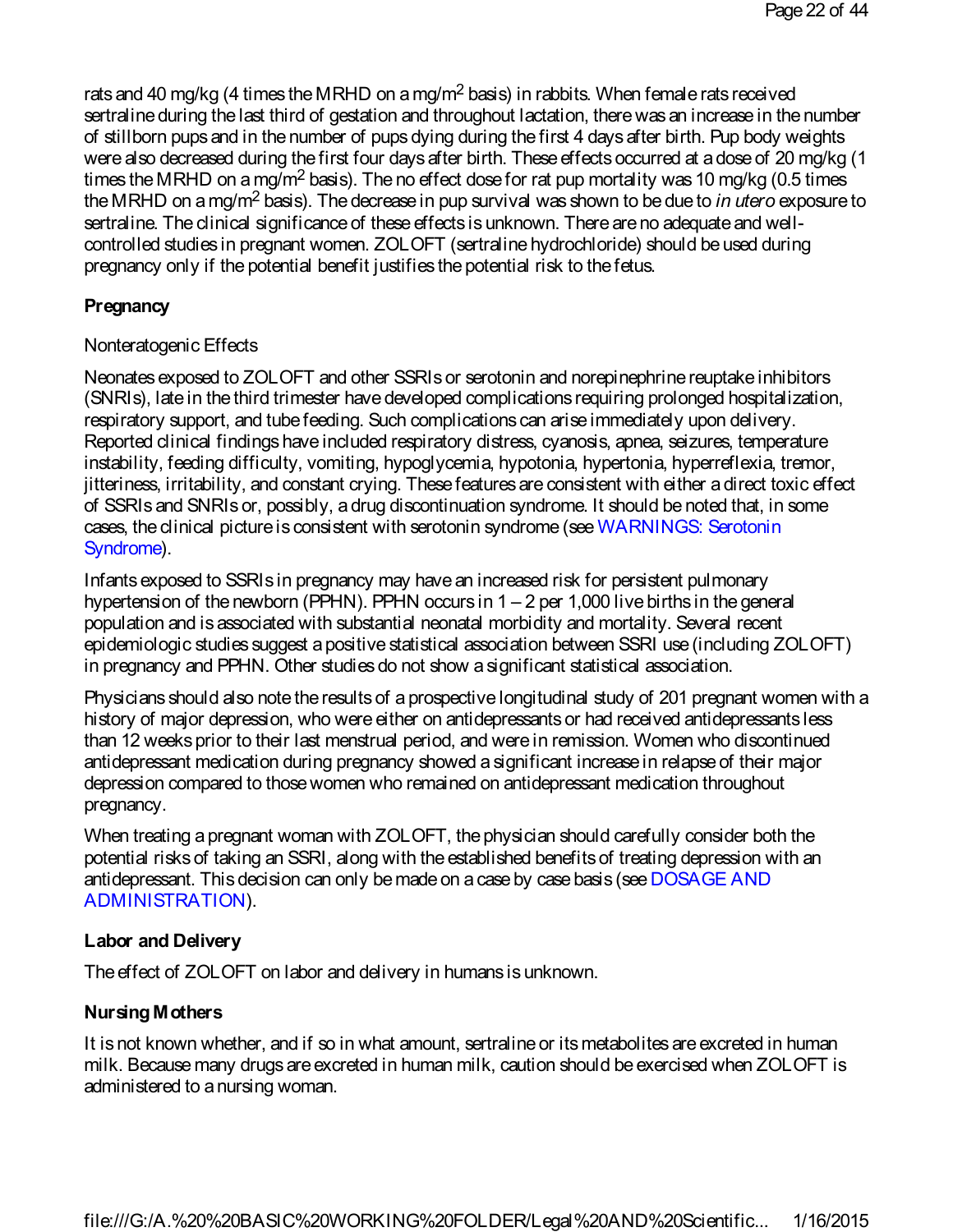# **Pediatric Use**

The efficacy of ZOLOFT for the treatment of obsessive-compulsive disorder was demonstrated in a 12 week, multicenter, placebo-controlled study with 187 outpatients ages 6–17 (see Clinical Trials under CLINICAL PHARMACOLOGY). Safety and effectiveness in the pediatric population other than pediatric patients with OCD have not been established (see BOX WARNING and WARNINGS-Clinical Worsening and Suicide Risk). Two placebo controlled trials (n=373) in pediatric patients with MDD have been conducted with ZOLOFT, and the data were not sufficient to support a claim for use in pediatric patients. Anyone considering the use of ZOLOFT in a child or adolescent must balance the potential risks with the clinical need.

The safety of ZOLOFT use in children and adolescents with OCD, ages 6–18, was evaluated in a 12 week, multicenter, placebo-controlled study with 187 outpatients, ages 6–17, and in a flexible dose, 52 week open extension study of 137 patients, ages 6-18, who had completed the initial 12-week, doubleblind, placebo-controlled study. ZOLOFT was administered at doses of either 25 mg/day (children, ages 6–12) or 50 mg/day (adolescents, ages 13–18) and then titrated in weekly 25 mg/day or 50 mg/day increments, respectively, to a maximum dose of 200 mg/day based upon clinical response. The mean dose for completers was 157 mg/day. In the acute 12 week pediatric study and in the 52 week study, ZOLOFT had an adverse event profile generally similar to that observed in adults.

Sertraline pharmacokinetics were evaluated in 61 pediatric patients between 6 and 17 years of age with major depressive disorder or OCD and revealed similar drug exposures to those of adults when plasma concentration was adjusted for weight (seePharmacokinetics under CLINICAL PHARMACOLOGY).

Approximately 600 patients with major depressive disorder or OCD between 6 and 17 years of age have received ZOLOFT in clinical trials, both controlled and uncontrolled. The adverse event profile observed in these patients was generally similar to that observed in adult studies with ZOLOFT (see ADVERSE REACTIONS). As with other SSRIs, decreased appetite and weight loss have been observed in association with the use of ZOLOFT. In a pooled analysis of two 10-week, double-blind, placebocontrolled, flexible dose (50–200 mg) outpatient trials for major depressive disorder (n=373), there was a difference in weight change between sertraline and placebo of roughly 1 kilogram, for both children (ages 6–11) and adolescents (ages 12–17), in both cases representing a slight weight loss for sertraline compared to a slight gain for placebo. At baseline the mean weight for children was 39.0 kg for sertraline and 38.5 kg for placebo. At baseline the mean weight for adolescents was 61.4 kg for sertraline and 62.5 kg for placebo. There was a bigger difference between sertraline and placebo in the proportion of outliers for clinically important weight loss in children than in adolescents. For children, about 7% had a weight loss > 7% of body weight compared to none of the placebo patients; for adolescents, about 2% had a weight loss > 7% of body weight compared to about 1% of the placebo patients. A subset of these patients who completed the randomized controlled trials (sertraline n=99, placebo n=122) were continued into a 24-week, flexible-dose, open-label, extension study. A mean weight loss of approximately 0.5 kg was seen during the first eight weeks of treatment for subjects with first exposure to sertraline during the open-label extension study, similar to mean weight loss observed among sertraline treated subjects during the first eight weeks of the randomized controlled trials. The subjects continuing in the open label study began gaining weight compared to baseline by week 12 of sertraline treatment. Those subjects who completed 34 weeks of sertraline treatment (10 weeks in a placebo controlled trial + 24 weeks open label, n=68) had weight gain that was similar to that expected using data from age-adjusted peers. Regular monitoring of weight and growth is recommended if treatment of a pediatric patient with an SSRI is to be continued long term. Safety and effectiveness in pediatric patients below the age of 6 have not been established.

The risks, if any, that may be associated with ZOLOFT's use beyond 1 year in children and adolescents with OCD or major depressive disorder have not been systematically assessed. The prescriber should be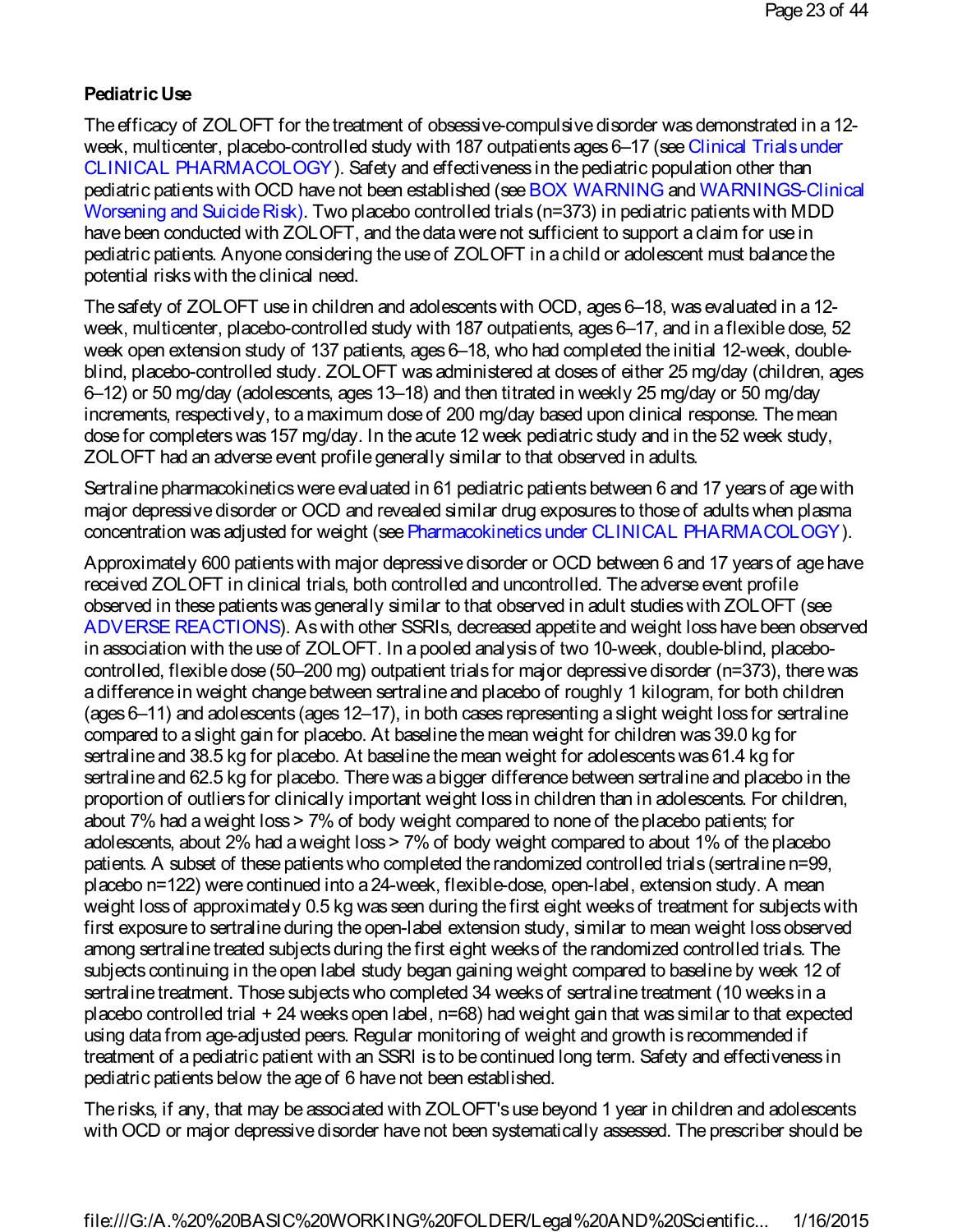mindful that the evidence relied upon to conclude that sertraline is safe for use in children and adolescents derives from clinical studies that were 10 to 52 weeks in duration and from the extrapolation of experience gained with adult patients. In particular, there are no studies that directly evaluate the effects of long-term sertraline use on the growth, development, and maturation of children and adolescents. Although there is no affirmative finding to suggest that sertraline possesses a capacity to adversely affect growth, development or maturation, the absence of such findings is not compelling evidence of the absence of the potential of sertraline to have adverse effects in chronic use (see **WARNINGS – Clinical Worsening and Suicide Risk**).

#### **Geriatric Use**

U.S. geriatric clinical studies of ZOLOFT in major depressive disorder included 663 ZOLOFT-treated subjects ≥ 65 years of age, of those, 180 were ≥ 75 years of age. No overall differences in the pattern of adverse reactions were observed in the geriatric clinical trial subjects relative to those reported in younger subjects (seeADVERSE REACTIONS), and other reported experience has not identified differences in safety patterns between the elderly and younger subjects. As with all medications, greater sensitivity of some older individuals cannot be ruled out. There were 947 subjects in placebo-controlled geriatric clinical studies of ZOLOFT in major depressive disorder. No overall differences in the pattern of efficacy were observed in the geriatric clinical trial subjects relative to those reported in younger subjects.

Other Adverse Events in Geriatric Patients. In 354 geriatric subjects treated with ZOLOFT in placebocontrolled trials, the overall profile of adverse events was generally similar to that shown in Tables 2 and 3. Urinary tract infection was the only adverse event not appearing in Tables 2 and 3 and reported at an incidence of at least 2% and at a rate greater than placebo in placebo-controlled trials.

SSRIS and SNRIs, including ZOLOFT, have been associated with cases of clinically significant hyponatremia in elderly patients, who may be at greater risk for this adverse event (see PRECAUTIONS, Hyponatremia).

# **ADVERSE REACTIONS**

During its premarketing assessment, multiple doses of ZOLOFT were administered to over 4000 adult subjects as of February 18, 2000. The conditions and duration of exposure to ZOLOFT varied greatly, and included (in overlapping categories) clinical pharmacology studies, open and double-blind studies, uncontrolled and controlled studies, inpatient and outpatient studies, fixed-dose and titration studies, and studies for multiple indications, including major depressive disorder, OCD, panic disorder, PTSD, PMDD and social anxiety disorder.

Untoward events associated with this exposure were recorded by clinical investigators using terminology of their own choosing. Consequently, it is not possible to provide a meaningful estimate of the proportion of individuals experiencing adverse events without first grouping similar types of untoward events into a smaller number of standardized event categories.

In the tabulations that follow, a World Health Organization dictionary of terminology has been used to classify reported adverse events. The frequencies presented, therefore, represent the proportion of the over 4000 adult individuals exposed to multiple doses of ZOLOFT who experienced a treatmentemergent adverse event of the type cited on at least one occasion while receiving ZOLOFT. An event was considered treatment-emergent if it occurred for the first time or worsened while receiving therapy following baseline evaluation. It is important to emphasize that events reported during therapy were not necessarily caused by it.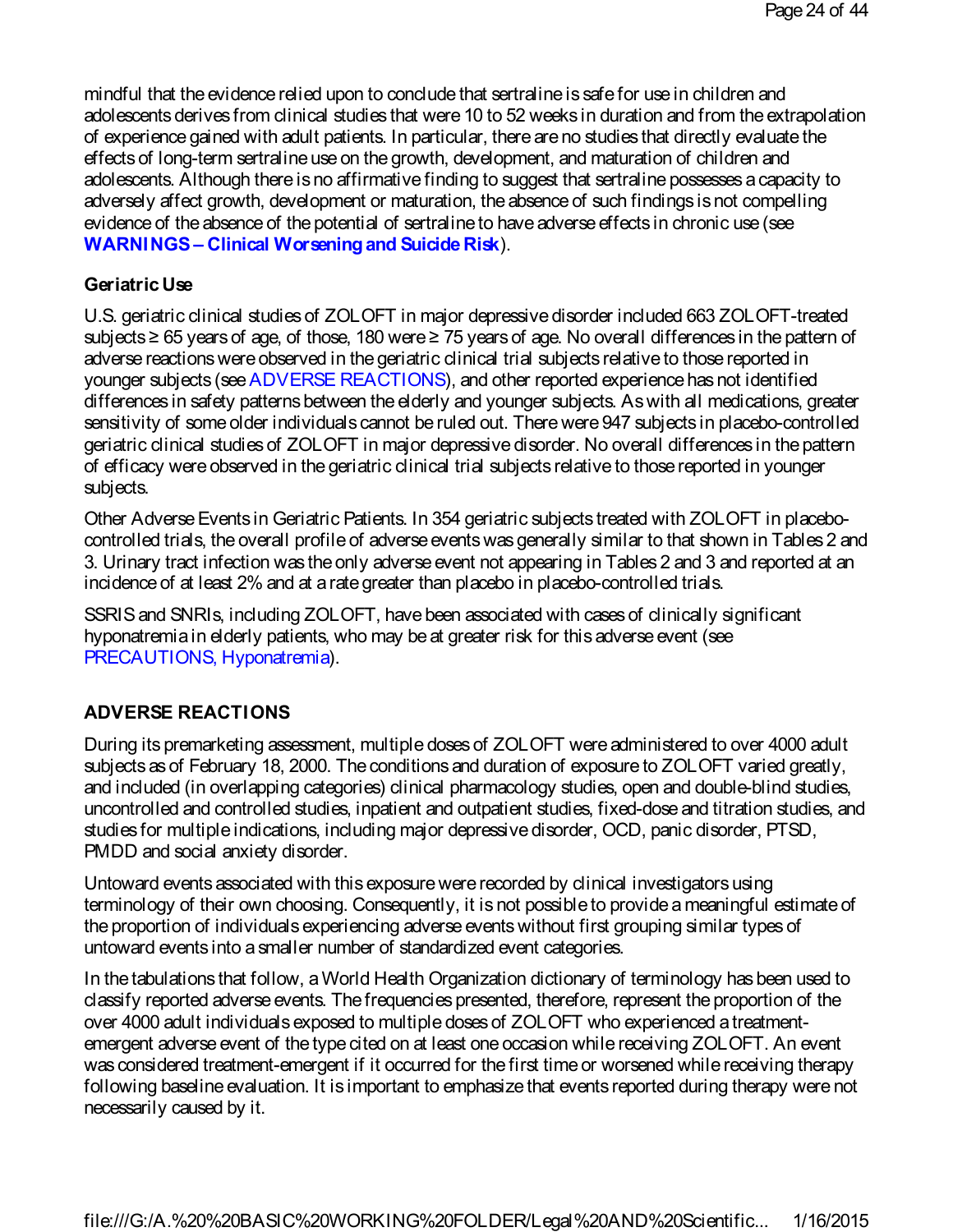The prescriber should be aware that the figures in the tables and tabulations cannot be used to predict the incidence of side effects in the course of usual medical practice where patient characteristics and other factors differ from those that prevailed in the clinical trials. Similarly, the cited frequencies cannot be compared with figures obtained from other clinical investigations involving different treatments, uses, and investigators. The cited figures, however, do provide the prescribing physician with some basis for estimating the relative contribution of drug and non-drug factors to the side effect incidence rate in the population studied.

# **Incidence in Placebo-Controlled Trials**

Table 2 enumerates the most common treatment-emergent adverse events associated with the use of ZOLOFT (incidence of at least 5% for ZOLOFT and at least twice that for placebo within at least one of the indications) for the treatment of adult patients with major depressive disorder/other $^*$ , OCD, panic disorder, PTSD, PMDD and social anxiety disorder in placebo-controlled clinical trials. Most patients in major depressive disorder/other\*, OCD, panic disorder, PTSD and social anxiety disorder studies received doses of 50 to 200 mg/day. Patients in the PMDD study with daily dosing throughout the menstrual cycle received doses of 50 to 150 mg/day, and in the PMDD study with dosing during the luteal phase of the menstrual cycle received doses of 50 to 100 mg/day. Table 3 enumerates treatmentemergent adverse events that occurred in 2% or more of adult patients treated with ZOLOFT and with incidence greater than placebo who participated in controlled clinical trials comparing ZOLOFT with placebo in the treatment of major depressive disorder/other $^*$ , OCD, panic disorder, PTSD, PMDD and social anxiety disorder. Table 3 provides combined data for the pool of studies that are provided separately by indication in Table 2.

|                                                        | Major Depressive<br>Disorder/Other* |       | <b>OCD</b> |   | <b>Panic Disorder</b> |    | <b>PTSD</b>                                                                                                                             |   |
|--------------------------------------------------------|-------------------------------------|-------|------------|---|-----------------------|----|-----------------------------------------------------------------------------------------------------------------------------------------|---|
| <b>Body</b><br>System/Adverse<br>Event                 |                                     |       |            |   |                       |    | ZOLOFT Placebo ZOLOFT Placebo ZOLOFT Placebo ZOLOFT Placebo<br>(N=861) $ (N=853)  (N=533)  (N=373)  (N=430)  (N=275)  (N=374)  (N=376)$ |   |
| <b>Autonomic</b><br>Nervous System<br><b>Disorders</b> |                                     |       |            |   |                       |    |                                                                                                                                         |   |
| Ejaculation<br>Failure                                 |                                     | $<$ 1 | 17         | 2 | 19                    |    | 11                                                                                                                                      |   |
| Mouth Dry                                              | 16                                  | 9     | 14         | 9 | 15                    | 10 | 11                                                                                                                                      | 6 |
|                                                        | 8                                   | 3     | 6          |   | 5                     |    | 4                                                                                                                                       | 2 |

# **TABLE 2 MOST COMMON TREATMENT-EMERGENT ADVERSE EVENTS: INCIDENCE IN PLACEBO-CONTROLLED CLINICAL TRIALS**

\* Major depressive disorder and other premarketing controlled trials.

Primarily ejaculatory delay. Denominator used was for male patients only (N=271 ZOLOFT major depressive disorder/other\*; N=271 placebo major depressive disorder/other\*; N=296 ZOLOFT OCD; N=219 placebo OCD; N=216 ZOLOFT panic disorder; N=134 placebo panic disorder; N=130 ZOLOFT PTSD; N=149 placebo PTSD; No male patients in PMDD studies; N=205 ZOLOFT social anxiety disorder; N=153 placebo social anxiety disorder).

‡ The luteal phase and daily dosing PMDD trials were not designed for making direct comparisons between the two dosing regimens. Therefore, a comparison between the two dosing regimens of the PMDD trials of incidence rates shown in Table 2 should be avoided.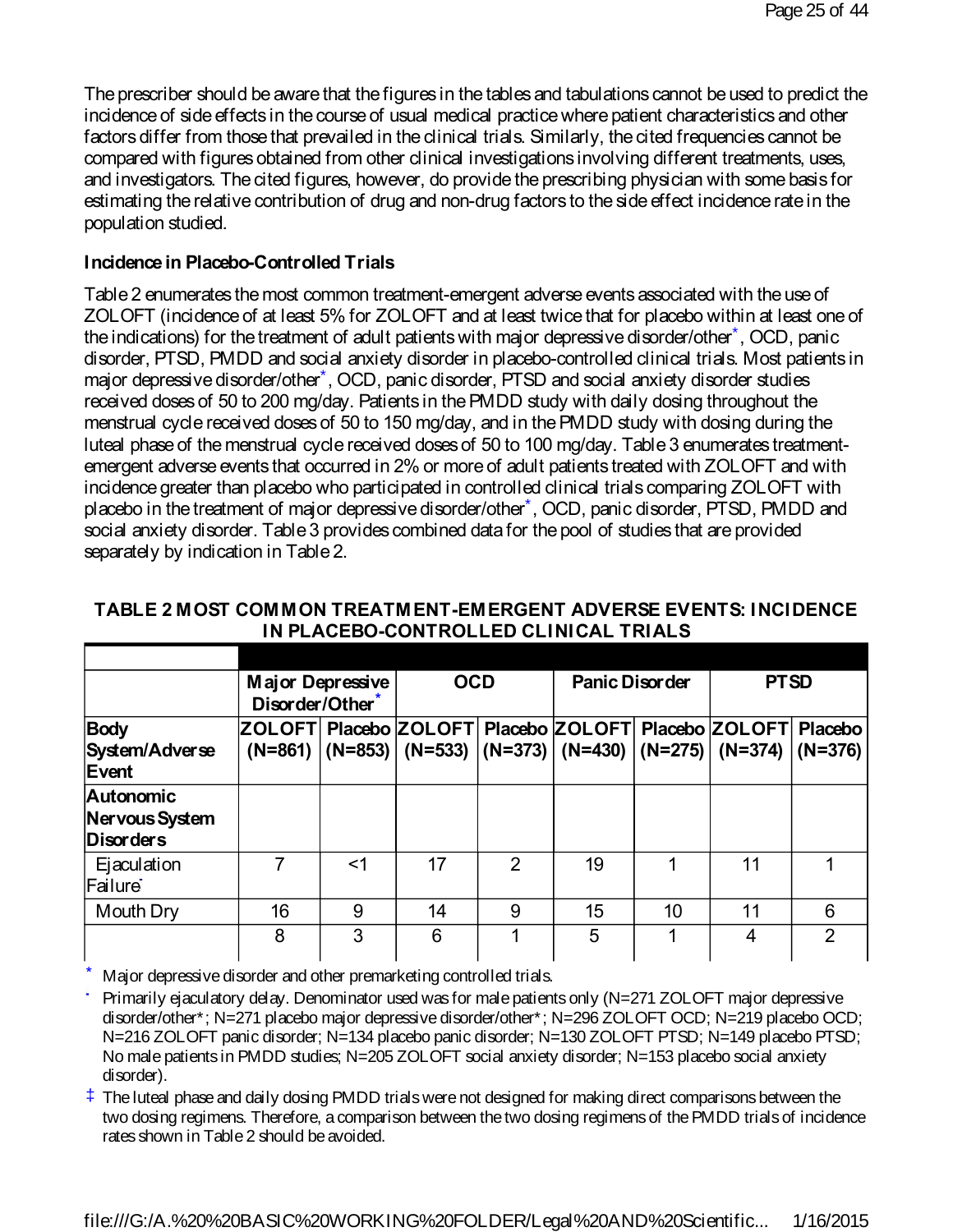|                                                       | Disorder/Other*                    | Major Depressive | <b>OCD</b>                                              |                         | <b>Panic Disorder</b>                                                                                  |                | <b>PTSD</b>    |                 |
|-------------------------------------------------------|------------------------------------|------------------|---------------------------------------------------------|-------------------------|--------------------------------------------------------------------------------------------------------|----------------|----------------|-----------------|
| <b>Body</b><br>System/Adverse<br>Event                | $(N=861)$                          | $(N=853)$        | $(N=533)$                                               |                         | ZOLOFT Placebo ZOLOFT Placebo ZOLOFT Placebo ZOLOFT Placebo<br>$(N=373)$ $(N=430)$ $(N=275)$ $(N=374)$ |                |                | $(N=376)$       |
| Sweating<br>Increased                                 |                                    |                  |                                                         |                         |                                                                                                        |                |                |                 |
| Center. & Periph.<br>Nerv. System<br><b>Disorders</b> |                                    |                  |                                                         |                         |                                                                                                        |                |                |                 |
| Somnolence                                            | 13                                 | 6                | 15                                                      | 8                       | 15                                                                                                     | 9              | 13             | 9               |
| Tremor                                                | 11                                 | 3                | 8                                                       | 1                       | 5                                                                                                      | $\mathbf 1$    | 5              | 1               |
| <b>Dizziness</b>                                      | 12                                 | $\overline{7}$   | 17                                                      | 9                       | 10                                                                                                     | 10             | 8              | 5               |
| General                                               |                                    |                  |                                                         |                         |                                                                                                        |                |                |                 |
| Fatigue                                               | 11                                 | 8                | 14                                                      | 10                      | 11                                                                                                     | 6              | 10             | 5               |
| Pain                                                  | 1                                  | $\overline{2}$   | 3                                                       | 1                       | 3                                                                                                      | 3              | $\overline{4}$ | 6               |
| Malaise                                               | $\leq$ 1                           | 1                | 1                                                       | 1                       | $\overline{7}$                                                                                         | 14             | 10             | 10 <sup>1</sup> |
| Gastrointestinal<br><b>Disorders</b>                  |                                    |                  |                                                         |                         |                                                                                                        |                |                |                 |
| Abdominal Pain                                        | $\overline{2}$                     | $\overline{2}$   | 5                                                       | 5                       | $6\phantom{1}6$                                                                                        | $\overline{7}$ | 6              | 5               |
| Anorexia                                              | $\overline{3}$                     | $\overline{2}$   | 11                                                      | $\overline{2}$          | $\overline{7}$                                                                                         | $\overline{2}$ | 8              | $\overline{2}$  |
| Constipation                                          | 8                                  | $6\phantom{1}$   | 6                                                       | $\overline{\mathbf{4}}$ | $\overline{7}$                                                                                         | $\overline{3}$ | 3              | 3               |
| Diarrhea/Loose<br><b>Stools</b>                       | 18                                 | 9                | 24                                                      | 10                      | 20                                                                                                     | 9              | 24             | 15              |
| <b>Dyspepsia</b>                                      | 6                                  | 3                | 10                                                      | 4                       | 10                                                                                                     | 8              | 6              | 6               |
| Nausea                                                | 26                                 | 12               | 30                                                      | 11                      | 29                                                                                                     | 18             | 21             | 11              |
| Psychiatric<br><b>Disorders</b>                       |                                    |                  |                                                         |                         |                                                                                                        |                |                |                 |
| Agitation                                             | 6                                  | $\overline{4}$   | $6\phantom{a}$                                          | $\mathfrak{S}$          | $6\phantom{.}$                                                                                         | $\overline{2}$ | 5              | 5               |
| Insomnia                                              | 16                                 | 9                | 28                                                      | 12                      | 25                                                                                                     | 18             | 20             | 11              |
| Libido Decreased                                      | 1                                  | $<$ 1            | 11                                                      | $\overline{2}$          | $\overline{7}$                                                                                         | 1              | $\overline{7}$ | $\overline{2}$  |
|                                                       | <b>PMDD</b><br><b>Daily Dosing</b> |                  | <b>PMDD</b><br><b>Luteal Phase</b><br>Dosing $\ddagger$ |                         | <b>Social Anxiety</b><br><b>Disorder</b>                                                               |                |                |                 |

Primarily ejaculatory delay. Denominator used was for male patients only (N=271 ZOLOFT major depressive disorder/other\*; N=271 placebo major depressive disorder/other\*; N=296 ZOLOFT OCD; N=219 placebo OCD; N=216 ZOLOFT panic disorder; N=134 placebo panic disorder; N=130 ZOLOFT PTSD; N=149 placebo PTSD; No male patients in PMDD studies; N=205 ZOLOFT social anxiety disorder; N=153 placebo social anxiety disorder).

‡ The luteal phase and daily dosing PMDD trials were not designed for making direct comparisons between the two dosing regimens. Therefore, a comparison between the two dosing regimens of the PMDD trials of incidence rates shown in Table 2 should be avoided.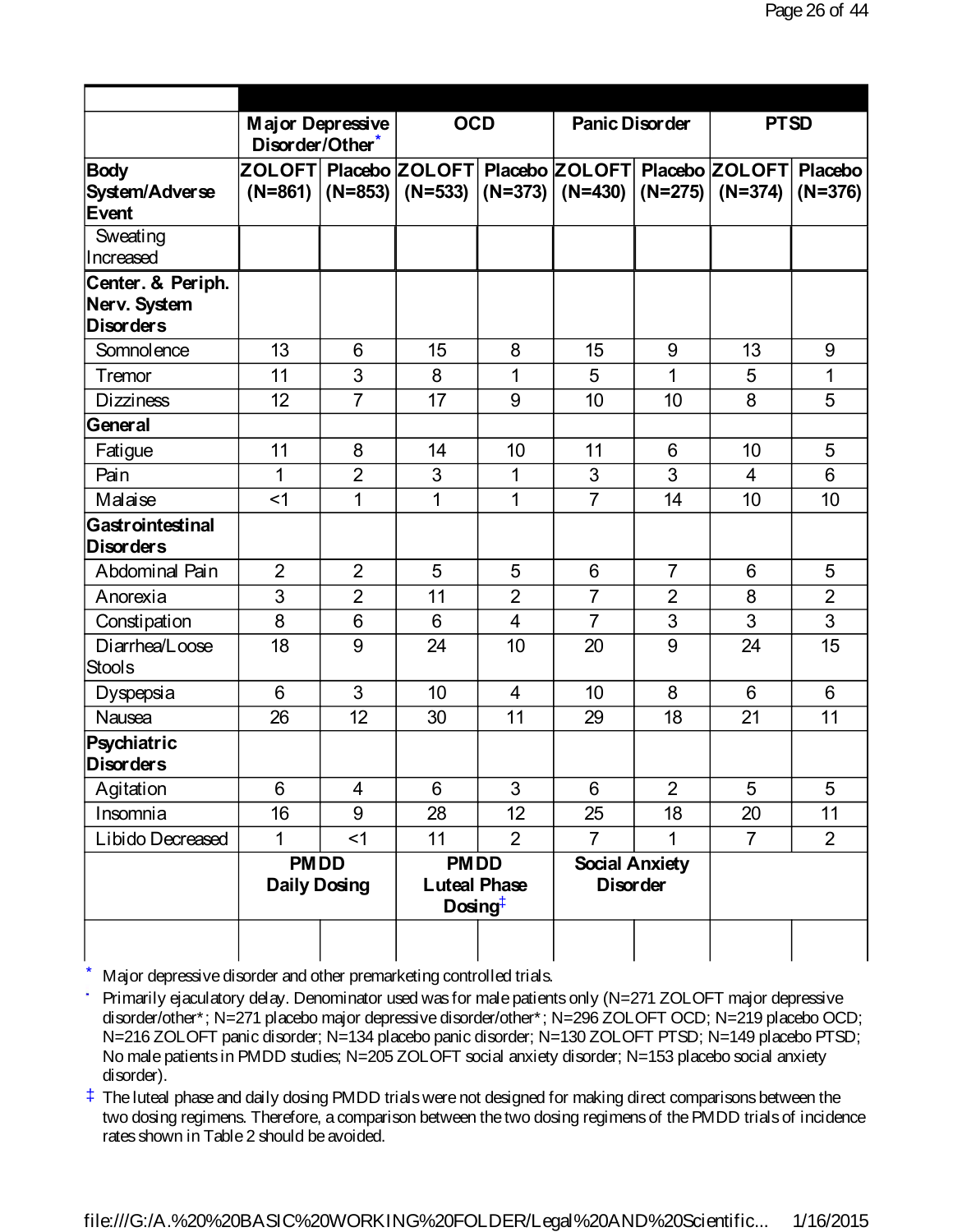|                                                        | Major Depressive<br>Disorder/Other* |                | <b>OCD</b>                                                |                | <b>Panic Disorder</b>                              |                | <b>PTSD</b> |           |
|--------------------------------------------------------|-------------------------------------|----------------|-----------------------------------------------------------|----------------|----------------------------------------------------|----------------|-------------|-----------|
| <b>Body</b><br>System/Adverse<br>Event                 | $(N=861)$                           | $(N=853)$      | ZOLOFT Placebo ZOLOFT<br>$(N=533)$                        | $(N=373)$      | Placebo ZOLOFT Placebo ZOLOFT Placebo<br>$(N=430)$ | $(N=275)$      | $(N=374)$   | $(N=376)$ |
| <b>Body</b><br>System/Adverse<br>Event                 | $(N=121)$                           | $(N=122)$      | ZOLOFT Placebo ZOLOFT Placebo ZOLOFT Placebo<br>$(N=136)$ | $(N=127)$      | $(N=344)$                                          | $(N=268)$      |             |           |
| <b>Autonomic</b><br>Nervous System<br><b>Disorders</b> |                                     |                |                                                           |                |                                                    |                |             |           |
| Ejaculation<br>Failure                                 | N/A                                 | N/A            | N/A                                                       | N/A            | 14                                                 |                |             |           |
| <b>Mouth Dry</b>                                       | 6                                   | 3              | 10                                                        | 3              | 12                                                 | $\overline{4}$ |             |           |
| Sweating<br>Increased                                  | 6                                   | $<$ 1          | 3                                                         | $\overline{0}$ | 11                                                 | $\overline{2}$ |             |           |
| Center. & Periph.<br>Nerv. System<br><b>Disorders</b>  |                                     |                |                                                           |                |                                                    |                |             |           |
| Somnolence                                             | $\overline{7}$                      | $<$ 1          | 2                                                         | $\Omega$       | 9                                                  | 6              |             |           |
| Tremor                                                 | $\overline{2}$                      | $\overline{0}$ | $<$ 1                                                     | $<$ 1          | 9                                                  | 3              |             |           |
| <b>Dizziness</b>                                       | 6                                   | 3              | $\overline{7}$                                            | 5              | 14                                                 | 6              |             |           |
| General                                                |                                     |                |                                                           |                |                                                    |                |             |           |
| Fatigue                                                | 16                                  | $\overline{7}$ | 10                                                        | $<$ 1          | 12                                                 | 6              |             |           |
| Pain                                                   | 6                                   | $<$ 1          | 3                                                         | $\overline{2}$ | 1                                                  | 3              |             |           |
| Malaise                                                | 9                                   | 5              | $\overline{7}$                                            | 5              | 8                                                  | $\overline{3}$ |             |           |
| Gastrointestinal<br><b>Disorders</b>                   |                                     |                |                                                           |                |                                                    |                |             |           |
| Abdominal Pain                                         | $\overline{7}$                      | $<$ 1          | 3                                                         | 3              | 5                                                  | 5              |             |           |
| Anorexia                                               | 3                                   | $\overline{2}$ | 5                                                         | $\mathbf 0$    | 6                                                  | 3              |             |           |
| Constipation                                           | $\overline{2}$                      | 3              | 1                                                         | $\overline{2}$ | 5                                                  | 3              |             |           |
| Diarrhea/Loose<br><b>Stools</b>                        | 13                                  | 3              | 13                                                        | $\overline{7}$ | 21                                                 | 8              |             |           |
| Dyspepsia                                              | $\overline{7}$                      | $\overline{2}$ | $\overline{7}$                                            | 3              | 13                                                 | 5              |             |           |
| Nausea                                                 | 23                                  | 9              | 13                                                        | $\mathbf{3}$   | 22                                                 | 8              |             |           |
|                                                        |                                     |                |                                                           |                |                                                    |                |             |           |

Primarily ejaculatory delay. Denominator used was for male patients only (N=271 ZOLOFT major depressive disorder/other\*; N=271 placebo major depressive disorder/other\*; N=296 ZOLOFT OCD; N=219 placebo OCD; N=216 ZOLOFT panic disorder; N=134 placebo panic disorder; N=130 ZOLOFT PTSD; N=149 placebo PTSD; No male patients in PMDD studies; N=205 ZOLOFT social anxiety disorder; N=153 placebo social anxiety disorder).

‡ The luteal phase and daily dosing PMDD trials were not designed for making direct comparisons between the two dosing regimens. Therefore, a comparison between the two dosing regimens of the PMDD trials of incidence rates shown in Table 2 should be avoided.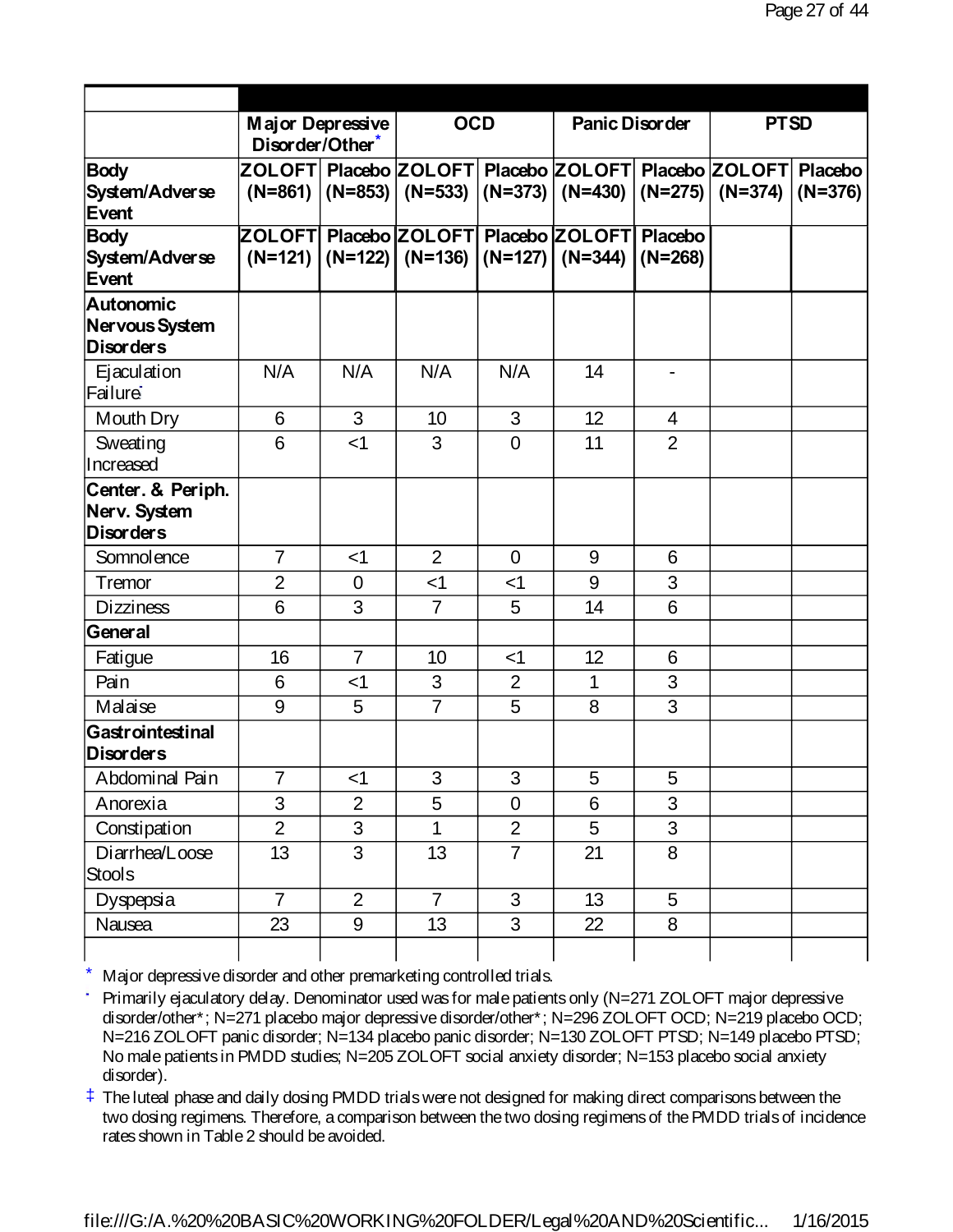|                  |    | Major Depressive<br>Disorder/Other* |                                                                          | <b>OCD</b>     |    | <b>Panic Disorder</b> |  | <b>PTSD</b> |  |
|------------------|----|-------------------------------------|--------------------------------------------------------------------------|----------------|----|-----------------------|--|-------------|--|
|                  |    |                                     |                                                                          |                |    |                       |  |             |  |
| <b>Body</b>      |    |                                     | ZOLOFT Placebo ZOLOFT Placebo ZOLOFT Placebo ZOLOFT Placebo              |                |    |                       |  |             |  |
| System/Adverse   |    |                                     | (N=861) $ (N=853)  (N=533)  (N=373)  (N=430)  (N=275)  (N=374)  (N=376)$ |                |    |                       |  |             |  |
| Event            |    |                                     |                                                                          |                |    |                       |  |             |  |
| Psychiatric      |    |                                     |                                                                          |                |    |                       |  |             |  |
| <b>Disorders</b> |    |                                     |                                                                          |                |    |                       |  |             |  |
| Agitation        | C  | <1                                  |                                                                          |                | 4  | 2                     |  |             |  |
| Insomnia         | 17 | 11                                  | 12                                                                       | 10             | 25 | 10                    |  |             |  |
| Libido Decreased | 11 | 2                                   | 4                                                                        | $\overline{2}$ | 9  | 3                     |  |             |  |

Primarily ejaculatory delay. Denominator used was for male patients only (N=271 ZOLOFT major depressive disorder/other\*; N=271 placebo major depressive disorder/other\*; N=296 ZOLOFT OCD; N=219 placebo OCD; N=216 ZOLOFT panic disorder; N=134 placebo panic disorder; N=130 ZOLOFT PTSD; N=149 placebo PTSD; No male patients in PMDD studies; N=205 ZOLOFT social anxiety disorder; N=153 placebo social anxiety disorder).

‡ The luteal phase and daily dosing PMDD trials were not designed for making direct comparisons between the two dosing regimens. Therefore, a comparison between the two dosing regimens of the PMDD trials of incidence rates shown in Table 2 should be avoided.

#### **TABLE 3 TREATMENT-EMERGENT ADVERSE EVENTS: INCIDENCE IN PLACEBO-CONTROLLED CLINICAL TRIALS Percentage of Patients Reporting Event Major Depressive Disorder/Other , OCD, Panic Disorder, \* PTSD, PMDD and Social Anxiety Disorder combined**

| Body System/Adverse Event <sup>1</sup>             | <b>ZOLOFT</b><br>$(N=2799)$ |                |
|----------------------------------------------------|-----------------------------|----------------|
|                                                    |                             |                |
| Autonomic Nervous System<br><b>Disorders</b>       |                             |                |
| Ejaculation Failure <sup>‡</sup>                   | 14                          |                |
| <b>Mouth Dry</b>                                   | 14                          | 8              |
| Sweating Increased                                 |                             | $\overline{2}$ |
| Center. & Periph. Nerv.<br><b>System Disorders</b> |                             |                |
| Somnolence                                         | 13                          |                |
| <b>Dizziness</b>                                   | 12                          |                |
| Headache                                           | 25                          | 23             |
| Paresthesia                                        | 2                           |                |

\* Major depressive disorder and other premarketing controlled trials.

Included are events reported by at least 2% of patients taking ZOLOFT except the following events, which had an incidence on placebo greater than or equal to ZOLOFT: abdominal pain, back pain, flatulence, malaise, pain, pharyngitis, respiratory disorder, upper respiratory tract infection.

‡ Primarily ejaculatory delay. Denominator used was for male patients only (N=1118 ZOLOFT; N=926 placebo).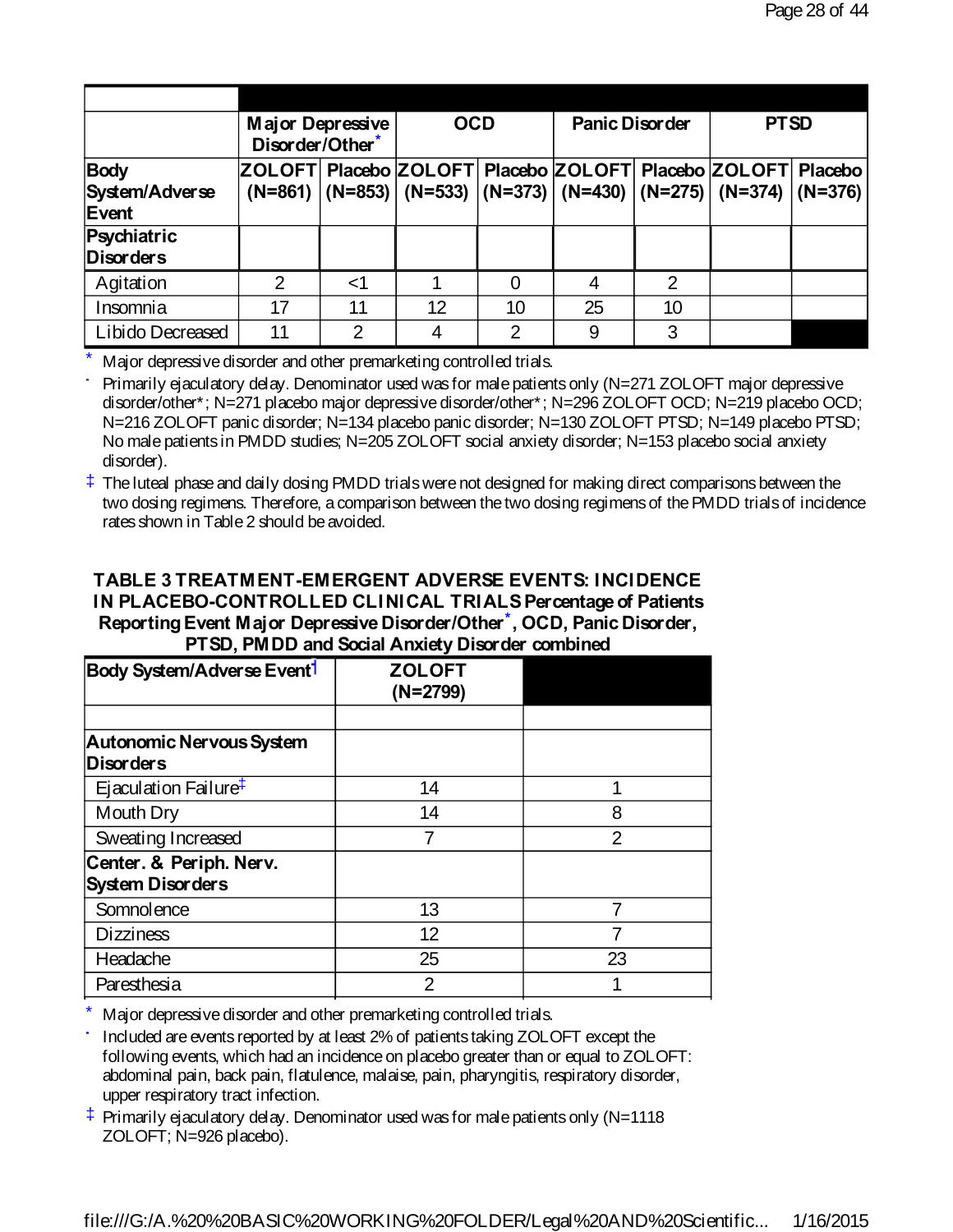| Body System/Adverse Event <sup>1</sup> | <b>ZOLOFT</b><br>$(N=2799)$ |                |
|----------------------------------------|-----------------------------|----------------|
|                                        |                             |                |
| Tremor                                 | 8                           | $\overline{2}$ |
| Disorders of Skin and                  |                             |                |
| <b>Appendages</b>                      |                             |                |
| Rash                                   | 3                           | $\overline{2}$ |
| Gastrointestinal Disorders             |                             |                |
| Anorexia                               | 6                           | $\overline{2}$ |
| Constipation                           | 6                           | $\overline{4}$ |
| Diarrhea/Loose Stools                  | 20                          | 10             |
| Dyspepsia                              | 8                           | 4              |
| Nausea                                 | 25                          | 11             |
| Vomiting                               | 4                           | $\overline{2}$ |
| General                                |                             |                |
| Fatigue                                | 12                          | $\overline{7}$ |
| Psychiatric Disorders                  |                             |                |
| Agitation                              | 5                           | 3              |
| Anxiety                                | 4                           | 3              |
| Insomnia                               | 21                          | 11             |
| Libido Decreased                       | 6                           | $\overline{2}$ |
| Nervousness                            | 5                           | $\overline{4}$ |
| <b>Special Senses</b>                  |                             |                |
| Vision Abnormal                        | 3                           | $\overline{2}$ |

Included are events reported by at least 2% of patients taking ZOLOFT except the following events, which had an incidence on placebo greater than or equal to ZOLOFT: abdominal pain, back pain, flatulence, malaise, pain, pharyngitis, respiratory disorder, upper respiratory tract infection.

‡ Primarily ejaculatory delay. Denominator used was for male patients only (N=1118 ZOLOFT; N=926 placebo).

### **Associated with Discontinuation in Placebo-Controlled Clinical Trials**

Table 4 lists the adverse events associated with discontinuation of ZOLOFT (sertraline hydrochloride) treatment (incidence at least twice that for placebo and at least 1% for ZOLOFT in clinical trials) in major depressive disorder/other $^\star$ , OCD, panic disorder, PTSD, PMDD and social anxiety disorder.

### **TABLE 4 MOST COMMON ADVERSE EVENTS ASSOCIATED WITH DISCONTINUATION IN PLACEBO-CONTROLLED CLINICAL TRIALS**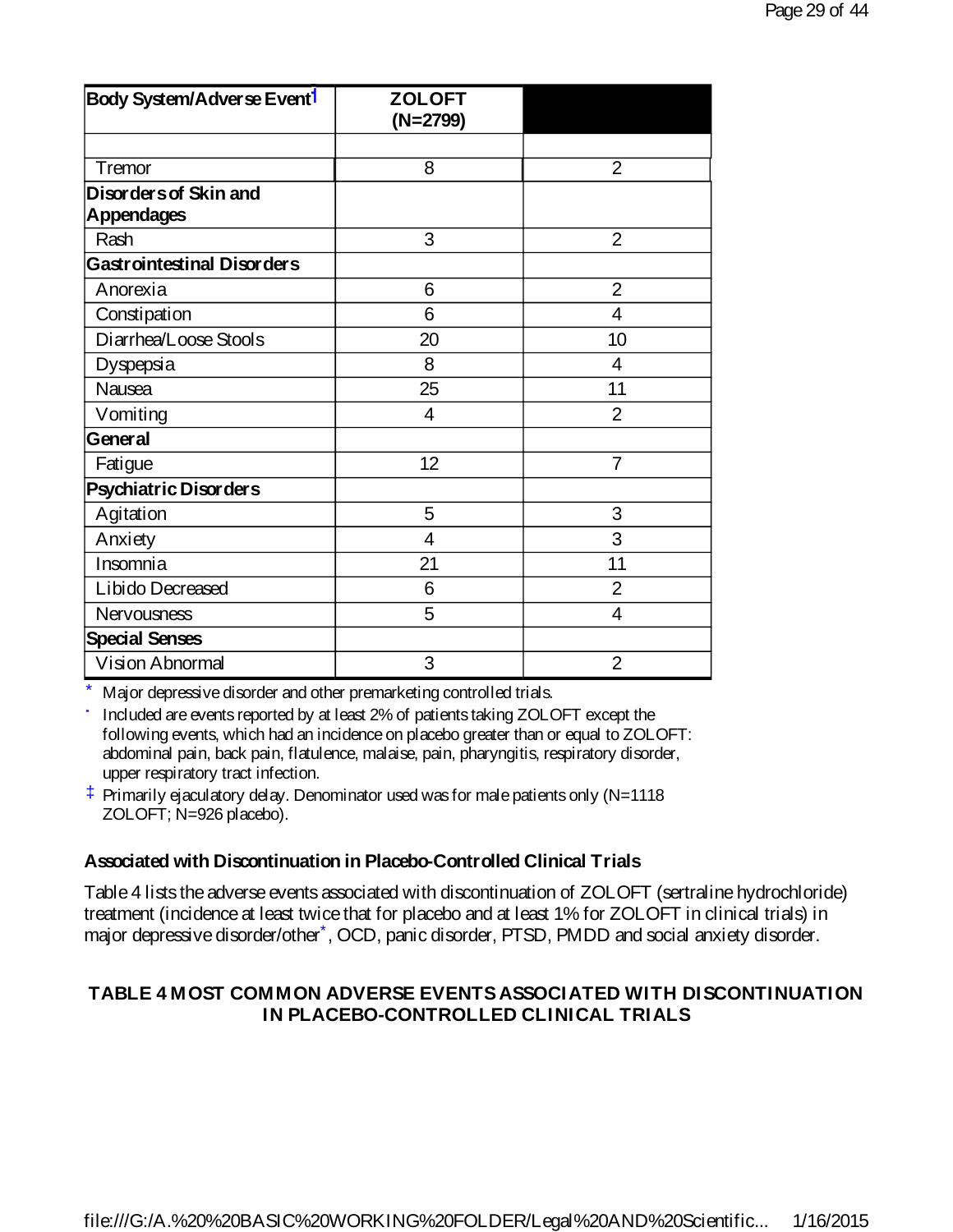| <b>Adverse</b><br>Event  | Major Depressive<br>Disorder/Other <sup>*</sup> ,<br>OCD, Panic<br>Disorder, PTSD,<br><b>PM DD and Social</b><br><b>Anxiety Disorder</b><br>combined<br>$(N=2799)$ | <b>Major</b><br><b>Depressive</b><br>Disorder/<br>Other <sup>*</sup><br>$(N=861)$ | <b>OCD</b><br>(N=533)    | <b>Panic</b><br><b>Disorder</b><br>$(N=430)$ | <b>PTSD</b><br>$(N=374)$ | <b>PMDD</b><br><b>Daily</b><br>Dosing<br>$(N=121)$ | <b>PMDD</b><br>Luteal<br>Phase<br>Dosing<br>$(N=136)$ |                          |
|--------------------------|--------------------------------------------------------------------------------------------------------------------------------------------------------------------|-----------------------------------------------------------------------------------|--------------------------|----------------------------------------------|--------------------------|----------------------------------------------------|-------------------------------------------------------|--------------------------|
| Abdominal<br>Pain        |                                                                                                                                                                    |                                                                                   |                          |                                              |                          |                                                    |                                                       | 1%                       |
| Agitation                | —                                                                                                                                                                  | 1%                                                                                | $\qquad \qquad$          | 2%                                           | $\overline{\phantom{0}}$ | $\overline{\phantom{0}}$                           | $\overline{\phantom{0}}$                              | $\equiv$                 |
| Anxiety                  |                                                                                                                                                                    |                                                                                   |                          |                                              | —                        |                                                    | $\equiv$                                              | 2%                       |
| Diarrhea<br>Loose Stools | 2%                                                                                                                                                                 | 2%                                                                                | 2%                       | 1%                                           | —                        | 2%                                                 |                                                       |                          |
| Dizziness                | —                                                                                                                                                                  | —                                                                                 | 1%                       | —                                            | —                        | $\overline{\phantom{0}}$                           |                                                       | —                        |
| Dry Mouth                | —                                                                                                                                                                  | 1%                                                                                | —                        |                                              | —                        | $\overline{\phantom{0}}$                           | —                                                     |                          |
| Dyspepsia                |                                                                                                                                                                    |                                                                                   |                          | 1%                                           | —                        |                                                    |                                                       |                          |
| Ejaculation<br>Failure   | 1%                                                                                                                                                                 | 1%                                                                                | 1%                       | 2%                                           | —                        | N/A                                                | N/A                                                   | 2%                       |
| Fatigue                  |                                                                                                                                                                    |                                                                                   |                          |                                              |                          | —                                                  | —                                                     | 2%                       |
| Headache                 | 1%                                                                                                                                                                 | 2%                                                                                | —                        | —                                            | 1%                       | —                                                  | $\qquad \qquad$                                       | 2%                       |
| <b>Hot Flushes</b>       |                                                                                                                                                                    |                                                                                   |                          |                                              | —                        | —                                                  | 1%                                                    | $\overline{\phantom{0}}$ |
| Insomnia                 | 2%                                                                                                                                                                 | 1%                                                                                | 3%                       | 2%                                           | —                        | $\overline{\phantom{0}}$                           | 1%                                                    | 3%                       |
| Nausea                   | 3%                                                                                                                                                                 | 4%                                                                                | 3%                       | 3%                                           | 2%                       | 2%                                                 | 1%                                                    | 2%                       |
| Nervousness              | —                                                                                                                                                                  | $\qquad \qquad \qquad$                                                            | $\overline{\phantom{0}}$ | —                                            | $\overline{\phantom{0}}$ | 2%                                                 | $\overline{\phantom{0}}$                              | $\overline{\phantom{0}}$ |
| Palpitation              | $\equiv$                                                                                                                                                           | $\overline{\phantom{0}}$                                                          | $\overline{\phantom{0}}$ | $\overline{\phantom{0}}$                     | $\overline{\phantom{0}}$ | $\equiv$                                           | 1%                                                    | $\qquad \qquad$          |
| Somnolence               | 1%                                                                                                                                                                 | 1%                                                                                | 2%                       | 2%                                           | —                        | —                                                  | —                                                     | —                        |
| Tremor                   |                                                                                                                                                                    | 2%                                                                                |                          |                                              |                          |                                                    |                                                       |                          |

Primarily ejaculatory delay. Denominator used was for male patients only (N=271 major depressive disorder/other\*; N=296 OCD; N=216 panic disorder; N=130 PTSD; No male patients in PMDD studies; N=205 social anxiety disorder).

### **Male and Female Sexual Dysfunction with SSRIs**

Although changes in sexual desire, sexual performance and sexual satisfaction often occur as manifestations of a psychiatric disorder, they may also be a consequence of pharmacologic treatment. In particular, some evidence suggests that selective serotonin reuptake inhibitors (SSRIs) can cause such untoward sexual experiences. Reliable estimates of the incidence and severity of untoward experiences involving sexual desire, performance and satisfaction are difficult to obtain, however, in part because patients and physicians may be reluctant to discuss them. Accordingly, estimates of the incidence of untoward sexual experience and performance cited in product labeling, are likely to underestimate their actual incidence.

Table 5 below displays the incidence of sexual side effects reported by at least 2% of patients taking ZOLOFT in placebo-controlled trials.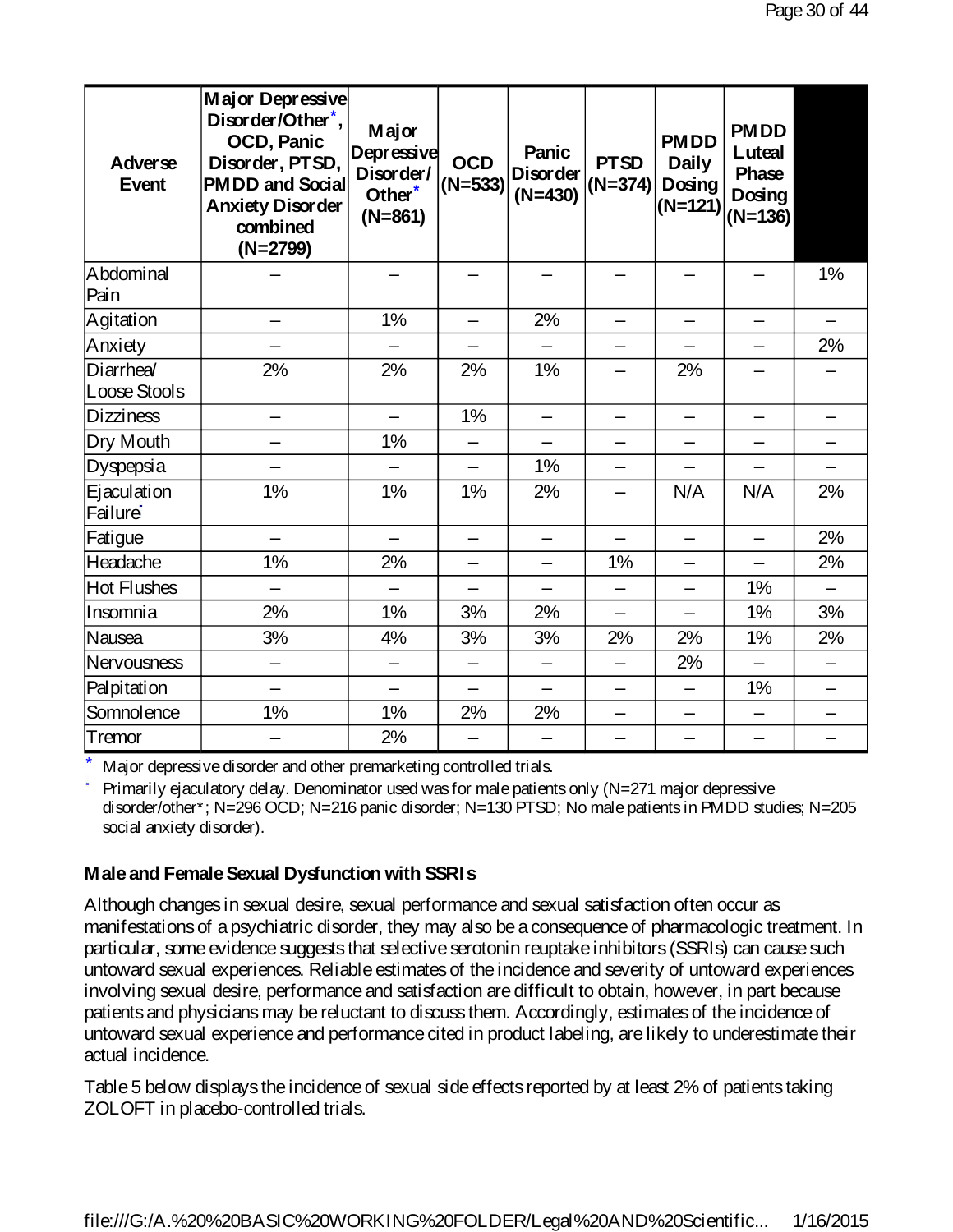| I ADLE J                                               |               |       |  |  |  |  |  |
|--------------------------------------------------------|---------------|-------|--|--|--|--|--|
| Adverse Event                                          | <b>ZOLOFT</b> |       |  |  |  |  |  |
| Ejaculation failure <sup>*</sup><br>(primarily delayed |               |       |  |  |  |  |  |
| ejaculation)                                           | 14%           | $1\%$ |  |  |  |  |  |
| Decreased libido                                       | 6%            | 1%    |  |  |  |  |  |

**TABLE 5**

\* Denominator used was for male patients only (N=1118 ZOLOFT; N=926 placebo)

Denominator used was for male and female patients (N=2799 ZOLOFT; N=2394 placebo)

There are no adequate and well-controlled studies examining sexual dysfunction with sertraline treatment.

Priapism has been reported with all SSRIs.

While it is difficult to know the precise risk of sexual dysfunction associated with the use of SSRIs, physicians should routinely inquire about such possible side effects.

# **Other Adverse Events in Pediatric Patients**

In over 600 pediatric patients treated with ZOLOFT, the overall profile of adverse events was generally similar to that seen in adult studies. However, the following adverse events, from controlled trials, not appearing in Tables 2 and 3, were reported at an incidence of at least 2% and occurred at a rate of at least twice the placebo rate (N=281 patients treated with ZOLOFT): fever, hyperkinesia, urinary incontinence, aggressive reaction, sinusitis, epistaxis and purpura.

### **Other Events Observed During the Premarketing Evaluation of ZOLOFT (sertraline hydrochloride)**

Following is a list of treatment-emergent adverse events reported during premarketing assessment of ZOLOFT in clinical trials (over 4000 adult subjects) except those already listed in the previous tables or elsewhere in labeling.

In the tabulations that follow, a World Health Organization dictionary of terminology has been used to classify reported adverse events. The frequencies presented, therefore, represent the proportion of the over 4000 adult individuals exposed to multiple doses of ZOLOFT who experienced an event of the type cited on at least one occasion while receiving ZOLOFT. All events are included except those already listed in the previous tables or elsewhere in labeling and those reported in terms so general as to be uninformative and those for which a causal relationship to ZOLOFT treatment seemed remote. It is important to emphasize that although the events reported occurred during treatment with ZOLOFT, they were not necessarily caused by it.

Events are further categorized by body system and listed in order of decreasing frequency according to the following definitions: frequent adverse events are those occurring on one or more occasions in at least 1/100 patients; infrequent adverse events are those occurring in 1/100 to 1/1000 patients; rare events are those occurring in fewer than 1/1000 patients. Events of major clinical importance are also described in the PRECAUTIONS section.

**Autonomic Nervous System Disorders–***Frequent:* impotence; *Infrequent:* flushing, increased saliva, cold clammy skin, mydriasis; *Rare:* pallor, angle-closure glaucoma, priapism, vasodilation.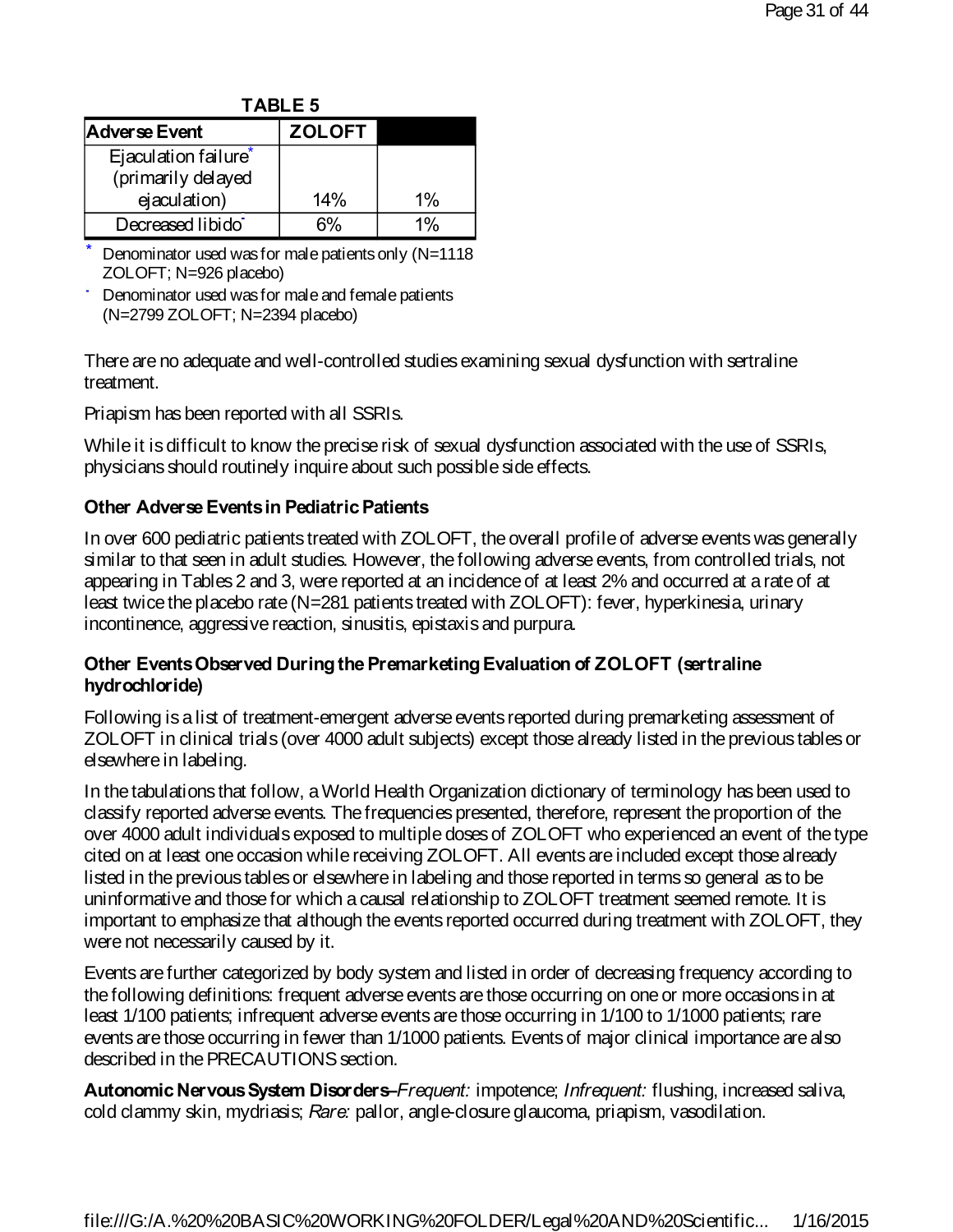**Body as a Whole–General Disorders–***Rare:* allergic reaction, allergy.

**Cardiovascular–***Frequent:* palpitations, chest pain; *Infrequent:* hypertension, tachycardia, postural dizziness, postural hypotension, periorbital edema, peripheral edema, hypotension, peripheral ischemia, syncope, edema, dependent edema; *Rare:* precordial chest pain, substernal chest pain, aggravated hypertension, myocardial infarction, cerebrovascular disorder.

**Central and Peripheral Nervous System Disorders–***Frequent:* hypertonia, hypoesthesia; *Infrequent:* twitching, confusion, hyperkinesia, vertigo, ataxia, migraine, abnormal coordination, hyperesthesia, leg cramps, abnormal gait, nystagmus, hypokinesia; *Rare:* dysphonia, coma, dyskinesia, hypotonia, ptosis, choreoathetosis, hyporeflexia.

**Disorders of Skin and Appendages–***Infrequent:* pruritus, acne, urticaria, alopecia, dry skin, erythematous rash, photosensitivity reaction, maculopapular rash; *Rare:* follicular rash, eczema, dermatitis, contact dermatitis, bullous eruption, hypertrichosis, skin discoloration, pustular rash.

**Endocrine Disorders–***Rare:* exophthalmos, gynecomastia.

**Gastrointestinal Disorders–***Frequent:* appetite increased; *Infrequent:* dysphagia, tooth caries aggravated, eructation, esophagitis, gastroenteritis; *Rare:* melena, glossitis, gum hyperplasia, hiccup, stomatitis, tenesmus, colitis, diverticulitis, fecal incontinence, gastritis, rectum hemorrhage, hemorrhagic peptic ulcer, proctitis, ulcerative stomatitis, tongue edema, tongue ulceration.

**General–***Frequent:* back pain, asthenia, malaise, weight increase; *Infrequent:* fever, rigors, generalized edema; *Rare:* face edema, aphthous stomatitis.

**Hearing and Vestibular Disorders–***Rare:* hyperacusis, labyrinthine disorder.

**Hematopoietic and Lymphatic–***Rare:* anemia, anterior chamber eye hemorrhage.

**Liver and Biliary System Disorders–***Rare:* abnormal hepatic function.

**Metabolic and Nutritional Disorders–***Infrequent:* thirst; *Rare:* hypoglycemia, hypoglycemia reaction.

**Musculoskeletal System Disorders–***Frequent:* myalgia; *Infrequent:* arthralgia, dystonia, arthrosis, muscle cramps, muscle weakness.

**Psychiatric Disorders–***Frequent:* yawning, other male sexual dysfunction, other female sexual dysfunction; *Infrequent:* depression, amnesia, paroniria, teeth-grinding, emotional lability, apathy, abnormal dreams, euphoria, paranoid reaction, hallucination, aggressive reaction, aggravated depression, delusions; *Rare:* withdrawal syndrome, suicide ideation, libido increased, somnambulism, illusion.

**Reproductive–***Infrequent:* menstrual disorder, dysmenorrhea, intermenstrual bleeding, vaginal hemorrhage, amenorrhea, leukorrhea; *Rare:* female breast pain, menorrhagia, balanoposthitis, breast enlargement, atrophic vaginitis, acute female mastitis.

**Respiratory System Disorders–***Frequent:* rhinitis; *Infrequent:* coughing, dyspnea, upper respiratory tract infection, epistaxis, bronchospasm, sinusitis; *Rare:* hyperventilation, bradypnea, stridor, apnea, bronchitis, hemoptysis, hypoventilation, laryngismus, laryngitis.

**Special Senses–***Frequent:* tinnitus; *Infrequent:* conjunctivitis, earache, eye pain, abnormal accommodation; *Rare:* xerophthalmia, photophobia, diplopia, abnormal lacrimation, scotoma, visual field defect.

**Urinary System Disorders–***Infrequent:* micturition frequency, polyuria, urinary retention, dysuria, nocturia, urinary incontinence; *Rare:* cystitis, oliguria, pyelonephritis, hematuria, renal pain, strangury.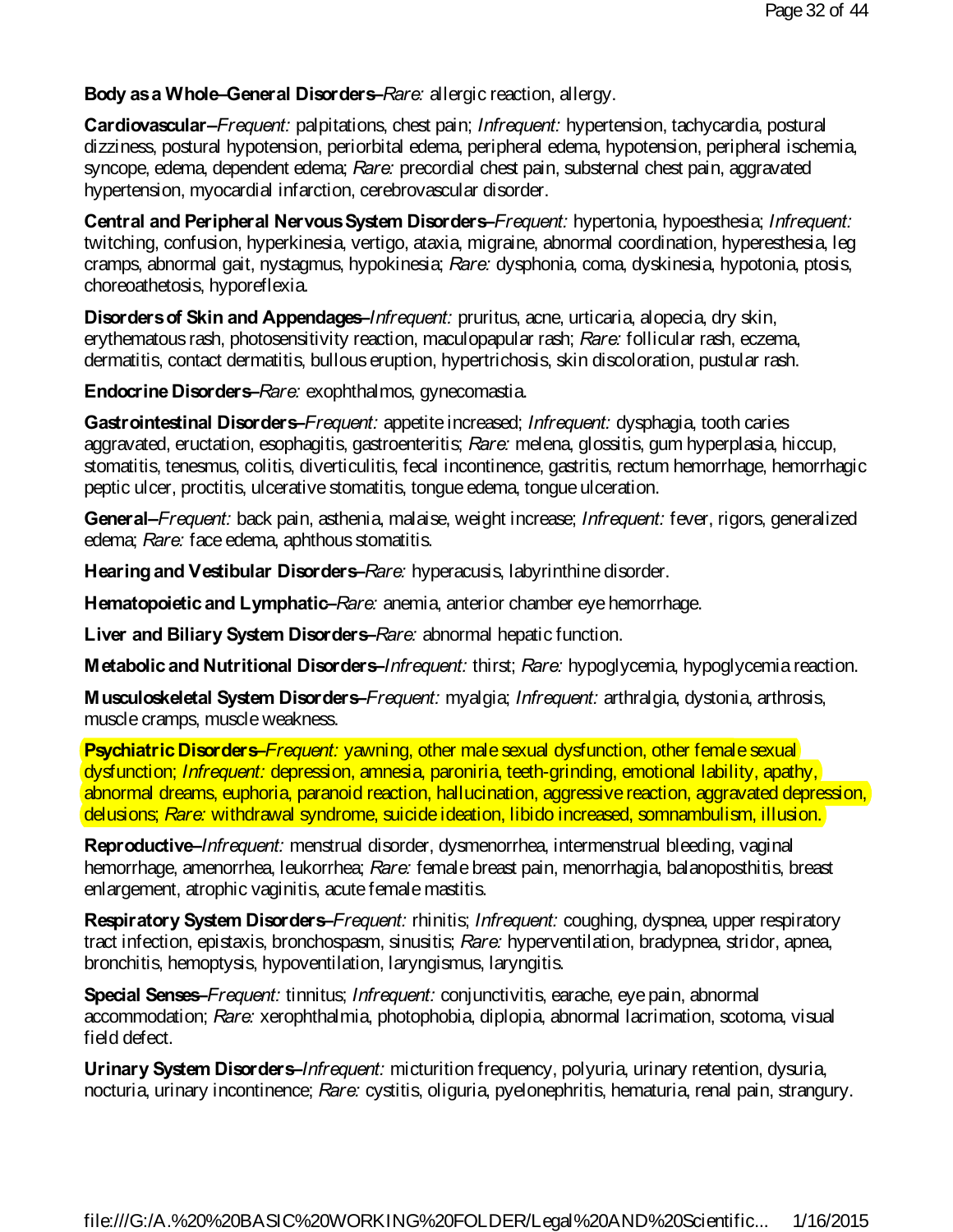# **Laboratory Tests**

In man, asymptomatic elevations in serum transaminases (SGOT [or AST] and SGPT [or ALT]) have been reported infrequently (approximately 0.8%) in association with ZOLOFT (sertraline hydrochloride) administration. These hepatic enzyme elevations usually occurred within the first 1 to 9 weeks of drug treatment and promptly diminished upon drug discontinuation.

ZOLOFT therapy was associated with small mean increases in total cholesterol (approximately 3%) and triglycerides (approximately 5%), and a small mean decrease in serum uric acid (approximately 7%) of no apparent clinical importance.

The safety profile observed with ZOLOFT treatment in patients with major depressive disorder, OCD, panic disorder, PTSD, PMDD and social anxiety disorder is similar.

# **Other Events Observed During the Post marketing Evaluation of ZOLOFT**

Reports of adverse events temporally associated with ZOLOFT that have been received since market introduction, that are not listed above and that may have no causal relationship with the drug, include the following: acute renal failure, anaphylactoid reaction, angioedema, blindness, optic neuritis, cataract, increased coagulation times, bradycardia, AV block, atrial arrhythmias, QT-interval prolongation, ventricular tachycardia (including Torsade de Pointes arrhythmias), cerebrovascular spasm (including reversible cerebral vasconstriction syndrome and Call-Fleming syndrome), hypothyroidism, agranulocytosis, aplastic anemia and pancytopenia, leukopenia, thrombocytopenia, lupus-like syndrome, serum sickness, diabetes mellitus, hyperglycemia, galactorrhea, hyperprolactinemia, extrapyramidal symptoms, oculogyric crisis, serotonin syndrome, psychosis, pulmonary hypertension, severe skin reactions, which potentially can be fatal, such as Stevens-Johnson syndrome, vasculitis, photosensitivity and other severe cutaneous disorders, rare reports of pancreatitis, and liver events—clinical features (which in the majority of cases appeared to be reversible with discontinuation of ZOLOFT) occurring in one or more patients include: elevated enzymes, increased bilirubin, hepatomegaly, hepatitis, jaundice, abdominal pain, vomiting, liver failure and death.

# **DRUG ABUSE AND DEPENDENCE**

### **Controlled Substance Class**

ZOLOFT (sertraline hydrochloride) is not a controlled substance.

#### **Physical and Psychological Dependence**

In a placebo-controlled, double-blind, randomized study of the comparative abuse liability of ZOLOFT, alprazolam, and d-amphetamine in humans, ZOLOFT did not produce the positive subjective effects indicative of abuse potential, such as euphoria or drug liking, that were observed with the other two drugs. Premarketing clinical experience with ZOLOFT did not reveal any tendency for a withdrawal syndrome or any drug-seeking behavior. In animal studies ZOLOFT does not demonstrate stimulant or barbiturate-like (depressant) abuse potential. As with any CNS active drug, however, physicians should carefully evaluate patients for history of drug abuse and follow such patients closely, observing them for signs of ZOLOFT misuse or abuse (e.g., development of tolerance, incrementation of dose, drug-seeking behavior).

# **OVERDOSAGE**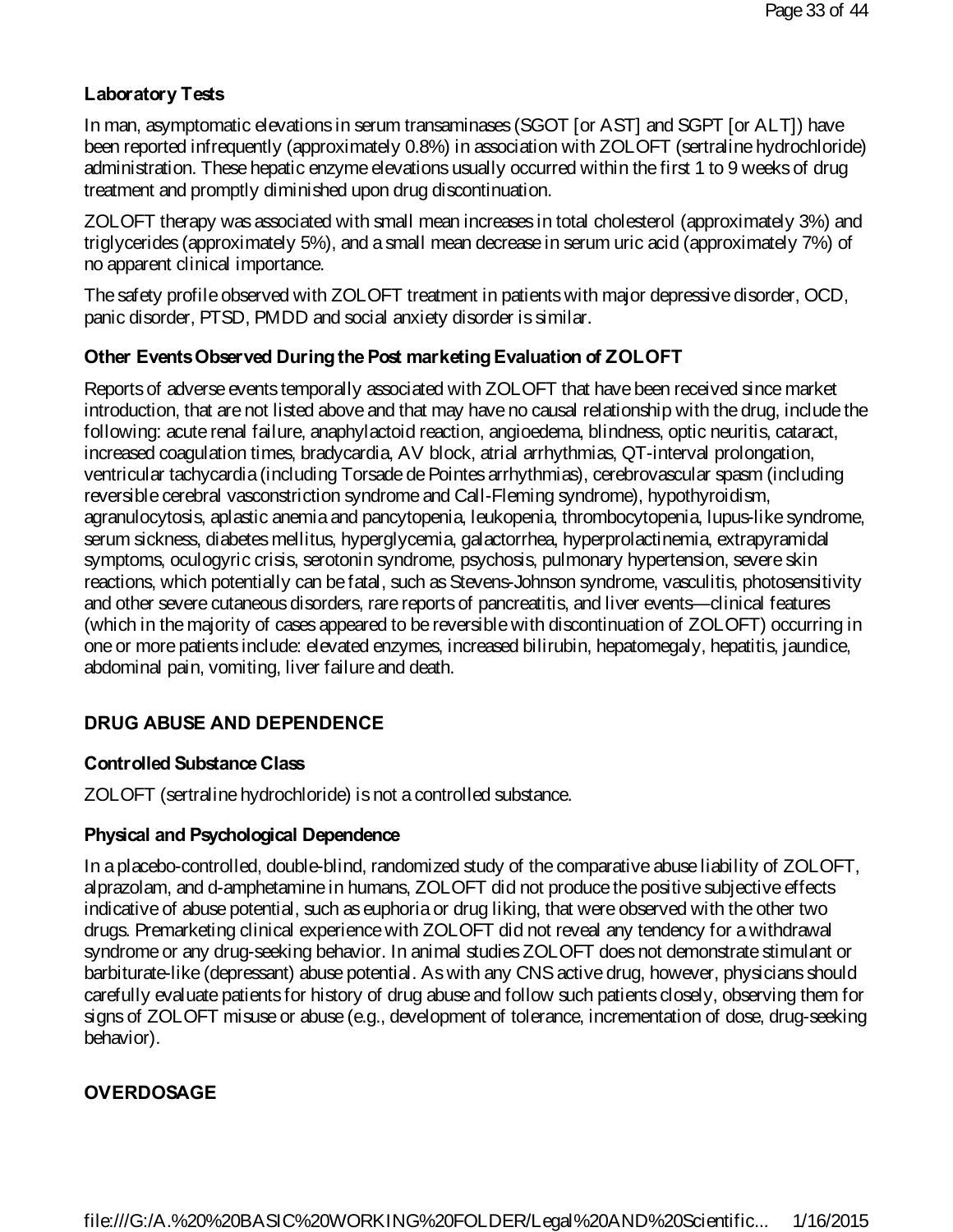#### **Human Experience**

Of 1,027 cases of overdose involving sertraline hydrochloride worldwide, alone or with other drugs, there were 72 deaths (circa 1999).

Among 634 overdoses in which sertraline hydrochloride was the only drug ingested, 8 resulted in fatal outcome, 75 completely recovered, and 27 patients experienced sequelae after overdosage to include alopecia, decreased libido, diarrhea, ejaculation disorder, fatigue, insomnia, somnolence and serotonin syndrome. The remaining 524 cases had an unknown outcome. The most common signs and symptoms associated with non-fatal sertraline hydrochloride overdosage were somnolence, vomiting, tachycardia, nausea, dizziness, agitation and tremor.

The largest known ingestion was 13.5 grams in a patient who took sertraline hydrochloride alone and subsequently recovered. However, another patient who took 2.5 grams of sertraline hydrochloride alone experienced a fatal outcome.

Other important adverse events reported with sertraline hydrochloride overdose (single or multiple drugs) include bradycardia, bundle branch block, coma, convulsions, delirium, hallucinations, hypertension, hypotension, manic reaction, pancreatitis, QT-interval prolongation, serotonin syndrome, stupor, syncope and Torsade de Pointes.

#### **Overdose Management**

Treatment should consist of those general measures employed in the management of overdosage with any antidepressant.

Ensure an adequate airway, oxygenation and ventilation. Monitor cardiac rhythm and vital signs. General supportive and symptomatic measures are also recommended. Induction of emesis is not recommended. Gastric lavage with a large-bore orogastric tube with appropriate airway protection, if needed, may be indicated if performed soon after ingestion, or in symptomatic patients.

Activated charcoal should be administered. Due to large volume of distribution of this drug, forced diuresis, dialysis, hemoperfusion and exchange transfusion are unlikely to be of benefit. No specific antidotes for sertraline are known.

In managing overdosage, consider the possibility of multiple drug involvement. The physician should consider contacting a poison control center on the treatment of any overdose. Telephone numbers for certified poison control centers are listed in the*Physicians' Desk Reference* (PDR ). *╟*

#### **DOSAGE AND ADMINISTRATION**

**Initial Treatment**

Dosage for Adults

*Major Depressive Disorder and Obsessive-Compulsive Disorder*

ZOLOFT treatment should be administered at a dose of 50 mg once daily.

*Panic Disorder, Posttraumatic Stress Disorder and Social Anxiety Disorder*

ZOLOFT treatment should be initiated with a dose of 25 mg once daily. After one week, the dose should be increased to 50 mg once daily.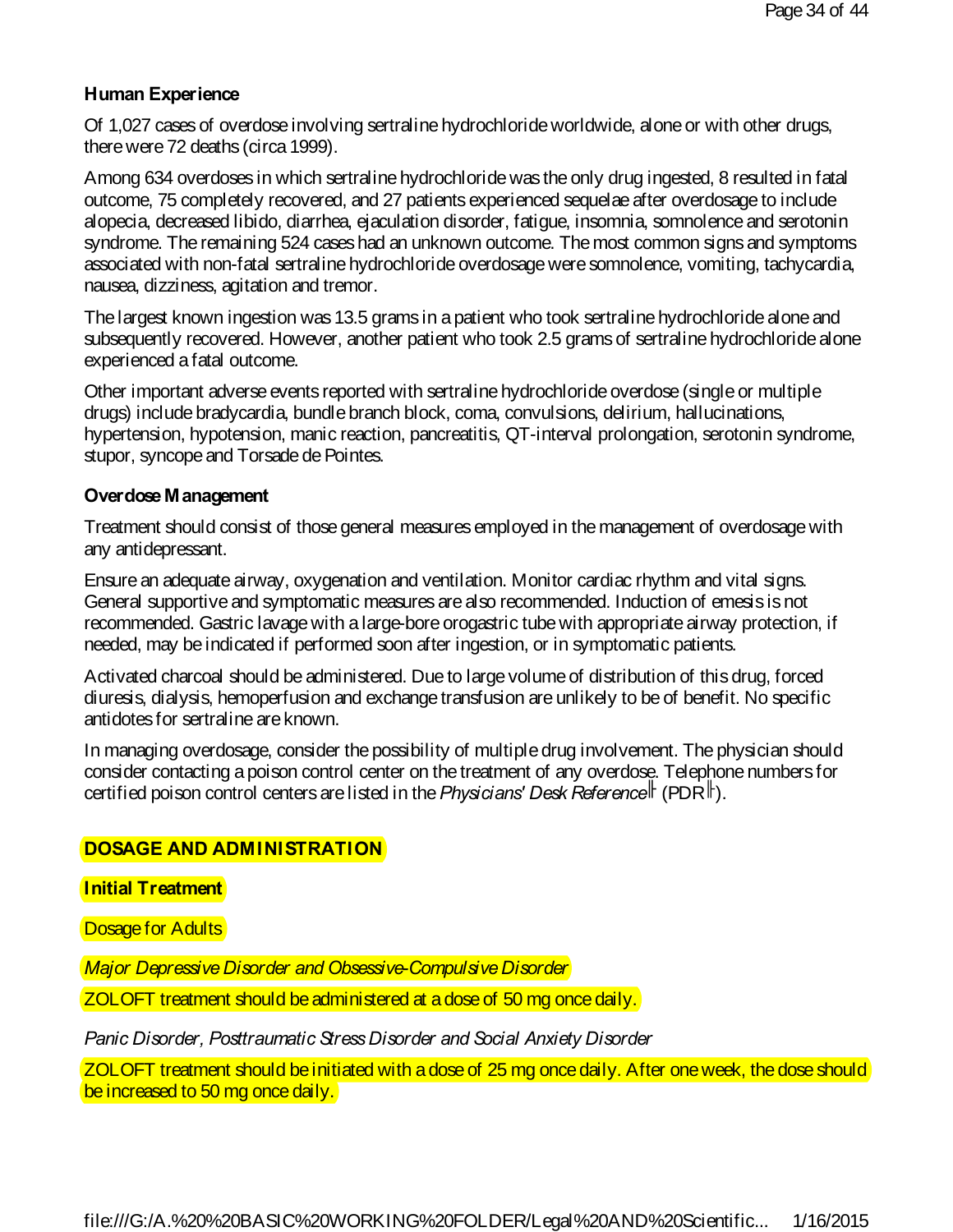While a relationship between dose and effect has not been established for major depressive disorder, OCD, panic disorder, PTSD or social anxiety disorder, patients were dosed in a range of 50–200 mg/day in the clinical trials demonstrating the effectiveness of ZOLOFT for the treatment of these indications. Consequently, a dose of 50 mg, administered once daily, is recommended as the initial therapeutic dose. Patients not responding to a 50 mg dose may benefit from dose increases up to a maximum of 200 mg/day. Given the 24 hour elimination half-life of ZOLOFT, dose changes should not occur at intervals of less than 1 week.

### *Premenstrual Dysphoric Disorder*

ZOLOFT treatment should be initiated with a dose of 50 mg/day, either daily throughout the menstrual cycle or limited to the luteal phase of the menstrual cycle, depending on physician assessment.

While a relationship between dose and effect has not been established for PMDD, patients were dosed in the range of 50–150 mg/day with dose increases at the onset of each new menstrual cycle (see Clinical Trials under CLINICAL PHARMACOLOGY). Patients not responding to a 50 mg/day dose may benefit from dose increases (at 50 mg increments/menstrual cycle) up to 150 mg/day when dosing daily throughout the menstrual cycle, or 100 mg/day when dosing during the luteal phase of the menstrual cycle. If a 100 mg/day dose has been established with luteal phase dosing, a 50 mg/day titration step for three days should be utilized at the beginning of each luteal phase dosing period.

ZOLOFT should be administered once daily, either in the morning or evening.

Dosage for Pediatric Population (Children and Adolescents)

### *Obsessive-Compulsive Disorder*

ZOLOFT treatment should be initiated with a dose of 25 mg once daily in children (ages 6–12) and at a dose of 50 mg once daily in adolescents (ages 13–17).

While a relationship between dose and effect has not been established for OCD, patients were dosed in a range of 25–200 mg/day in the clinical trials demonstrating the effectiveness of ZOLOFT for pediatric patients (6–17 years) with OCD. Patients not responding to an initial dose of 25 or 50 mg/day may benefit from dose increases up to a maximum of 200 mg/day. For children with OCD, their generally lower body weights compared to adults should be taken into consideration in advancing the dose, in order to avoid excess dosing. Given the 24 hour elimination half-life of ZOLOFT, dose changes should not occur at intervals of less than 1 week.

ZOLOFT should be administered once daily, either in the morning or evening.

Maintenance/Continuation/Extended Treatment

### *Major Depressive Disorder*

It is generally agreed that acute episodes of major depressive disorder require several months or longer of sustained pharmacologic therapy beyond response to the acute episode. Systematic evaluation of ZOLOFT has demonstrated that its antidepressant efficacy is maintained for periods of up to 44 weeks following 8 weeks of initial treatment at a dose of 50–200 mg/day (mean dose of 70 mg/day) (see Clinical Trials under CLINICAL PHARMACOLOGY). It is not known whether the dose of ZOLOFT needed for maintenance treatment is identical to the dose needed to achieve an initial response. Patients should be periodically reassessed to determine the need for maintenance treatment.

### *Posttraumatic Stress Disorder*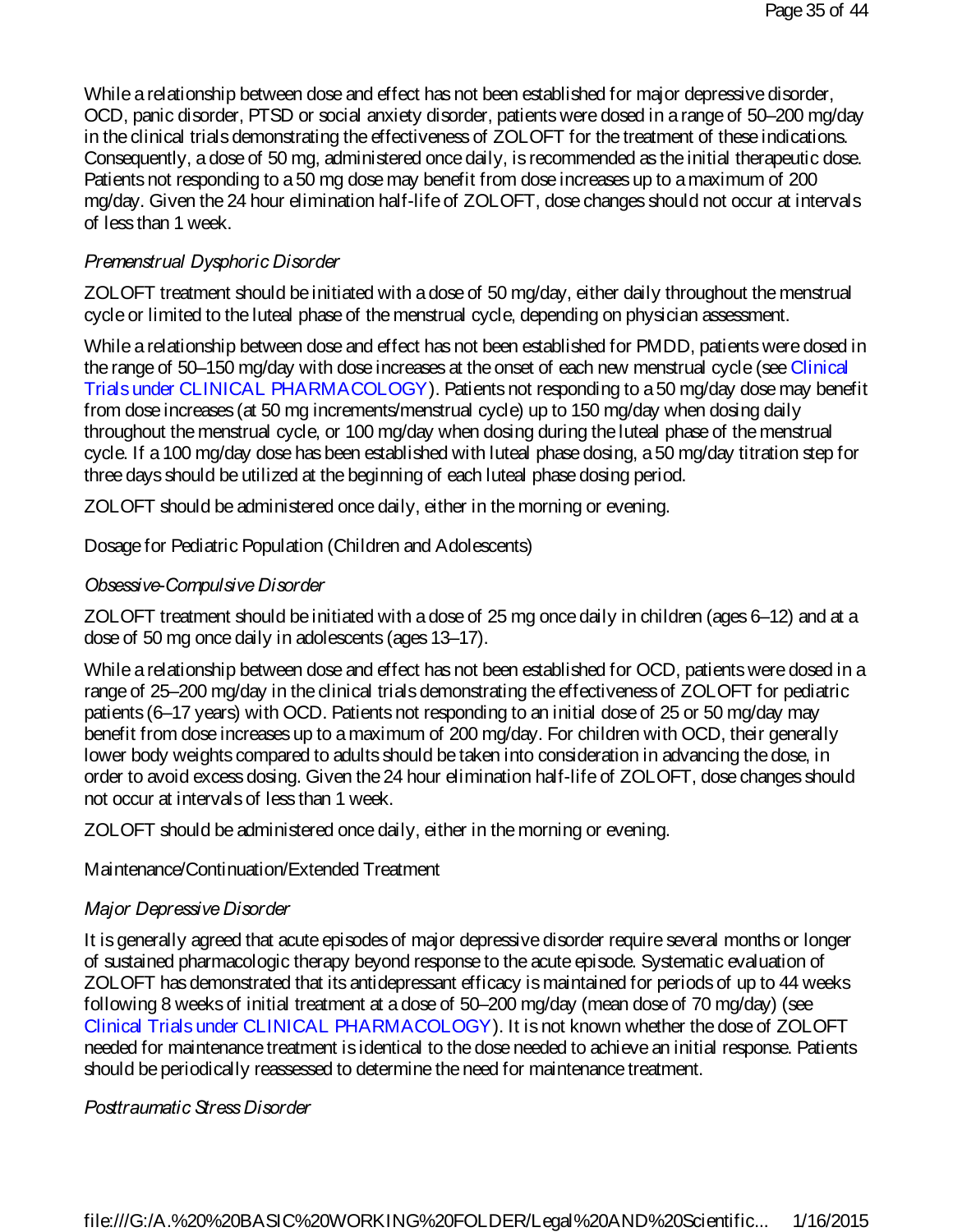It is generally agreed that PTSD requires several months or longer of sustained pharmacological therapy beyond response to initial treatment. Systematic evaluation of ZOLOFT has demonstrated that its efficacy in PTSD is maintained for periods of up to 28 weeks following 24 weeks of treatment at a dose of 50–200 mg/day (see Clinical Trials under CLINICAL PHARMACOLOGY). It is not known whether the dose of ZOLOFT needed for maintenance treatment is identical to the dose needed to achieve an initial response. Patients should be periodically reassessed to determine the need for maintenance treatment.

#### *Social Anxiety Disorder*

Social anxiety disorder is a chronic condition that may require several months or longer of sustained pharmacological therapy beyond response to initial treatment. Systematic evaluation of ZOLOFT has demonstrated that its efficacy in social anxiety disorder is maintained for periods of up to 24 weeks following 20 weeks of treatment at a dose of 50–200 mg/day (see Clinical Trials under CLINICAL PHARMACOLOGY). Dosage adjustments should be made to maintain patients on the lowest effective dose and patients should be periodically reassessed to determine the need for long-term treatment.

#### *Obsessive-Compulsive Disorder and Panic Disorder*

It is generally agreed that OCD and Panic Disorder require several months or longer of sustained pharmacological therapy beyond response to initial treatment. Systematic evaluation of continuing ZOLOFT for periods of up to 28 weeks in patients with OCD and Panic Disorder who have responded while taking ZOLOFT during initial treatment phases of 24 to 52 weeks of treatment at a dose range of 50–200 mg/day has demonstrated a benefit of such maintenance treatment (see Clinical Trials under CLINICAL PHARMACOLOGY). It is not known whether the dose of ZOLOFT needed for maintenance treatment is identical to the dose needed to achieve an initial response. Nevertheless, patients should be periodically reassessed to determine the need for maintenance treatment.

### *Premenstrual Dysphoric Disorder*

The effectiveness of ZOLOFT in long-term use, that is, for more than 3 menstrual cycles, has not been systematically evaluated in controlled trials. However, as women commonly report that symptoms worsen with age until relieved by the onset of menopause, it is reasonable to consider continuation of a responding patient. Dosage adjustments, which may include changes between dosage regimens (e.g., daily throughout the menstrual cycle versus during the luteal phase of the menstrual cycle), may be needed to maintain the patient on the lowest effective dosage and patients should be periodically reassessed to determine the need for continued treatment.

### *Switching a Patient To or From a Monoamine Oxidase Inhibitor (MAOI) Intended to Treat Psychiatric Disorders*

At least 14 days should elapse between discontinuation of an MAOI intended to treat psychiatric disorders and initiation of therapy with ZOLOFT. Conversely, at least 14 days should be allowed after stopping ZOLOFT before starting an MAOI intended to treat psychiatric disorders (see CONTRAINDICATIONS).

#### *Use of ZOLOFT With Other MAOIs Such as Linezolid or Methylene Blue*

Do not start ZOLOFT in a patient who is being treated with linezolid or intravenous methylene blue because there is increased risk of serotonin syndrome. In a patient who requires more urgent treatment of a psychiatric condition, other interventions, including hospitalization, should be considered (see CONTRAINDICATIONS).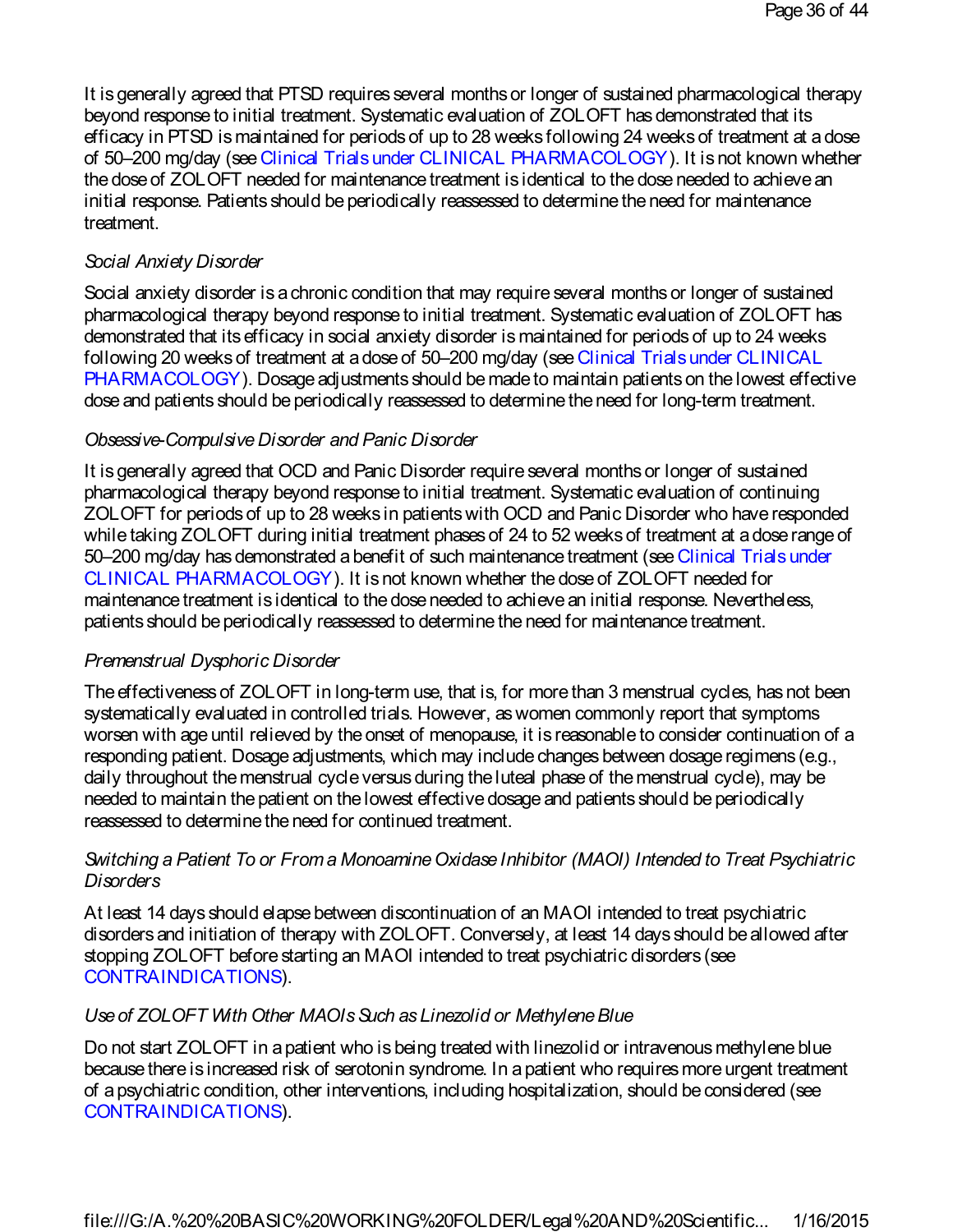In some cases, a patient already receiving ZOLOFT therapy may require urgent treatment with linezolid or intravenous methylene blue. If acceptable alternatives to linezolid or intravenous methylene blue treatment are not available and the potential benefits of linezolid or intravenous methylene blue treatment are judged to outweigh the risks of serotonin syndrome in a particular patient, ZOLOFT should be stopped promptly, and linezolid or intravenous methylene blue can be administered. The patient should be monitored for symptoms of serotonin syndrome for 2 weeks or until 24 hours after the last dose of linezolid or intravenous methylene blue, whichever comes first. Therapy with ZOLOFT may be resumed 24 hours after the last dose of linezolid or intravenous methylene blue (see WARNINGS).

The risk of administering methylene blue by non-intravenous routes (such as oral tablets or by local injection) or in intravenous doses much lower than 1 mg/kg with ZOLOFT is unclear. The clinician should, nevertheless, be aware of the possibility of emergent symptoms of serotonin syndrome with such use (seeWARNINGS).

### Special Populations

# *Dosage for Hepatically Impaired Patients*

The use of sertraline in patients with liver disease should be approached with caution. The effects of sertraline in patients with moderate and severe hepatic impairment have not been studied. If sertraline is administered to patients with liver impairment, a lower or less frequent dose should be used (see CLINICAL PHARMACOLOGY and PRECAUTIONS).

# *Treatment of Pregnant Women During the Third Trimester*

Neonates exposed to ZOLOFT and other SSRIs or SNRIs, late in the third trimester have developed complications requiring prolonged hospitalization, respiratory support, and tube feeding (see PRECAUTIONS). When treating pregnant women with ZOLOFT during the third trimester, the physician should carefully consider the potential risks and benefits of treatment.

### Discontinuation of Treatment with ZOLOFT

Symptoms associated with discontinuation of ZOLOFT and other SSRIs and SNRIs, have been reported (see PRECAUTIONS). Patients should be monitored for these symptoms when discontinuing treatment. A gradual reduction in the dose rather than abrupt cessation is recommended whenever possible. If intolerable symptoms occur following a decrease in the dose or upon discontinuation of treatment, then resuming the previously prescribed dose may be considered. Subsequently, the physician may continue decreasing the dose but at a more gradual rate.

### ZOLOFT Oral Concentrate

ZOLOFT Oral Concentrate contains 20 mg/mL of sertraline (as the hydrochloride) as the active ingredient and 12% alcohol. ZOLOFT Oral Concentrate must be diluted before use. Just before taking, use the dropper provided to remove the required amount of ZOLOFT Oral Concentrate and mix with 4 oz (1/2 cup) of water, ginger ale, lemon/lime soda, lemonade or orange juice ONLY. Do not mix ZOLOFT Oral Concentrate with anything other than the liquids listed. The dose should be taken immediately after mixing. Do not mix in advance. At times, a slight haze may appear after mixing; this is normal. Note that caution should be exercised for patients with latex sensitivity, as the dropper dispenser contains dry natural rubber.

ZOLOFT Oral Concentrate is contraindicated with ANTABUSE (disulfiram) due to the alcohol content of the concentrate.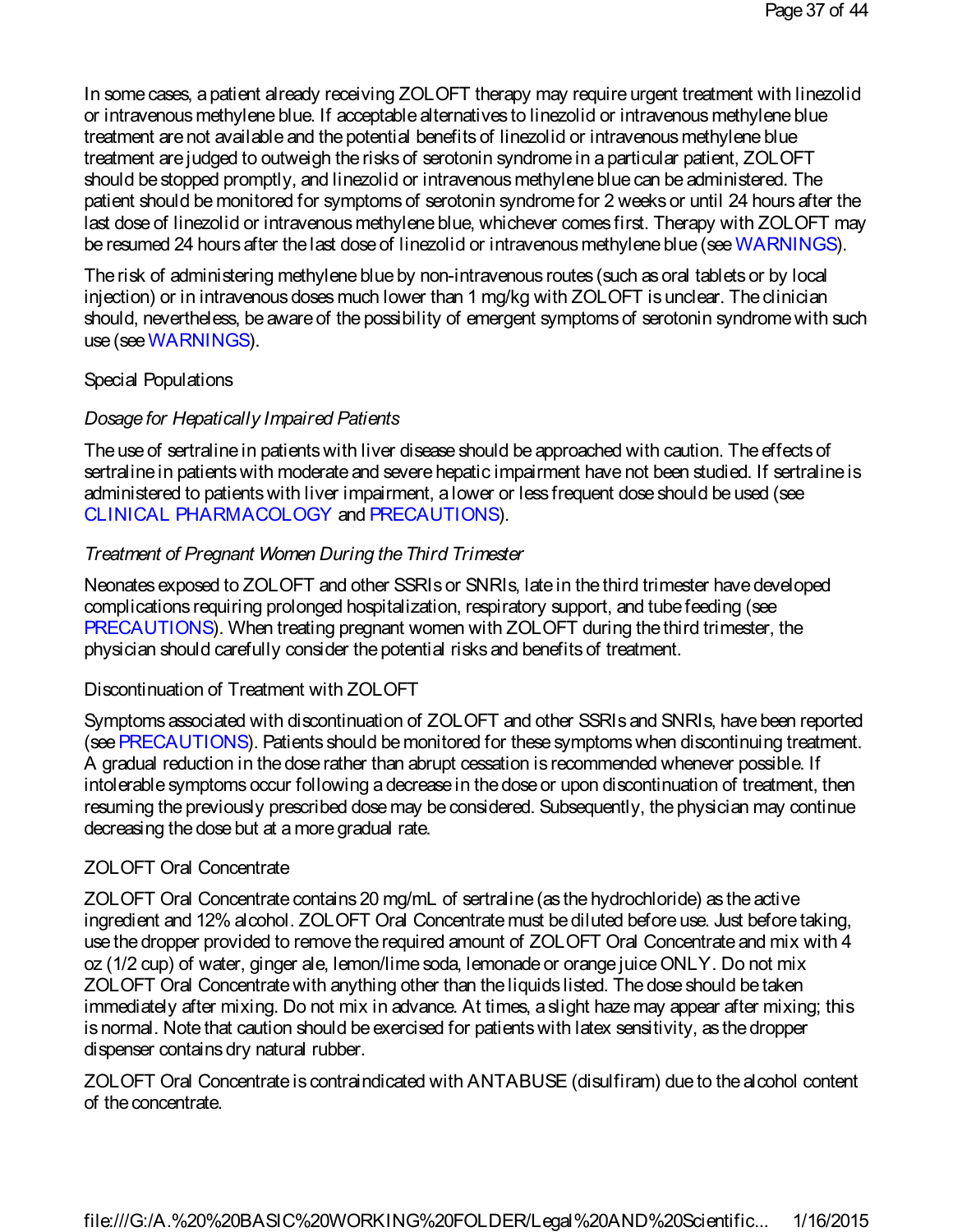# **HOW SUPPLIED**

ZOLOFT (sertraline hydrochloride) capsular-shaped scored tablets, containing sertraline hydrochloride equivalent to 25, 50 and 100 mg of sertraline, are packaged in bottles.

ZOLOFT 25 mg Tablets: light green film coated tablets engraved on one side with ZOLOFT and on the other side scored and engraved with 25 mg.

| NDC 0049-4960-30 | Bottles of 30 |
|------------------|---------------|
| NDC 0049-4960-50 | Bottles of 50 |

ZOLOFT 50 mg Tablets: light blue film coated tablets engraved on one side with ZOLOFT and on the other side scored and engraved with 50 mg.

| NDC 0049-4900-30 | Bottles of 30      |
|------------------|--------------------|
| NDC 0049-4900-66 | Bottles of 100     |
| NDC 0049-4900-73 | Bottles of 500     |
| NDC 0049-4900-94 | Bottles of 5000    |
| NDC 0049-4900-41 | Unit Dose Packages |
|                  | of 100             |

ZOLOFT 100 mg Tablets: light yellow film coated tablets engraved on one side with ZOLOFT and on the other side scored and engraved with 100 mg.

| NDC 0049-4910-30 | Bottles of 30                |
|------------------|------------------------------|
| NDC 0049-4910-66 | Bottles of 100               |
| NDC 0049-4910-73 | Bottles of 500               |
| NDC 0049-4910-94 | Bottles of 5000              |
| NDC 0049-4910-41 | Unit Dose Packages<br>of 100 |

Store at 25°C (77°F); excursions permitted to 15° – 30°C (59° – 86°F)[see USP Controlled Room Temperature].

ZOLOFT Oral Concentrate: ZOLOFT Oral Concentrate is a clear, colorless solution with a menthol scent containing sertraline hydrochloride equivalent to 20 mg of sertraline per mL and 12% alcohol. It is supplied as a 60 mL bottle with an accompanying calibrated dropper.

NDC 0049-4940-23 Bottles of 60 mL

Store at 25°C (77°F); excursions permitted to 15° – 30°C (59° – 86°F) [see USP Controlled Room Temperature].

**Rx only**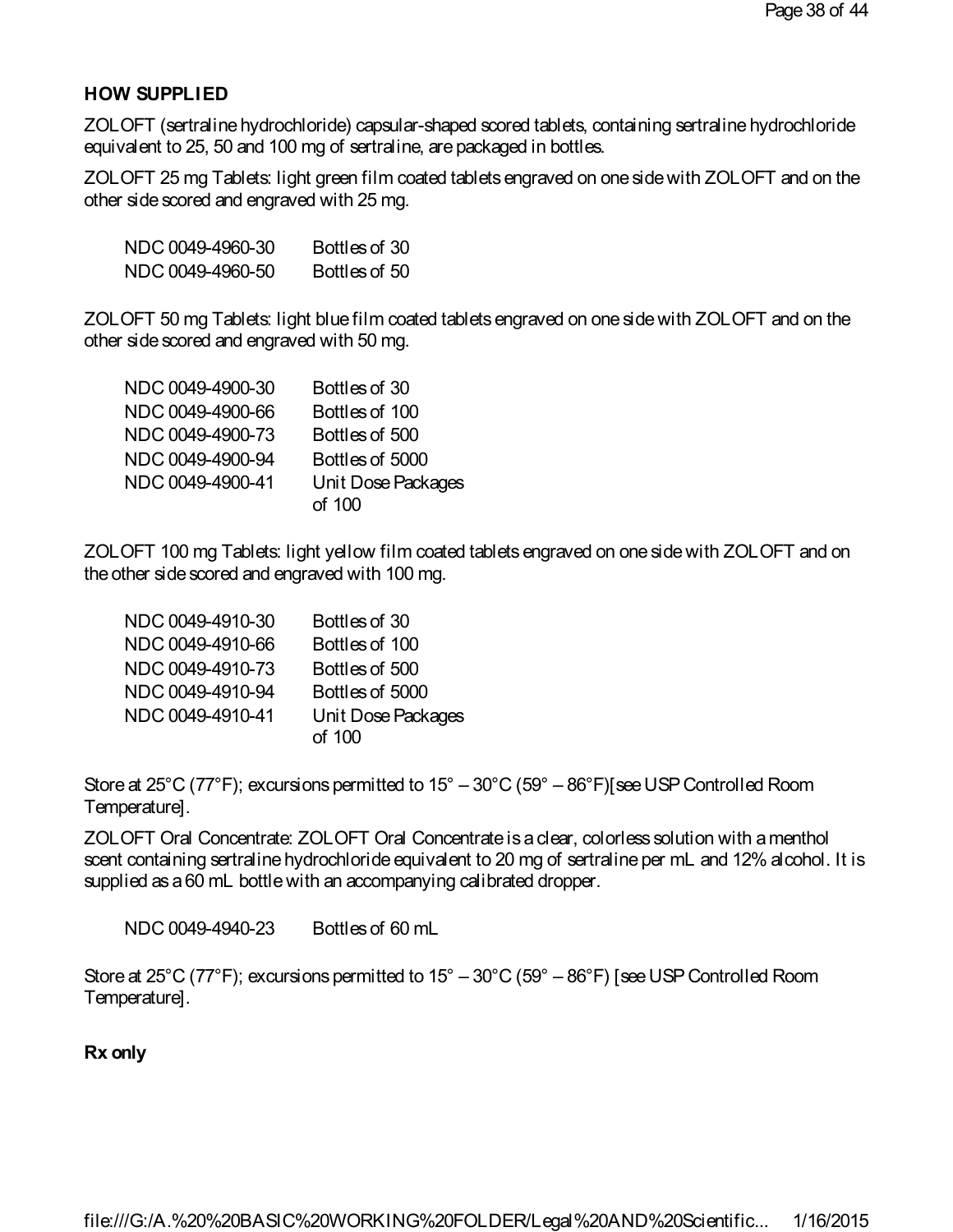



LAB-0218-33.0

August 2014

### **Medication Guide**

**ZOLOFT (ZOH-loft) (sertraline hydrochloride) (Tablets and Oral Concentrate (solution))**

Read the Medication Guide that comes with ZOLOFT before you start taking it and each time you get a refill. There may be new information. This Medication Guide does not take the place of talking to your healthcare provider about your medical condition or treatment. Talk with your healthcare provider if there is something you do not understand or want to learn more about.

**What is the most important information I should know about ZOLOFT?**

ZOLOFT and other antidepressant medicines may cause serious side effects, including:

- **1. Suicidal thoughts or actions:**
	- **ZOLOFT and other antidepressant medicines may increase suicidal thoughts or actions** in some children, teenagers, or young adults within the **first few months of treatment or when the dose is changed.**
	- Depression or other serious mental illnesses are the most important causes of suicidal thoughts or actions.
	- . Watch for these changes and call your healthcare provider right away if you notice:
		- . New or sudden changes in mood, behavior, actions, thoughts, or feelings, especially if severe.
		- Pay particular attention to such changes when ZOLOFT is started or when the dose is changed.

Keep all follow-up visits with your healthcare provider and call between visits if you are worried about symptoms.

**Call your healthcare provider right away if you have any of the following symptoms, or call 911 if an emergency, especially if they are new, worse, or worry you:**

- attempts to commit suicide
- acting on dangerous impulses
- acting aggressive or violent
- thoughts about suicide or dying
- new or worse depression
- new or worse anxiety or panic attacks
- feeling agitated, restless, angry or irritable
- trouble sleeping
- an increase in activity or talking more than what is normal for you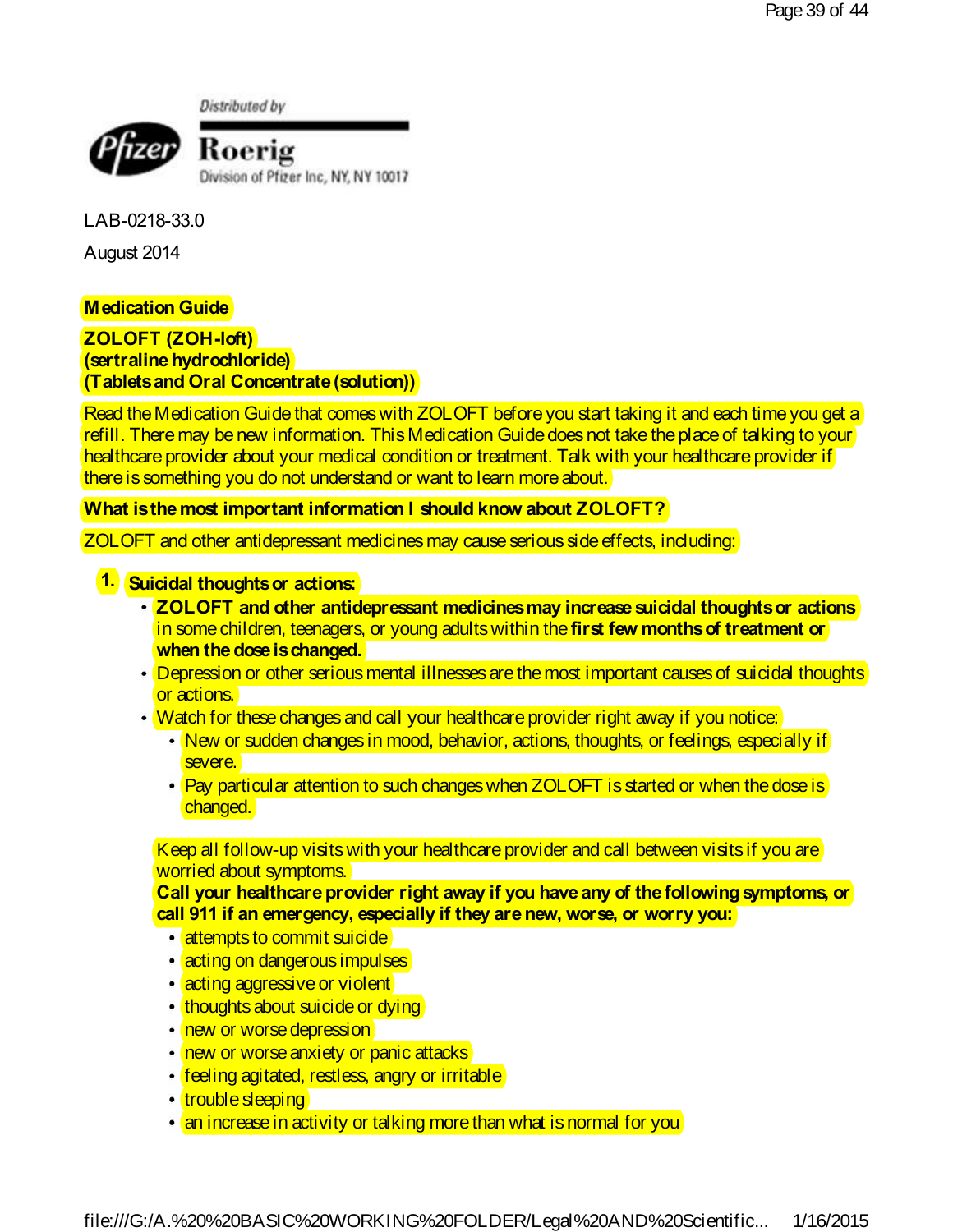other unusual changes in behavior or mood

**Call your healthcare provider right away if you have any of the following symptoms, or call 911 if an emergency. ZOLOFT may be associated with these serious side effects:**

# **2. Serotonin Syndrome**

**This condition can be life-threatening and may include**:

- agitation, hallucinations, coma or other changes in mental status
- coordination problems or muscle twitching (overactive reflexes)
- racing heartbeat, high or low blood pressure
- sweating or fever
- nausea, vomiting, or diarrhea
- muscle rigidity
- **3. Severe allergic reactions:**
	- trouble breathing
	- swelling of the face, tongue, eyes or mouth
	- rash, itchy welts (hives) or blisters, alone or with fever or joint pain
- **4. Abnormal bleeding**: ZOLOFT and other antidepressant medicines may increase your risk of bleeding or bruising, especially if you take the blood thinner warfarin (Coumadin , Jantoven ), a non-steroidal anti-inflammatory drug (NSAIDs, like ibuprofen or naproxen), or aspirin.
- **5. Seizures or convulsions**

# **6. Manic episodes:**

- **greatly increased energy**
- severe trouble sleeping
- racing thoughts
- reckless behavior
- unusually grand ideas
- excessive happiness or irritability
- talking more or faster than usual
- **7. Changes in appetite or weight.** Children and adolescents should have height and weight monitored during treatment.
- **8. Low salt (sodium) levels in the blood.** Elderly people may be at greater risk for this. Symptoms may include:
	- headache
	- weakness or feeling unsteady
	- confusion, problems concentrating or thinking or memory problems
- **9. Visual problems**
	- eye pain
	- changes in vision
	- swelling or redness in or around the eye

Only some people are at risk for these problems. You may want to undergo an eye examination to see if you are at risk and receive preventative treatment if you are.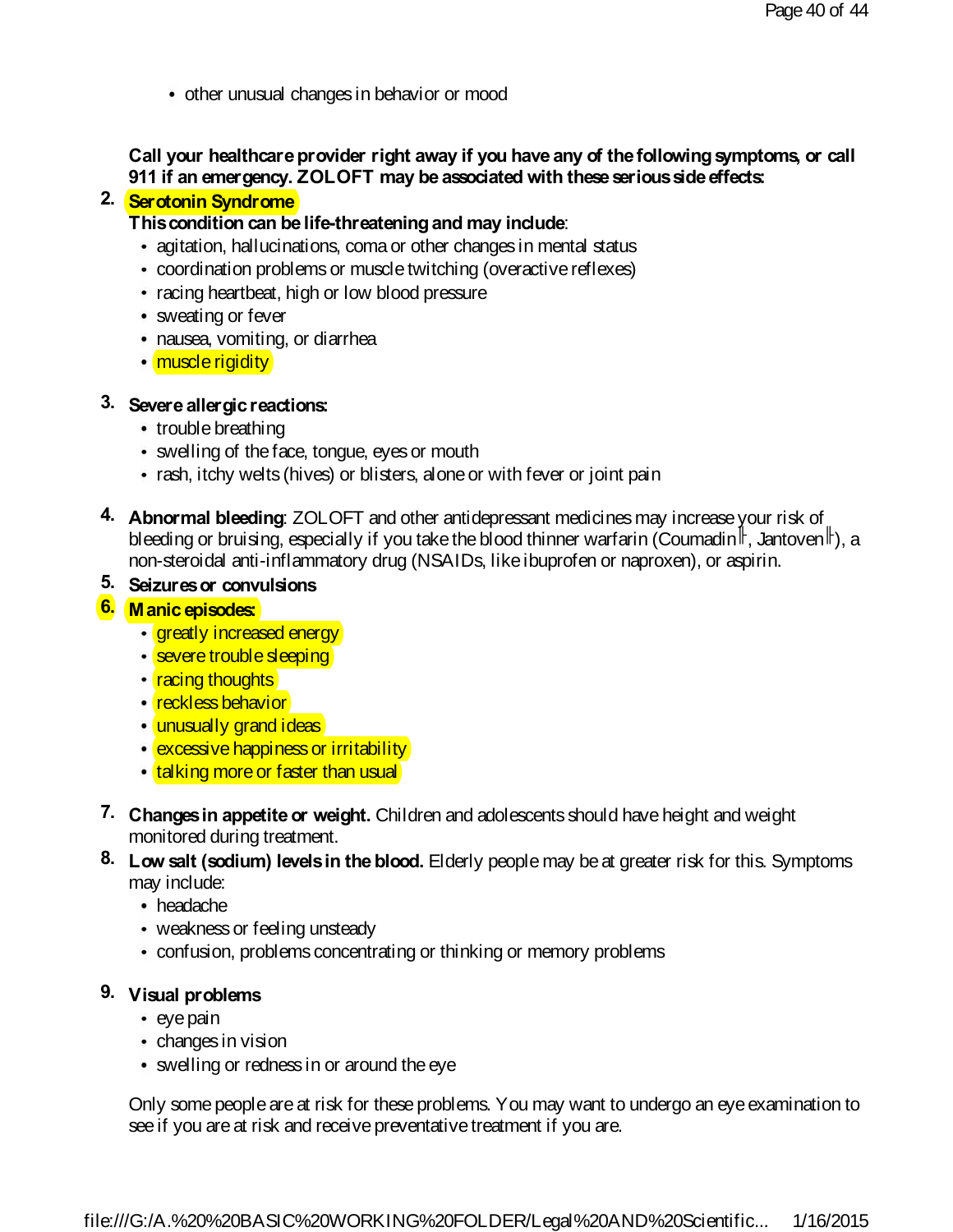**Do not stop ZOLOFT without first talking to your healthcare provider**. Stopping ZOLOFT too quickly may cause serious symptoms including:

- anxiety, irritability, high or low mood, feeling restless or changes in sleep habits
- headache, sweating, nausea, dizziness
- electric shock-like sensations, shaking, confusion

# **What is ZOLOFT?**

ZOLOFT is a prescription medicine used to treat depression. It is important to talk with your healthcare provider about the risks of treating depression and also the risks of not treating it. You should discuss all treatment choices with your healthcare provider. ZOLOFT is also used to treat:

- Major Depressive Disorder (MDD)
- Obsessive Compulsive Disorder (OCD)
- Panic Disorder
- Posttraumatic Stress Disorder (PTSD)
- Social Anxiety Disorder
- Premenstrual Dysphoric Disorder (PMDD)

Talk to your healthcare provider if you do not think that your condition is getting better with ZOLOFT treatment.

# **Who should not take ZOLOFT?**

Do not take ZOLOFT if you:

- are allergic to sertraline or any of the ingredients in ZOLOFT. See the end of this Medication Guide for a complete list of ingredients in ZOLOFT.
- **take the antipsychotic medicine pimozide (Orap ) because this can cause serious heart ╟ problems.**
- take Antabuse® (disulfiram) (if you are taking the liquid form of ZOLOFT) due to the alcohol content.
- take a monoamine oxidase inhibitor (MAOI). Ask your healthcare provider or pharmacist if you are not sure if you take an MAOI, including the antibiotic linezolid.
- Do not take an MAOI within 2 weeks of stopping ZOLOFT unless directed to do so by your physician.
- Do not start ZOLOFT if you stopped taking an MAOI in the last 2 weeks unless directed to do so by your physician.

**People who take ZOLOFT close in time to an MAOI may have serious or even life-threatening side effects. Get medical help right away if you have any of these symptoms:**

- high fever
- uncontrolled muscle spasms
- stiff muscles
- rapid changes in heart rate or blood pressure
- confusion
- loss of consciousness (pass out)

# **What should I tell my healthcare provider before taking ZOLOFT?**Ask if you are not sure.

Before starting ZOLOFT, tell your healthcare provider if you:

- Are taking certain drugs such as:
	- Medicines used to treat migraine headaches such as: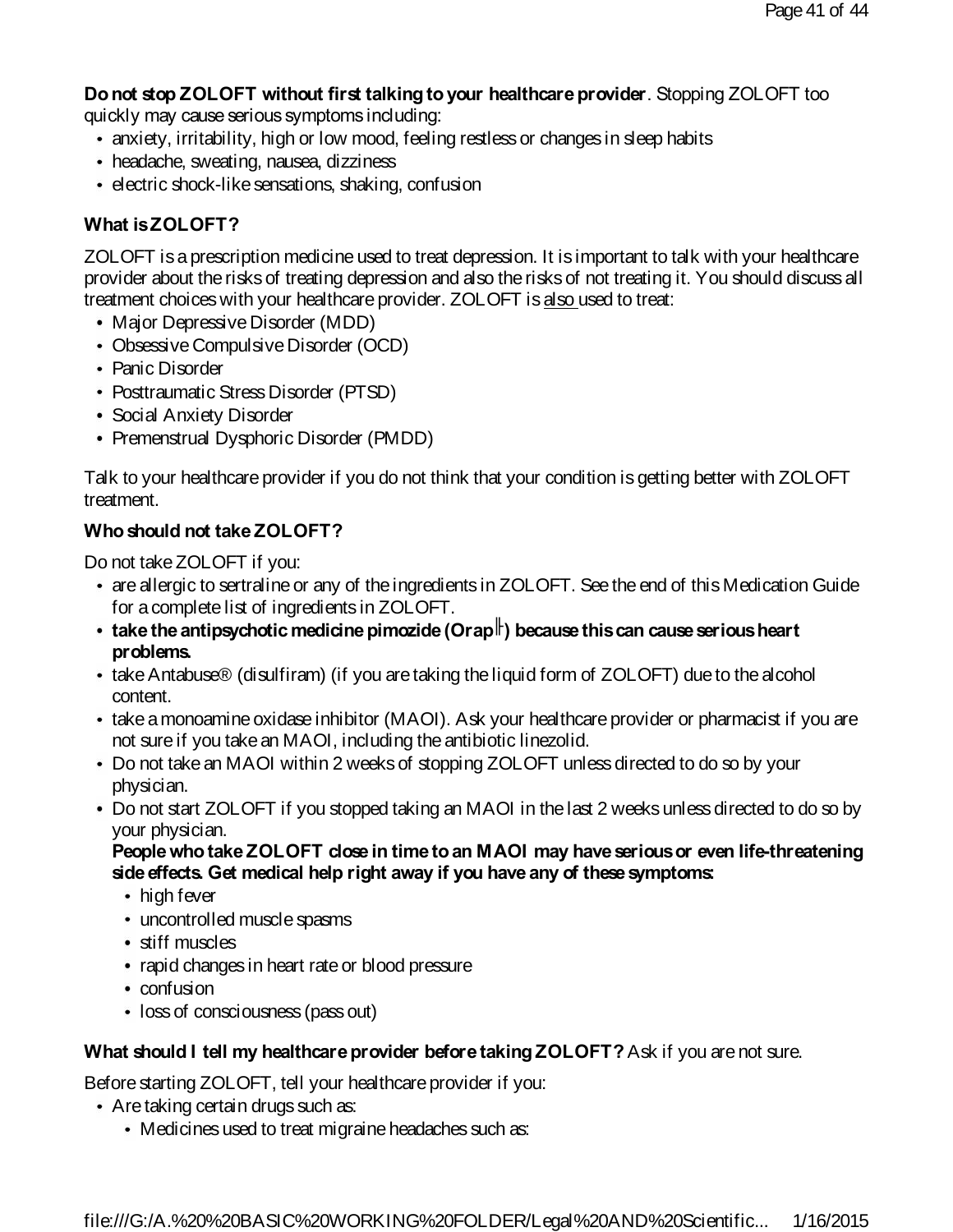triptans

- Medicines used to treat mood, anxiety, psychotic or thought disorders, such as:
	- tricyclic antidepressants
	- lithium
	- diazepam
	- **SSRIs**
	- **SNRIS**
	- antipsychotic drugs
	- valproate
- Medicines used to treat seizures such as:
	- phenytoin
- Medicines used to treat pain such as:
	- tramadol
- Medicines used to thin your blood such as: warfarin
- Medicines used to control your heartbeat such as :
	- propafenone
	- flecainide
	- digitoxin
- Medicines used to treat type II diabetes such as: tolbutamide
- Cimetidine used to treat heartburn
- Over-the-counter medicines or supplements such as: Aspirin or other NSAIDs tryptophan
	- St. John's Wort
- have liver problems
- have kidney problems.
- have heart problems
- have or had seizures or convulsions
- have bipolar disorder or mania
- have low sodium levels in your blood
- have a history of a stroke
- have high blood pressure
- have or had bleeding problems
- are pregnant or plan to become pregnant. It is not known if ZOLOFT will harm your unborn baby. Talk to your healthcare provider about the benefits and risks of treating depression during pregnancy.
- are breast-feeding or plan to breast-feed. Some ZOLOFT may pass into your breast milk. Talk to your healthcare provider about the best way to feed your baby while taking ZOLOFT.

**Tell your healthcare provider about all the** medicines **that you take,** including prescription and nonprescription medicines, vitamins, and herbal supplements. ZOLOFT and some medicines may interact with each other, may not work as well, or may cause serious side effects.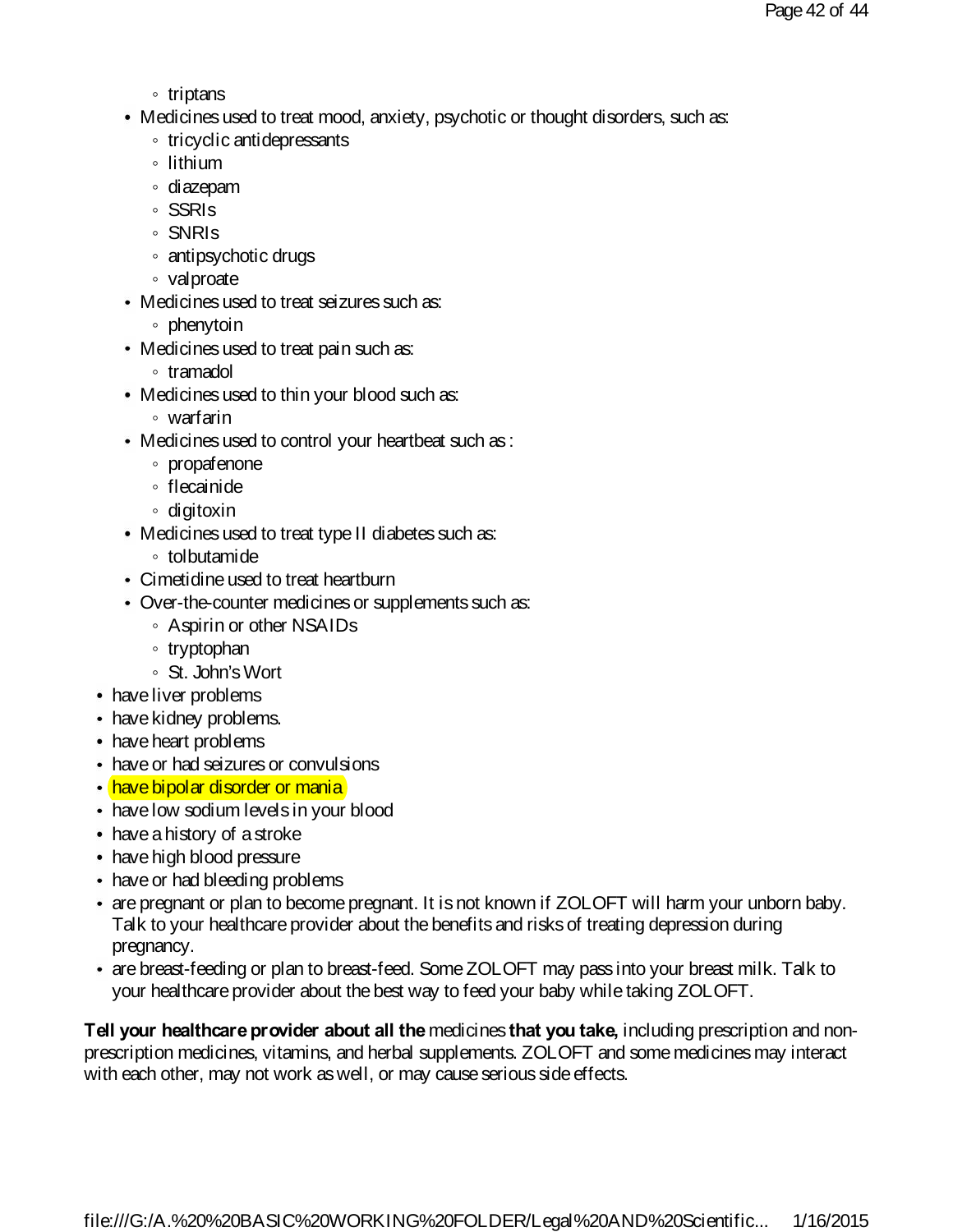Your healthcare provider or pharmacist can tell you if it is safe to take ZOLOFT with your other medicines. Do not start or stop any medicine while taking ZOLOFT without talking to your healthcare provider first.

If you take ZOLOFT, you should not take any other medicines that contain sertraline (sertraline HCl,

#### **How should I take ZOLOFT?**

- Take ZOLOFT exactly as prescribed. Your healthcare provider may need to change the dose of ZOLOFT until it is the right dose for you.
- ZOLOFT Tablets may be taken with or without food.
- ZOLOFT Oral Concentrate must be diluted before use:

Follow the instructions carefully When diluting ZOLOFT Oral Concentrate, use ONLY water, ginger ale, lemon/lime soda, lemonade, or orange juice.

If you are sensitive to latex, be careful when using the dropper to dispense the Oral Concentrate.

- If you miss a dose of ZOLOFT, take the missed dose as soon as you remember. If it is almost time for the next dose, skip the missed dose and take your next dose at the regular time. Do not take two doses of ZOLOFT at the same time.
- If you take too much ZOLOFT, call your healthcare provider or poison control center right away, or get emergency treatment.

#### **What should I avoid while taking ZOLOFT?**

ZOLOFT can cause sleepiness or may affect your ability to make decisions, think clearly, or react quickly. You should not drive, operate heavy machinery, or do other dangerous activities until you know how ZOLOFT affects you. Do not drink alcohol while using ZOLOFT.

#### **What are the possible side effects of ZOLOFT?**

ZOLOFT may cause serious side effects, including:

- See "What is the most important information I should know about ZOLOFT?"
- **Feeling anxious or trouble sleeping**

#### Common possible side effects in people who take ZOLOFT include:

- nausea, loss of appetite, diarrhea or indigestion
- change in sleep habits including increased sleepiness or insomnia
- increased sweating
- sexual problems including decreased libido and ejaculation failure
- tremor or shaking
- feeling tired or fatigued
- agitation

#### Other side effects in children and adolescents include:

- abnormal increase in muscle movement or agitation
- nose bleed
- urinating more often
- urinary incontinence
- · aggressive reaction